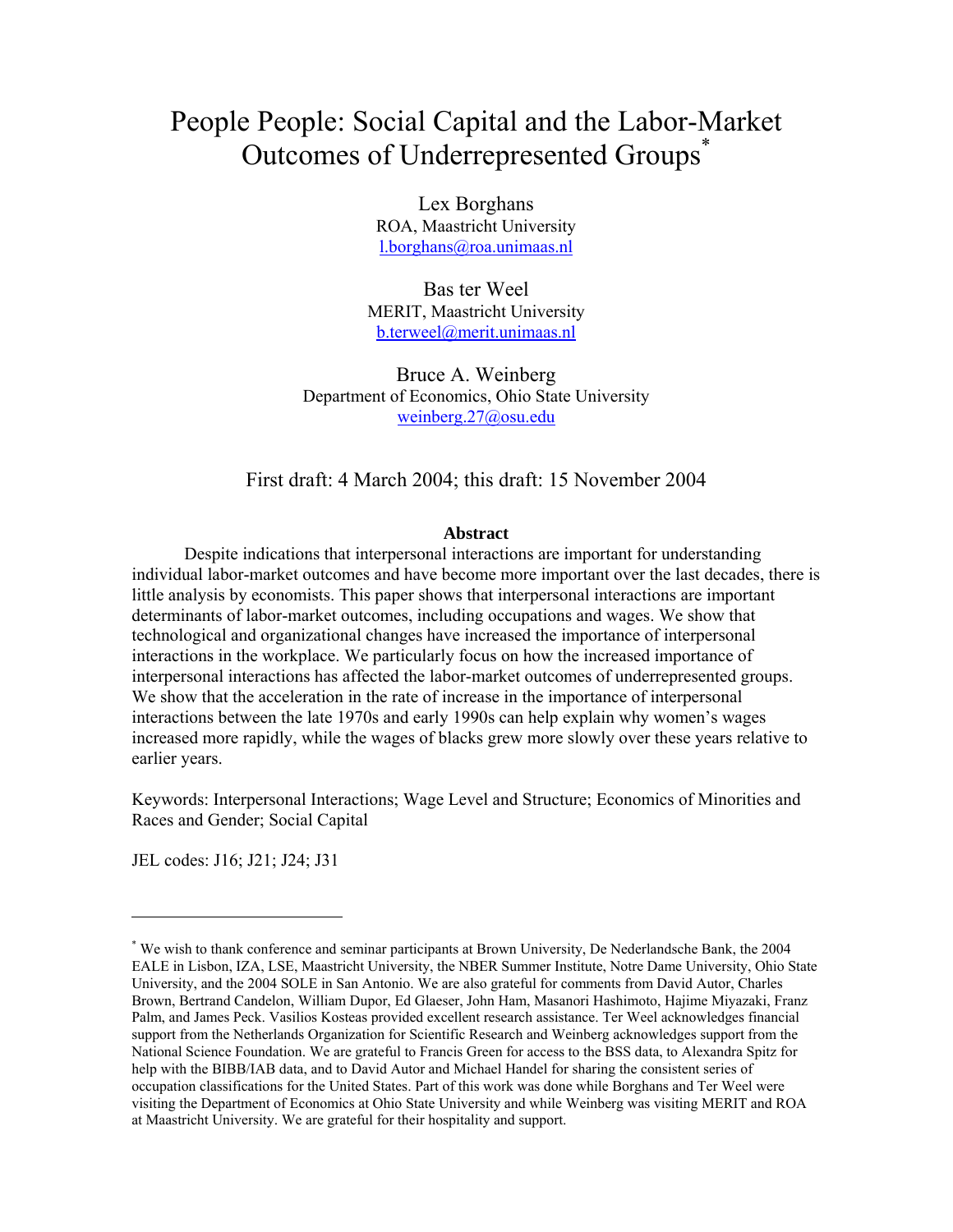# **I. Introduction**

 $\overline{a}$ 

There are many indications that interpersonal interactions are important for understanding individual outcomes and have become more important over the last decades. Psychologists have been broadening the traditional definition of intelligence to include interpersonal and emotional intelligence [Gardner 1983, Sternberg 1984, and Goleman 1996] and work on interpersonal interactions has entered the economics literature through research done by sociologists and, more recently, economists on social capital [Coleman 1990, Becker and Murphy 2000, and Glaeser, Laibson, and Sacerdote 2002]. Popular perceptions and behavior indicate a widespread belief in the importance of interpersonal interactions and ways to make people like you as determinants of success.<sup>1</sup> Finally, the shift in employment from manufacturing to services and the diffusion of computer technology and innovative workplace organizations are likely to have increased the returns to interpersonal interactions and the demand for people people at the workplace.

This paper develops a unified model to understand the role of interpersonal interactions in the labor market, including task assignment and wages and investigates these implications empirically. We particularly focus on the impact of interpersonal relationships on the labormarket outcomes of underrepresented groups. It has been widely documented that in the United States women's wages increased rapidly from the late 1970s to the early 1990s, while the wages of blacks grew more slowly over these years than in earlier years. We show that after accounting for long-term trends, the demand for women and blacks have moved in opposite directions and show that an acceleration in rate at which interpersonal interactions are becoming more important can help to explain these trends. $<sup>2</sup>$ </sup>

We begin by presenting trends in the importance of interpersonal interactions and the demand for women and blacks. We then explore several data sets from the United States, Britain, and Germany to understand the role of interpersonal interactions in explaining task assignment, wages and labor demand, and the effects of interpersonal interactions on the labor-market positions of women, blacks, and other underrepresented groups. Our approach of modeling interpersonal skills builds on intuitive observations provided by the psychological [Cherniss and Goleman 2001] and management [Carnegie 1936] literature. If interpersonal tasks are indeed

<sup>&</sup>lt;sup>1</sup> The massive market for material on *How to Win Friends and Influence People*, as Dale Carnegie's [Carnegie 1936] classic book is titled, indicates that interpersonal interactions are widely believed to be important. Carnegie's work has sold over 15 million copies and, almost 70 years after it was first published, is ranked 102<sup>nd</sup> of all books on Amazon.com (on 27 October 2004).<br><sup>2</sup> The coding of Hispanics changes over time, and Borjas [1982] has argued that Hispanics are a heterogenous group.

The wages of Hispanic workers decline markedly starting in the late 1970s, while their employment increases. Given these changes, estimates of demand shifts toward Hispanics are highly sensitive to assumptions about elasticities.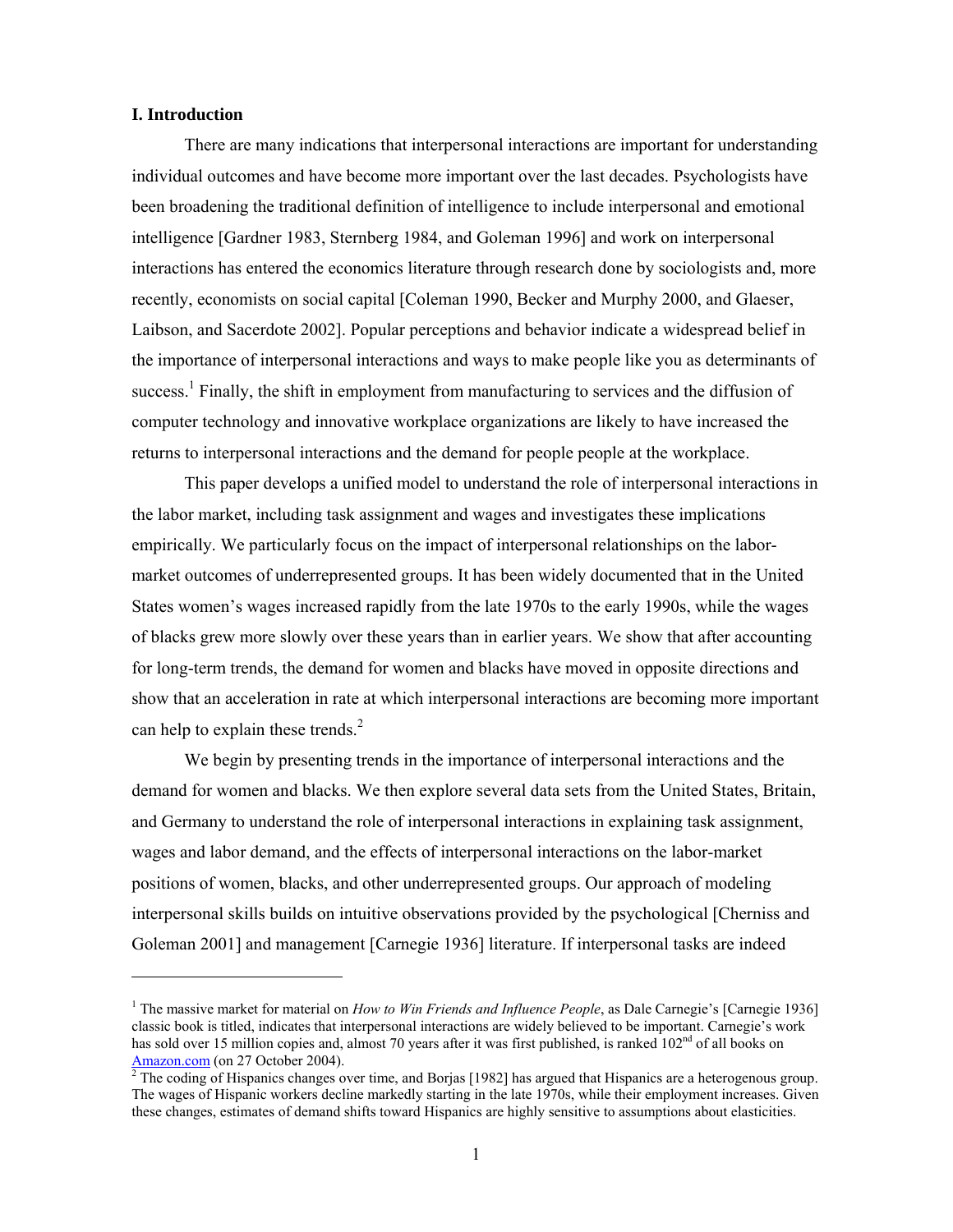important, it is natural to ask whether they can simply be incorporated into the standard human capital model of individual outcomes as a particular form of human capital or whether understanding the role of interpersonal interactions requires a new model of individual outcomes.

We model interpersonal interactions as a willingness to take costly actions that benefit others<sup>3</sup> and show that people skills that can be advantageous in one setting can be disadvantageous in others circumstances. $4$  We assume that people vary in their willingness to help others and that jobs are heterogeneous in the importance of helping others. Teaching and nursing emphasize taking actions that benefit others, and people who are most sensitive to others will have an absolute advantage in these jobs and will be allocated to them. In other jobs, such as high-pressure sales, it is a disadvantage to help others, and the least sensitive people will be assigned to those jobs. Effective performance in some jobs often requires making tough decisions regarding others, such as discipline or dismissal. Thus, the returns to interpersonal interactions vary across jobs, and while we find the expected relationship between the supply and demand for interpersonal skills and wages, the overall relationship between interpersonal interactions and wages will be ambiguous.

We test a variety of our model's empirical implications. Our general analysis of interpersonal interactions shows that people who were more sociable when they were young are more likely to be in jobs where interpersonal tasks are more important. We also show that new technologies, including computer technologies, team production and innovative work practices increase the importance of interpersonal tasks. Turning to the effect of interpersonal skills on the labor-market outcomes of underrepresented groups, psychologists have argued that women place more weight on the effects of their actions on others [Gilligan 2001] and women report being better in performing interpersonal tasks. It is also likely that racial, ethnic, linguistic, and cultural differences interfere with interpersonal interactions, either because members of such minority groups are less able to interact with members of the majority group or because of prejudice on the part of customers and co-workers. Supporting these hypotheses, we find that in occupations where interpersonal tasks become more important, women's share of employment is higher, but the share of blacks (especially black men) and other racial, ethnic, cultural, and linguistic

-

See also Borjas [1995] for an analysis of the labor-market developments of immigrants in the 1980s.

<sup>&</sup>lt;sup>3</sup> This feature of our model is also present in Arrow [1972] who argues that every commercial transaction has within itself an element of trust, certainly any transaction conducted over a period of time. In that way social interrelatedness substitutes for formal or legal rules.

<sup>4</sup> Earnings are non-decreasing in human capital – at worst a particular type of human capital is irrelevant – but interpersonal interactions raise productivity in some tasks while lowering it in others. For this reason, the term "people skills" is a bit of a misnomer. A better term might be interpersonal styles or characteristics.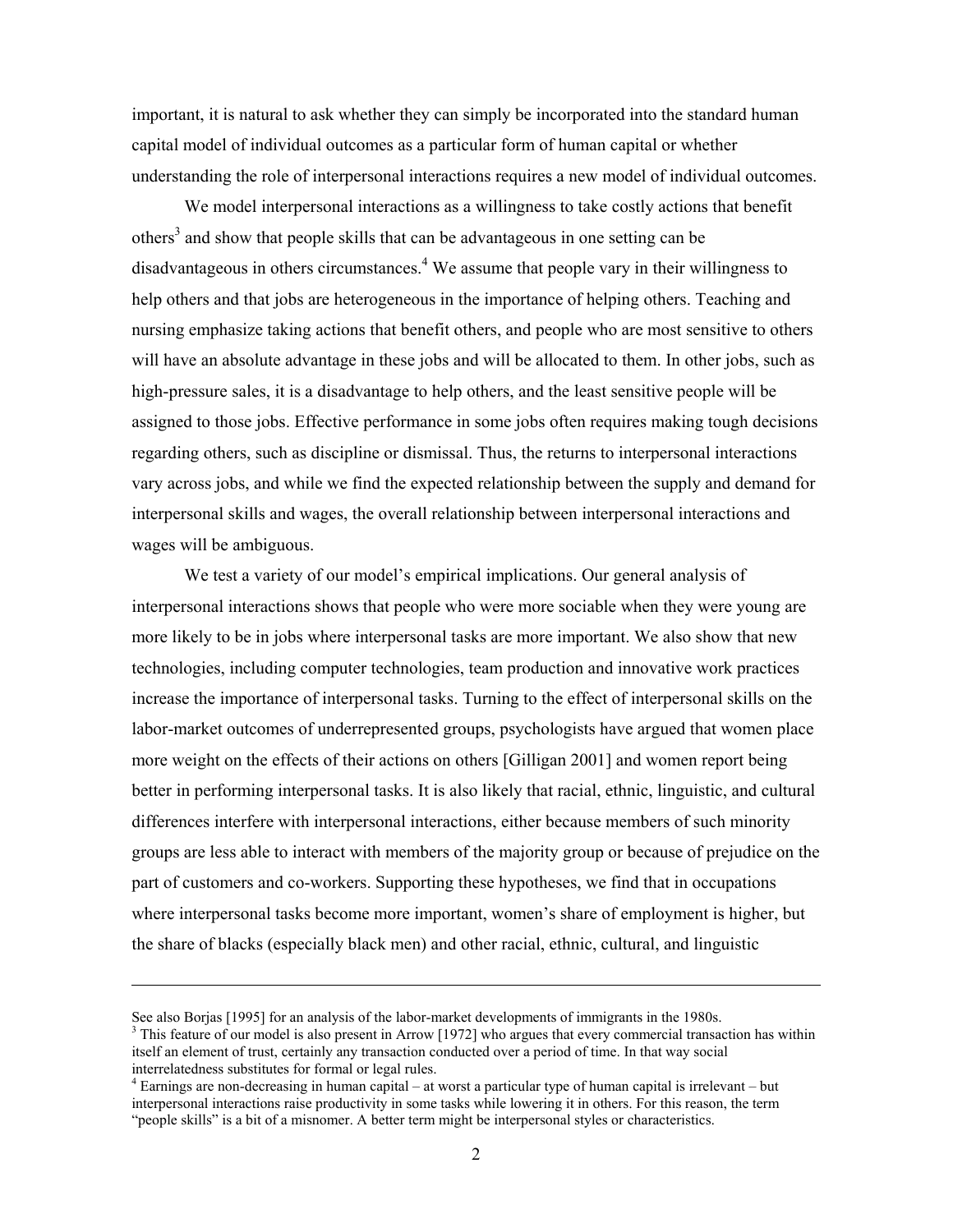minorities is lower. Using structural breaks, we show that the importance of interpersonal tasks increased particularly rapidly between the late 1970s and the early 1990s, and that the rapid increase over this time period can help explain the increase in women's wages relative to men and the stagnation in wages of black workers relative to white workers.

Our empirical work falls into the emerging literature on "soft skills". The returns to beauty found by Hamermesh and Biddle [1994] and Möbius and Rosenblat [2004] and to height among youths by Persico, Postlewaite, and Silverman [2004] support our result of positive labormarket returns to people characteristics, but beauty is only one aspect of interpersonal styles. In addition, Machin et al. [2001] find positive but rather small labor-market returns to sociability variables in Britain, but do not consider the assignment of people with different attitudes to different jobs. For men in the U.S., Kuhn and Weinberger [2002] find positive returns to being a leader in high school, especially in managerial jobs. We look at a broader set of implications than this paper to explain labor-market success. Finally, Glaeser et al. [2000] and Glaeser, Laibson and Sacerdote [2002] present suggestive evidence that workers with better interpersonal skills tend to be employed in jobs in which social interactions occur more frequently. They treat people skills as the analogue of cognitive skills in which people invest if there are returns, whereas in our setting interpersonal skills can be detrimental as well. Finally, Glaeser, Sacerdote and Scheinkman [1996] develop an index of social interactions and find that social interactions are important in explaining individual choices in committing different types of crime and schooling choice.

Our theoretical approach is related to a small literature on social incentives in organizations but differs in that we allow firms to directly compensate workers who are sensitive to social pressure. Not allowing for direct compensation, Rotemberg [1994] identifies markedly different, and more restrictive, conditions under which workers benefit from developing altruism toward one another. Kandel and Lazear [1992] show that 1/*N* problems are a barrier to collective investments in social pressure. With direct compensation workers have an incentive to sensitize themselves to social pressure, making social motivation possible without collective investments.<sup>5</sup> Ferreira [2002] studies peer pressure and altruism, but he focuses exclusively on teams.

This paper proceeds as follows. Section II outlines trends in the wages, employment, and demand for women and blacks and reviews different explanations from the literature to explain

 $\overline{a}$ 

<sup>&</sup>lt;sup>5</sup> Foreign automobile manufacturers are known for choosing rural sites for their factories in the United States because workers are perceived to have a stronger work ethic [Levin 1999].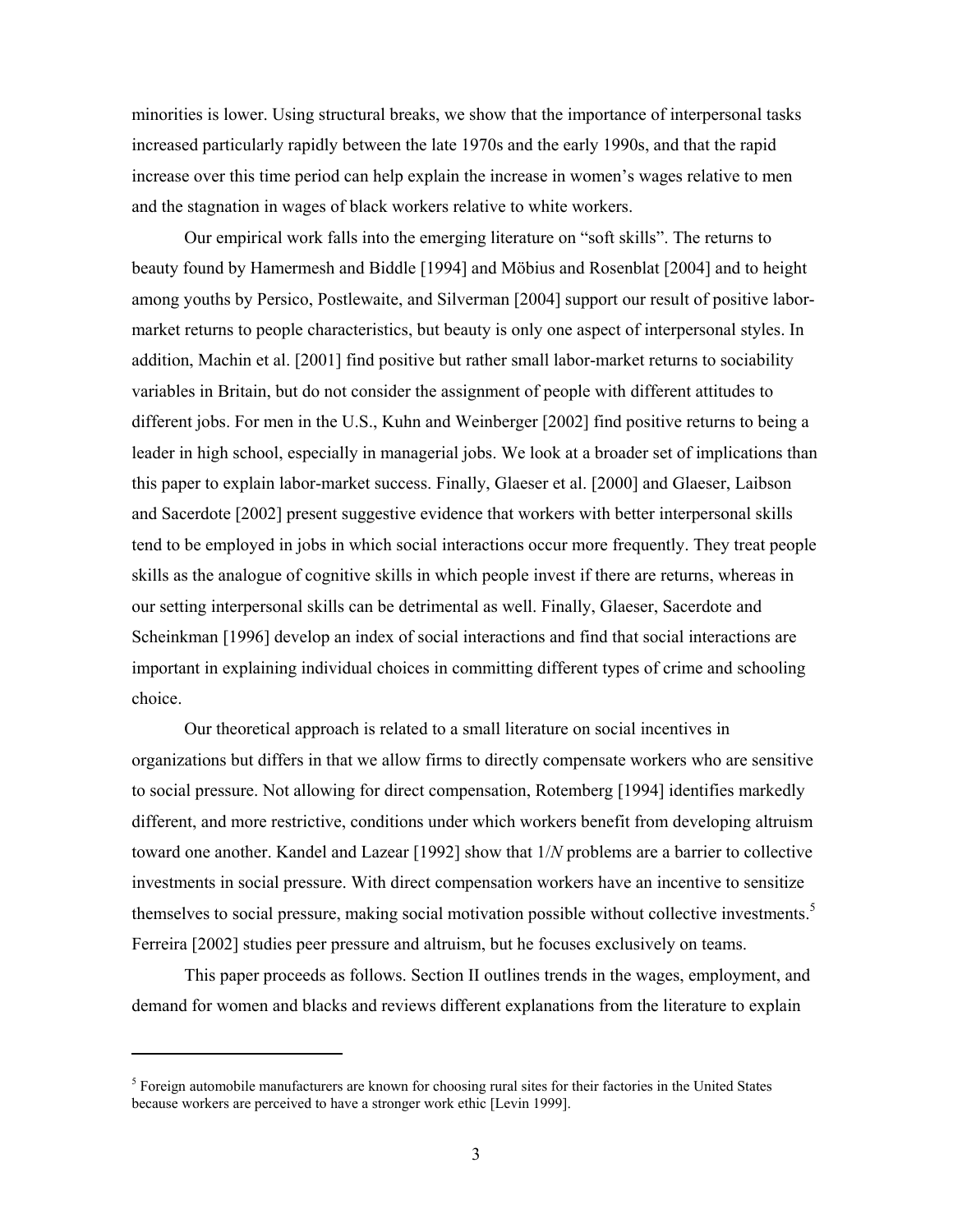these trends. Section III presents our model of how interpersonal interactions influence labormarket outcomes. Section IV presents the data sources we use. Section V presents general evidence for our model. Section VI studies the effects of interpersonal interactions on the demand for women and blacks and shows that trends in the importance of interpersonal skills can help explain trends in the gender and racial wage gaps. Section VII concludes.

#### **II. Trends in the Labor-Market Outcomes for Women and Blacks**

 $\overline{a}$ 

This section discusses trends in the labor-market outcomes of women and blacks in the United States (see Altonji and Blank [1999] for a review). Figures I and II show the evolution of the male-female and the black-white wage gaps and the proportion of the workforce that is female and black in the United States from 1963 to 2002, using data from the March Current Population Surveys (CPS) (see Appendix A2 for details). It has been well-documented that women's wages show little growth until the late 1970s, at which point they begin rising rapidly until the mid-1990s. At the same time, women's share of employment increased steadily from 1964 to 2003, with a slight deceleration in the 1990s. Besides increased labor supply and levels of education there are a number of developments, which can be connected to this development.<sup>6</sup> Goldin [2004a] shows that changes in the labor-market outcomes for women were rooted in the growth of a wide variety of white-collar jobs, combined with the greater ability of women to hold certain professional jobs. This latter fact is consistent with findings of an increased share of women at the top of the job hierarchy (Bertrand and Hallock [2001] and Goldin [2004b]). The use of the birth-control pill by young women has delayed marriage and motherhood, which opened opportunities for women to progress in the labor market and earn higher wages than before (Goldin and Katz [2002] and Bailey [2004]). In addition, the computerization of the labor market has taken away some of the (physical) disadvantages women had in a non-computerized labor market (Weinberg [2000]). Finally, Black and Brainerd [2002] argue that globalization has

<sup>&</sup>lt;sup>6</sup> Mincer and Polachek [1974] analyze the division of labor in the family using the 1967 National Longitudinal Survey of Work Experience (NLS). They find that differences in labor-market experience, due to interruptions in job careers and the associated loss of skills, can account in large part for the gender wage gap in the 1960s and early 1970s. An early study on female labor supply decisions is Heckman [1974] who estimates the effect of child-care programs on women's labor supply. He finds significant increases in female labor supply and career continuity (see also Meyer and Sullivan [2001]). More recently, Greenwood and Guner [2004] argue that technological progress in the household sector since the late 1940s has saved on the need for labor at home, which has among others increased female labor supply and labor-market opportunities. Juhn and Murphy [1997] investigate whether married women have increased their labor supply in the recent decades to compensate for slowed earnings growth of their husbands and do find no significant increases. Their estimates suggest that the wage effect dominates the cross husband-wife effect for changes in male and female labor supply. A wealth of studies on female labor supply increases identified the increased level of education of women as a major source. In addition, the more labor-market relevant college majors taken by women and their increased enrollment in professional schools are likely to play a major role as well (Goldin [1990], Blau and Ferber [1992], and Brown and Corcoran [1997]).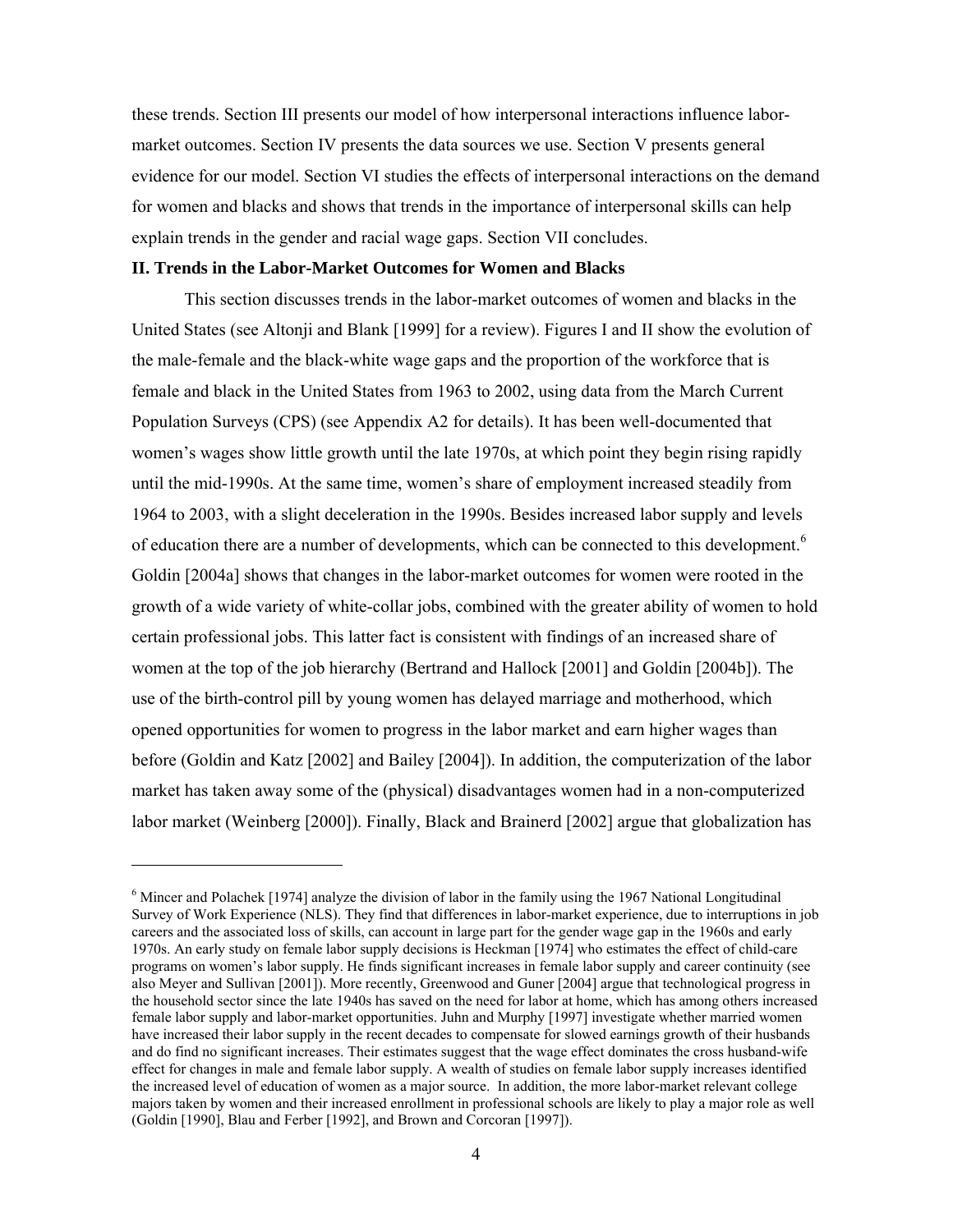increased competition through trade, which has contributed to the relative improvement in female wages in concentrated relative to competitive industries.

From the mid-1990s on however, women's wages are again flat, a development so far unexplained. A recent contribution by Blau and Kahn [2004], using the Michigan PSID, attributes the slowing in the convergence of the gender wage gap to changes in labor-force selectivity, unobserved female characteristics and discrimination, but also to less favorable supply and demand shifts. A number of studies have focused on (changes in) occupational differences between male and female employment to explain the remaining gender wage gap. For example, Bayard et al. [2003] find that a sizable fraction of the gender wage gap can be attributed to segregation of women into lower-paying occupations, industries, establishments, and occupations within establishments. Blau and Kahn [1997] find for the 1980s in an analysis of shifts in the composition of supply and demand that demand changes favored lower educated women over men but do not consider the stagnation in the gender wage gap afterwards. Blau and Kahn [1997] and Black and Juhn [2000] investigate the labor-market outcomes for high-educated women in the 1980s and 1990s and find that despite the increase in supply, college-educated women entered high-wage professional occupations in response to the recent increase in skill demand. Goldin [2002] also finds a diminishing effect of the importance of gender in employment across occupations, but these studies are not able to explain the break in the gender wage gap since the mid-1990s.<sup>7</sup> Two recent papers (Xenogiani [2002] and Fortin [2004]) seek to relate women's labor-market outcomes to interpersonal skills, although neither considers racial differences in outcomes.

By contrast, Figure I shows that the racial wage gap closes by 20 percent between 1964 and the late 1970s, which is often attributed to the Civil Rights Act of 1964, $8$  but is essentially flat from then until 2003. The employment of blacks fluctuated moderately over the period,

 $\overline{a}$ 

 $^7$  A number of recent studies have linked changes in the gender wage gap to changes in male wage inequality (e.g., Juhn and Kim [1999], Fortin and Lemieux [2000], and Welch [2000]).

For example, Freeman [1973], Smith and Welch [1977; 1984], Brown [1984], Card and Krueger [1993], and Collins [2001] address the timing of the improvements in black workers' relative earnings. Using a variety of research strategies and data sources, they all find evidence consistent with a break in labor-market variables, such as relative employment and wages, in favor of blacks. The improvement in relative school quality in segregated states in the first half of the  $20<sup>th</sup>$  century is also seen as a source of falling racial wage gaps since the 1960s. For example, Donohue, Heckman and Todd [2002] address the racial wage gap in the period 1910-1960 and find considerable convergence in wages for cohorts born since the late 1930s, which they attribute to increases in schooling quality in the Southern States. Card and Krueger's [1992] findings are consistent with improvements in the relative quality of black schools in the first half of the  $20<sup>th</sup>$  century. Their estimates suggest that improved quality of schooling is able to explain about 20 percent of the narrowing of the racial wage gap in the period 1960-1980.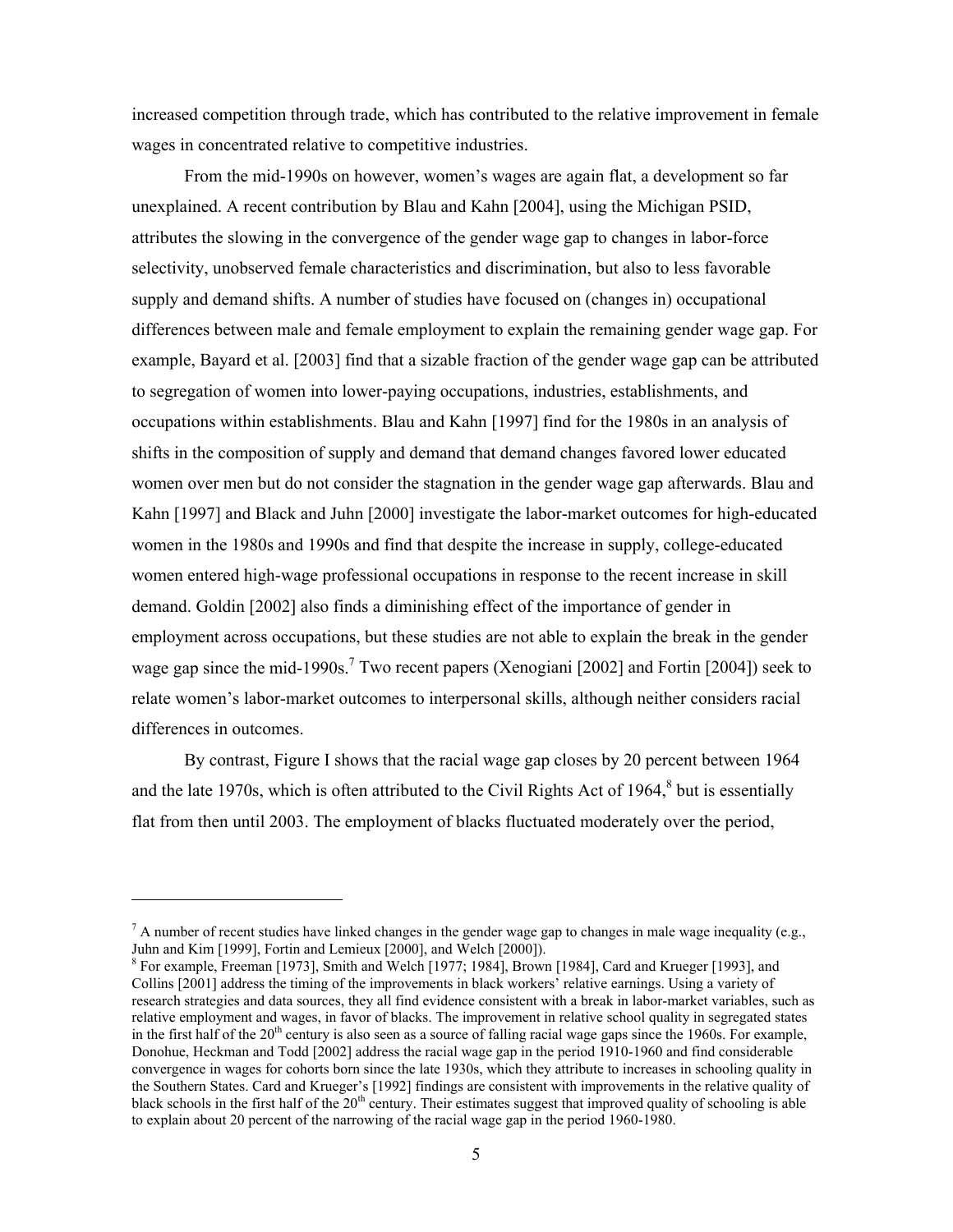increasing somewhat during the 1980s and by more in later years as shown in Figure II. $^9$  Juhn, Murphy and Pierce [1991], Bound and Freeman [1992], and Smith [1993] all analyze the stagnation in wages in great detail.<sup>10</sup> Using information from the CPS, Bound and Freeman [1992] look at the relative labor-market position of young black men. Their findings suggest that increases in the racial wage gap seem to originate from different sources than the overall trend towards increasing wage inequality since the early 1980s. In particular, they attribute the worsening of black labor-market prospects to a variety of sources, which are different for different educational and geographical groups. Among the most prominent sources are the decreased emphasis on affirmative action during the Reagan administration, the decline of inner cities, the shift from manufacturing to services, the decline in union density, and the fall in the real minimum wages, which hit young black workers hardest. Cutler and Glaeser [1997] add to this that the increased segregation of blacks worsens their economic and schooling performance, particularly if they live in central cities.<sup>11</sup> Juhn, Murphy and Pierce [1991], and Smith [1993] attribute the stagnation of the closing of the racial wage gap to slowing education gains, the sharp rise in returns to education in favor of white prime-aged workers, and falling wages at the bottom end of the labor market which hurt low-educated black men severely.<sup>12</sup>

As indicated, these simple patterns of wages and employment of underrepresented groups are known in the literature and a variety of explanations have been provided for them, but we are not aware of a unified explanation. Unlike most research, which has focused on changes in wages, we focus on the change in labor demand for women and blacks. To estimate trends in the

 $\overline{a}$ 

 $9$  There are a number of papers that have studied selection bias in estimating black-white wage gaps. Using U.S. Census data Chandra [2000] reports that labor-market participation among prime-aged black men was considerably lower than the labor-market participation of white men in the period 1940-1990. Neal [2004] measures the blackwhite wage gap among women using a variety of U.S. data sources and finds that different reasons for nonparticipation between black women (often single mothers) and white women (often receiving support from a highearning spouse) have led to a downward bias in the measured black-white wage gap. A recent paper by Chandra [2003] is concerned with the efficacy of the Civil Rights Act and the development of the racial wage gap in the period thereafter (see also Heckman, Lyons and Todd [2000]). His estimates suggest that selection bias plays a considerable role in understanding racial wage gaps (Donohue and Heckman [1991] provide a review of the effects of the Civil Rights Act on racial differences in the U.S. labor market).

<sup>&</sup>lt;sup>10</sup> See e.g., Smith and Welch [1989], Jaynes [1990] and Heckman and Donohue [1991] for overviews of the labormarket position of blacks in the United States.

<sup>&</sup>lt;sup>11</sup> Cutler, Glaeser and Vigdor [1999] find that over the  $20<sup>th</sup>$  century segregation between blacks and whites has varied over time. They find evidence that the mechanism sustaining segregation has changed from excluding blacks from neighborhoods (mid-century) to decentralized racism, where whites pay more than blacks to live in predominantly white areas (1990s).

 $12$  See also Juhn [1992]. Neal and Johnson [1996] suggest that racial discrepancies in basic skills due to differences in education and family background are also important factors in explaining the slowdown in the convergence of the racial wage gap. Card and Lemieux [1994] find mixed results for the return to skill. Among females the racial wage gap widened in the early 1980s. For men wage gap declined between 1979 and 1985, which is inconsistent with the rise in the return for skills.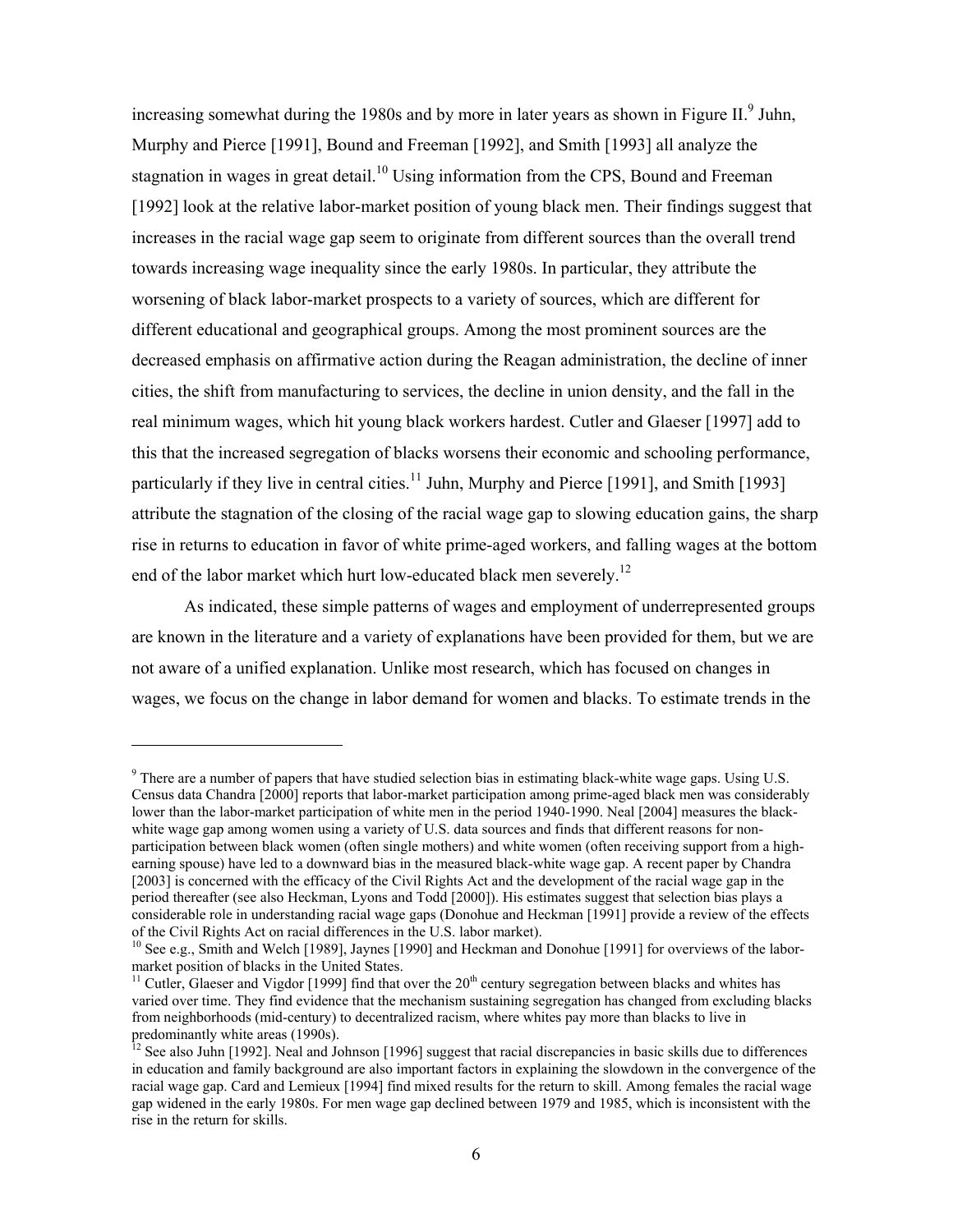demand for women and blacks, we assume a constant elasticity of substitution (CES) aggregate production function and impute the demand series in employment terms as

$$
(1) \tD = \ln\left(\frac{w_G}{w_{\sim G}}\right) + \varepsilon \ln\left(\frac{e_G}{e_{\sim G}}\right),
$$

 $\overline{a}$ 

where  $w_G$  ( $e_G$ ) and  $w_{G}$  ( $e_{G}$ ) denote the wages (employment) of people in group G or other groups  $\sim$ *G*. We apply elasticities of substitution of 1, 1.75, and 2.5.<sup>13</sup> The imputed demand series for women is shown in Figure III: It is relatively flat until the late 1970s, rises rapidly until 1992 and then flattens out again. Figure IV for blacks shows a substantial increase until the late 1970s and a more gradual increase thereafter. There is some indication of acceleration in the demand for black workers in 1990s. In both cases, the size of the imputed demand shift increases with the elasticity assumed in the years when wages for women and blacks were increasing because higher elasticities place more weight on wage changes.

Panel A of Table I provides a formal analysis of the breaks in trends by applying the test for structural breaks developed by Hansen [2000]. We reject the hypothesis of less than two breaks in the demand series for women at all elasticities. We estimate that the demand shift toward women accelerated between 1975 and 1977 (depending on the assumed elasticity) and decelerated in 1992. Taking into account the 95 percent confidence intervals for these break years, the breaks is estimated to be between 1973 and 1978, and 1991 and 1993. The confidence interval for the first break becomes smaller when the assumed elasticity is higher.

Our estimates for blacks indicate that the demand shift toward blacks decelerated after 1977 or 1978. For elasticities up to 1.75 we find a second break in 1997, with the confidence interval for the year of the break ranging from 1993 to the end of the period.<sup>14</sup> When the elasticity equals 2.5 the demand series becomes unstable. We find a second break year in 1983, but when testing for more breaks, other significant breaks can be found too.

Figure V provides some evidence on the increase in the importance of interpersonal tasks in the labor market from 1971 to 2002. The estimates are based on the 1977 Dictionary of Occupational Titles (DOT), which have been weighted by the fraction of the workforce in each occupation (Appendix A1 provides details about the definition of interpersonal tasks). Thus,

<sup>&</sup>lt;sup>13</sup> We motivate our use of these values for the elasticities of substitution as follows. Weinberg [2000] estimates an elasticity of substitution between men and women of 2.4. We have estimated the elasticity of the demand for blacks using panel data on the nine Census divisions from 1963 to 2002, by regressing the log employment of blacks relative to non-blacks on the log wage of blacks relative to whites and division and time fixed effects. This regression yields an estimate for the elasticity of substitution of 1.027 with a standard error of .093.

<sup>&</sup>lt;sup>14</sup> To guarantee a consistent estimation, breaks years in the first en last 5 years of the time series are excluded.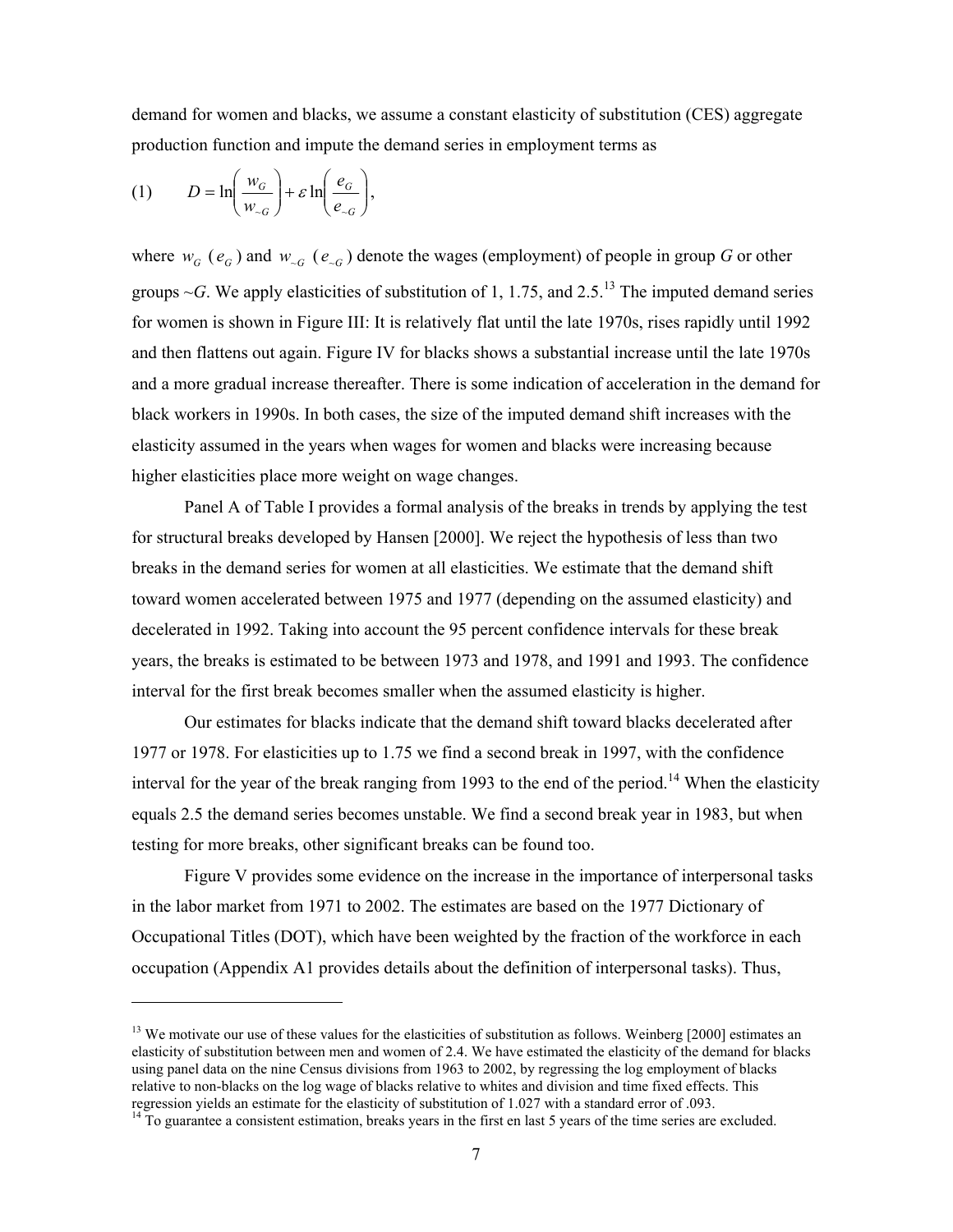these figures give the trend in the importance of interpersonal tasks arising from shifts between three-digit occupations. Insofar as much of the shift in the importance of interpersonal skills occurs within three-digit occupation categories, this figure understates the full increase in the importance of interpersonal tasks. While caution is required in inferring the timing or magnitude of the increased importance of interpersonal skills, the figure shows a substantial increase in the importance of interpersonal tasks, which accelerates in 1981 and decelerates after 1994.

Our estimates, presented in the bottom panel of Table I, show an S-shaped pattern in the importance of interpersonal tasks with a similar pattern for the demand for women and the opposite pattern for blacks. The breaks in the series occur broadly at the same point in time, suggesting a connection between the phenomena.

Looking for breaks in the three series simultaneously we find breaks in 1977 and 1992.<sup>15</sup> Panel B of Table I provides estimates of the breaks in the series based on these break years.<sup>16</sup> The estimates indicate that if women's relative wages had remained constant over the period, firms would have increased their relative employment of women by between .9 percent and 2.8 percent more per year between 1977 and 1993 than in the years before 1977 and by 2.4 percent to 4.3 percent more per year than in the years after 1993. The deceleration in the shift in demand toward blacks would lead their relative employment to increase by 1.0 to 3.5 percent less per year after 1977 if their wages had remained constant over the entire period. After 1993 the demand increases by between 1.0 and 1.2 percent per year. Consistent with these findings, the indicator of people skills accelerates in 1977 and decelerates in 1993. We investigate this link after providing a general model of interpersonal interactions in the labor market.

# **III. Theory**

 $\overline{a}$ 

# *III.A. General Setting*

A worker holds a job in which he deals with a third party, who may be a client, colleague, patient, pupil, subordinate, or even the firm owner. The worker chooses an action  $a \in [0,1]$ , higher levels of which benefit the firm. The third party receives benefits of θ*a* from the action. In nursing, teaching, and many service jobs, the action the firm desires helps the third party, so  $\theta > 0$  (if the third party is the firm owner himself  $\theta > 0$  as well). In other jobs, such as highpressure sales, the action that benefits the firm is detrimental to the third party, so  $\theta$  < 0. Also supervisory jobs often involve taking actions that are detrimental to a third party, such as

<sup>&</sup>lt;sup>15</sup> These estimates are based on elasticities of substitution of 1.75.

<sup>&</sup>lt;sup>16</sup> Estimates based on break years one or two years before or after 1977 and 1993 provide similar findings, suggesting the robustness of the results.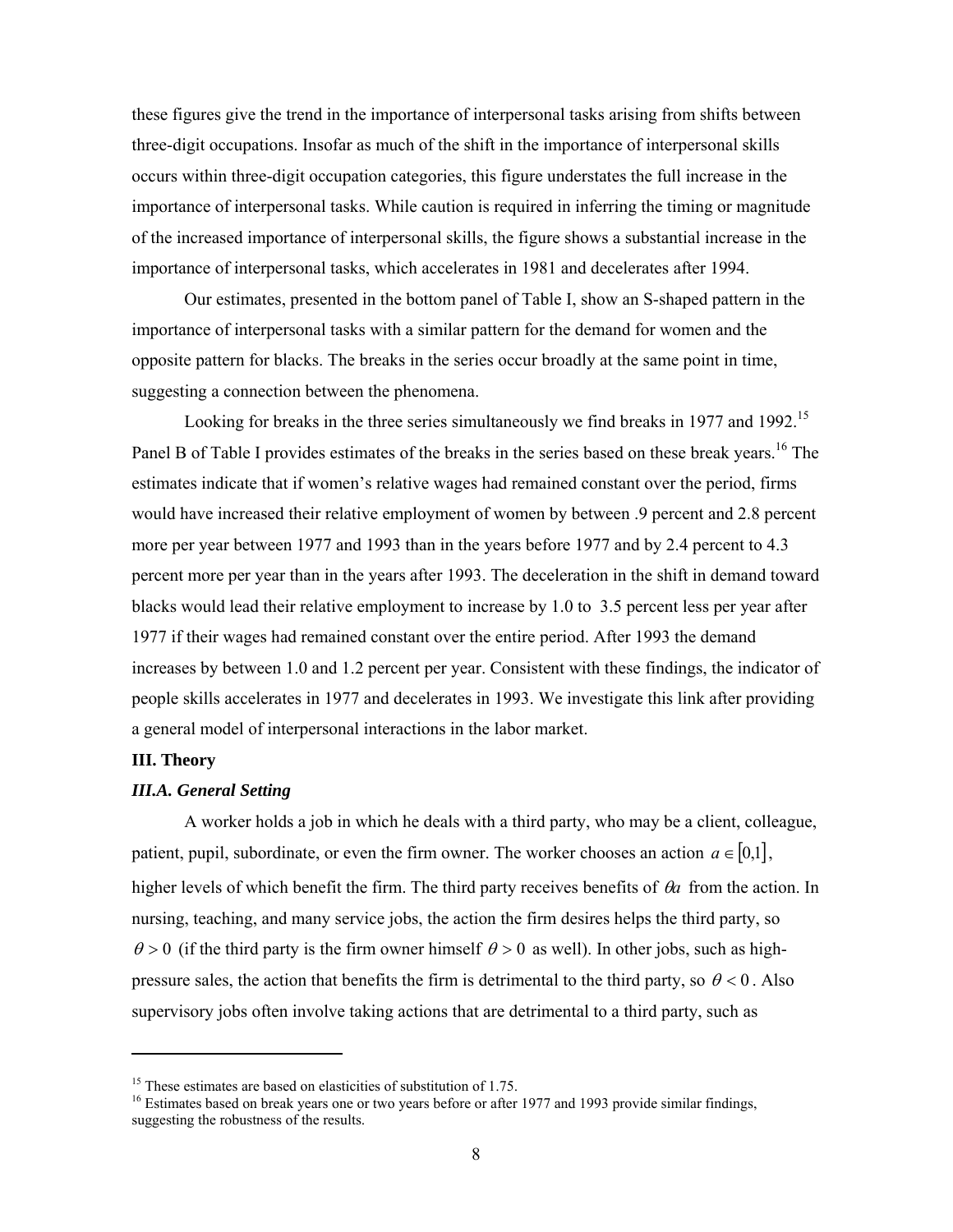deciding whether to hire, dismiss, or discipline a subordinate.

We model interpersonal "skills" in a reduced form manner using altruism. True altruism can arise between people with ongoing relationships. Our formulation can also capture the effect of social pressure arising through networks or repeated interactions, in which people can reward or punish the worker through other people or in the future.<sup>17</sup> It can also capture the identification of areas of common interest in negotiation in a reduced form manner.<sup>18</sup> In both cases the third party will use social pressure to make the agent do the thing that raises his utility, which will make the worker behave as if he is altruistic. Let  $\alpha(x_W, x_F)$  denote the worker's altruism for the third party, which depends on the worker's characteristics,  $x_w$ , and the characteristics of the firm,  $x_F$ , including those of the other workers at the firm and the third parties with whom the worker will interact. (For simplicity, we assume that  $x_w$  and  $x_F$  are normalized so that  $\alpha(x_w, x_F)$  is increasing in both arguments.)

The cost of the action to the worker is  $c(a)$ , where  $c'(a) > 0$  and  $c''(a) > 0$ . Initially, we assume that *a* is observable and that the firm and worker contract over it. The worker's utility is,  $U = \ln(w) + \alpha \theta a - c(a)$ .

Letting  $U^R(x_w)$  denote the worker's reservation utility, the worker's wage satisfies,

(3) 
$$
w = \exp\{U^R - \alpha\theta a + c(a)\}.
$$

 $\overline{a}$ 

Firms' profits are  $\pi = R(a, \theta) - w$ . Here  $R(a, \theta)$  denotes revenue, which depends on the worker's action *a* and the nature of the work given by  $\theta$ . As indicated, *a* is normalized so that  $R_a > 0$ . In jobs where the worker's job is to help the third party ( $\theta > 0$ ), increases in  $\theta$  will likely increase the marginal benefits to the firm from *a*, because as the benefit of the action for the third party increase, the firm itself is presumably rewarded more for high actions, implying  $R_{a\theta} > 0$ . As discussed below,  $R_{a\theta} > 0$  may not hold at firms where  $\theta < 0$ . The firm sets *a*, taking the worker's reservation utility as given to maximize profits,

(4) 
$$
\frac{\partial \pi}{\partial a} = R_a(a,\theta) - \frac{\partial w}{\partial a} = R_a(a,\theta) - \exp{\left(U^R - \alpha \theta a + c(a)\right)(c'(a) - \alpha \theta)} = 0.
$$

<sup>&</sup>lt;sup>17</sup> Social pressure differs from altruism in that the worker may not obtain utility from the effect of his action on the third party. This can be modeled by assuming that after being hired the worker behaves as if he is altruistic, but that he evaluates jobs *ex ante* based on selfish preferences. While we do not consider this possibility here to simplify the exposition, results for the more general case can be found in Borghans, Ter Weel, and Weinberg [2004a].

<sup>&</sup>lt;sup>18</sup> One aspect of negotiating is identifying areas of common interest. People who are good in doing so will be able to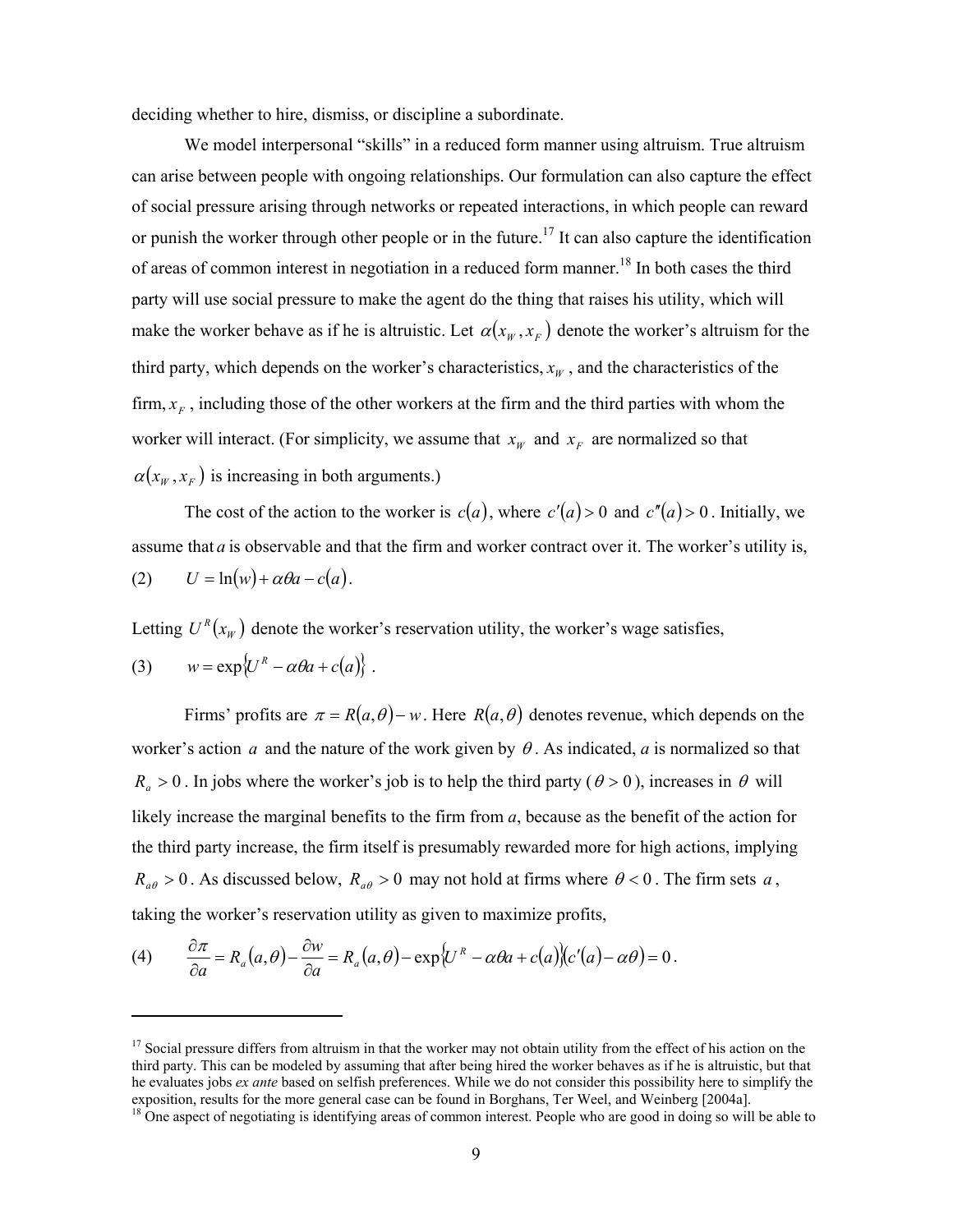#### *III.B. Comparative Statics Results*

-

We begin by considering the case where workers differ in  $x_w$ , but all firms have the same values of  $x_F$  and  $\theta$ . We refer to this as the case of internal social pressure. In equilibrium, firms must be indifferent toward changes in  $x_w$ ,

$$
\frac{\partial \pi}{\partial x_w} = R_a \frac{\partial a}{\partial x_w} - \frac{\partial w}{\partial x_w} = 0 \text{ so } \frac{\partial w}{\partial x_w} = R_a \frac{\partial a}{\partial x_w}.
$$

The effect on the action, log wage, worker's utility, and firm's profit of an increase in  $x_w$  are given in Table II. With the exception of profits, which do not vary with  $x<sub>w</sub>$ , all of these have the sign of  $\theta$ . Higher  $\alpha$  workers care more about the third party and take a higher action if the action helps the third party, or a lower action, if it hurts the third party. Because in equilibrium firms must be indifferent between workers with different values of  $x_w$ , when  $\theta > 0$  ( $\theta < 0$ ) the higher (lower) action for high  $\alpha$  workers raises (lowers) the wage. Higher  $\alpha$  workers have higher utilities if  $\theta > 0$  ( $\theta < 0$ ).<sup>19</sup>

We now consider variations in  $x_F$ , again assuming that workers are identical, which we refer to as external social pressure. This case differs from the case where  $x_w$  varies in that all workers must be indifferent between firms, so that the rents generated by differences in  $x_F$ accrue to firms, not workers. The effects of differences in  $x_F$  that increase  $\alpha$  are given in Table II. The first two expressions differ from those above for differences in  $x_w$  by the second terms, which reflect that the rents the firm captures arising from workers receiving more utility from helping the third party at firms where  $\alpha$  is higher because of  $x_F$ . Consequently, as shown in the third and fourth rows of the table,  $x_F$  has no effect on workers' utility, but firms where  $\alpha$  is higher because of  $x_F$  have higher profits, so long as  $\theta > 0$ .

The cases of purely internal and external social pressure are extreme. Usually social pressure arises from the match between a principal, agent, and third party. In this case, one expects the rents to be split between the principal and the agent (or third party). Presumably, people with similar backgrounds will be particularly well paired from the perspective of social pressure, which is consistent with people working for or with people of similar backgrounds [Costa and Kahn 2003]. Thus, increased affluence in a demographic group improves agents'

obtain greater utility for themselves for any given utility of the third party, which can also be captured in the model. <sup>19</sup> Hoff and Sen  $[2003]$  provide a striking example of the disadvantages of social pressure in developing countries,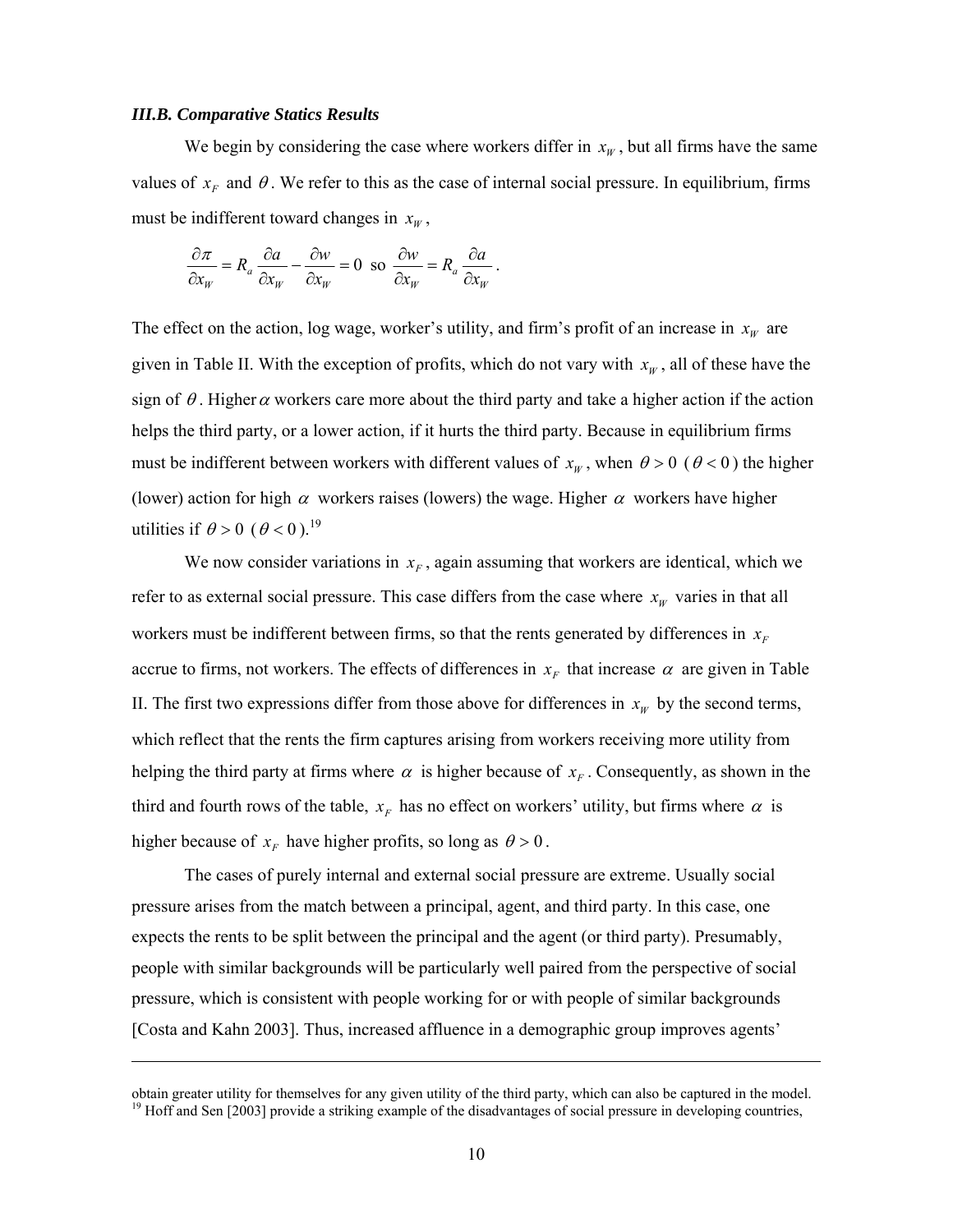opportunities to work for members of their own group and may increase the demand for difficult to monitor services where social pressure is particularly valuable. An increase in firm owners in an underrepresented group would benefit workers from that group because there is a gain to matching workers with owners, only part of which is obtained by the owner. Our results suggest that homogenous societies will have greater cooperation, which is consistent with studies on differences in social capital between regions and countries [Putnam 1993 and Knack and Keefer 1997] and rates of homeownership, which gives people an incentive to invest in social capital [DiPasquale and Glaeser 1999].

Lastly, we consider the case where all workers are identical but where firms vary in  $\theta$ . As with changes in  $x_F$ , when all workers are identical, workers must be indifferent toward firms with different values of  $\theta$ . The effect on the action depends on the sign of  $R_{a\theta}$ . As indicated, in jobs that involve caring for the third party ( $\theta > 0$ ) such as childcare, firms clearly benefit more from having the worker taking high actions, so  $R_{a\theta} > 0$ . As can be seen in Table II, in this case, an increase in  $\theta$  leads the worker to take a higher action. The worker receives a higher wage as compensation for the additional effort. There is also a compensating differential effect, with high- $\theta$  jobs paying lower wages because they are more desirable. Overall, the relationship between wages and  $\theta$  is ambiguous. Higher actions at high  $\theta$  firms raise their profits.

In jobs where the worker must take actions that are harmful to the third party ( $\theta$  < 0), such as high-pressure sales, the benefit to the firm of a high action may be reduced as  $\theta$ increases, so  $R_{a\theta} < 0$ . In this case, there is some ambiguity in the effect of  $\theta$  on the worker's action, in that at the lowest  $\theta$  jobs workers receive considerable disutility from taking high actions, but the firm obtains great benefits. If firms' benefits are sufficiently high in the lowest  $\theta$ jobs, we see workers taking very high actions and being compensated for the disutility they obtain from harming the third parties they encounter in the form of higher wages. As above, workers are indifferent between jobs in equilibrium, with rents from changes in  $\theta$  affecting profits.

It is worth noting that the model also implies a complementarity between  $x_w$  or  $x_F$  and  $\theta$ . Firms where the worker can directly benefit their third parties the most have the most to gain from generating altruism in their workers.

# *III.C. Assignment*

-

where they show that successful individuals can be pressured into hiring unqualified kin or tribe members.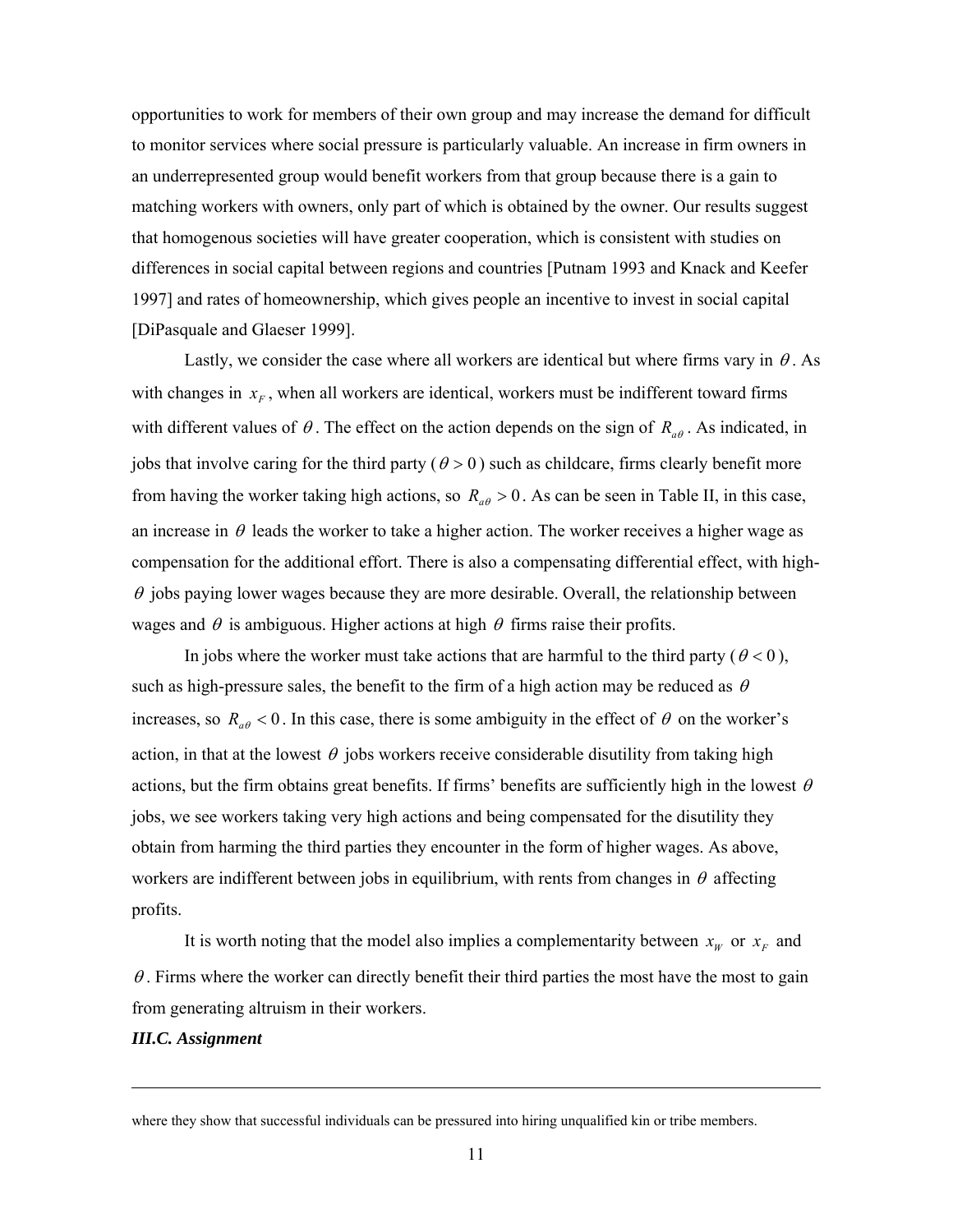This section considers the assignment of heterogeneous workers to heterogeneous jobs. For simplicity, we assume that there are two types of jobs, with  $\theta^L < \theta^H$  and with population shares  $\phi^L$  and  $\phi^H$  and two types of workers, with  $\alpha^L = 0 < \alpha^H$  and with population shares  $\omega^L$ and  $\omega^H$ . The total number of workers equals the total number of firms. We also assume that revenue and cost are linear in *a*, so  $r(a, \theta) = ra$  and  $c(a) = ca$ .

Under these assumptions, the action, wage, and profit are

$$
a = \left[ \ln \left( \frac{r}{c - \alpha \theta} \right) - U^R \right] \frac{1}{c - \alpha \theta}, \quad w = \frac{r}{c - \alpha \theta},
$$

and

 $\overline{a}$ 

$$
\pi = \left[ \ln \left( \frac{r}{c - \alpha \theta} \right) - U^R - 1 \right] \frac{1}{c - \alpha \theta}.
$$

Under these assumptions, *L*-workers earn *c*  $w<sup>L</sup> = \frac{r}{r}$ . The mean wage of *H*-workers depends on their assignment to jobs. The *H*-workers have a comparative advantage in *H*-jobs, so if  $\omega^H < \phi^H$ , *H*-workers take *H*-jobs and earn  $w^H = \frac{I}{2 \pi R^H \Omega^H}$ *c*  $w^H = \frac{r}{c - \alpha^H \theta^H}$ . If  $\omega^H > \phi^H$ , mean wages among *H*-workers are

$$
\overline{w}^H = \frac{\phi^H}{\omega^H} \frac{r}{c - \alpha^H \theta^H} + \frac{\omega^H - \phi^H}{\omega^H} \frac{r}{c - \alpha^H \theta^L}.
$$

Because  $\frac{r}{c - \alpha^H \theta^H} > \frac{r}{c - \alpha^H \theta^L}$ *c r*  $\frac{r}{1-\alpha^H \theta^H} > \frac{r}{c-\alpha^H \theta^L}$ ,  $\overline{w}^H$  is increasing in  $\frac{\phi^H}{\omega^H}$  $\frac{\phi^H}{\omega^H}$  .

We test our model's implications for assignment, seeing whether workers with observable characteristics that are correlated with interpersonal skills lead workers to take jobs where people skills are more important. We consider a range of variables that capture inter-personal skills and also demographic characteristics that correlate with effectiveness in inter-personal interactions.<sup>20</sup> We also draw on our model's wage implications to determine how shifts in the supply and demand for various groups of workers have affected the wage structure.

# *III.D. Extensions and Additional Implications*

<sup>&</sup>lt;sup>20</sup> While our model has stark implications for assignment, we expect observed assignment to be more continuous because workers with a given set of observed inter-personal skills will differ in terms of unobserved interpersonal interactions and other skills that affect productivity in various jobs.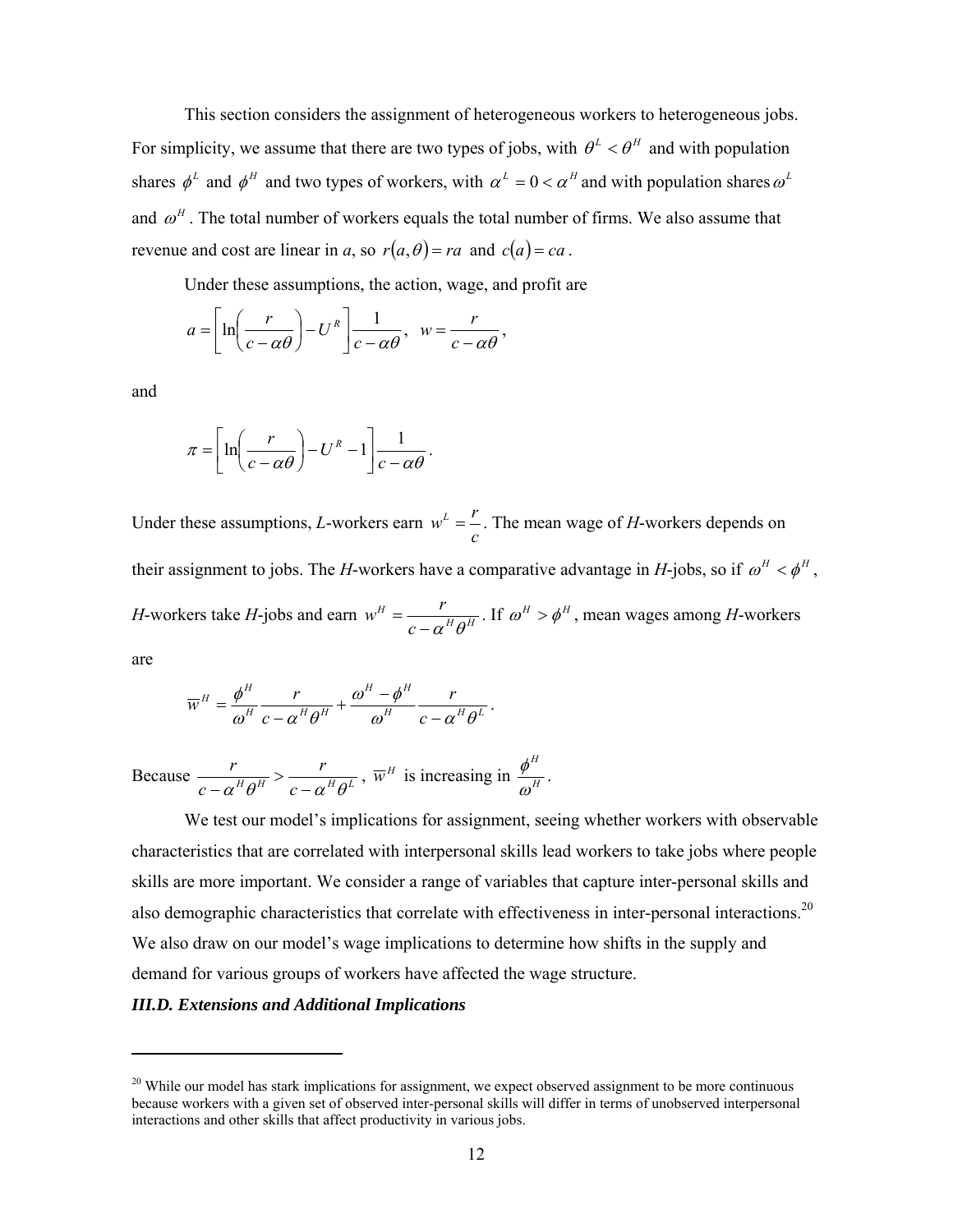#### *III.D.1. Imperfect Information*

This section considers the effect of interpersonal relationships in the labor market when the worker's action is unobservable. In fact, we show that interpersonal relations are of particular value when information is imperfect. We now assume that firm does not observe *a*, but observes a binary signal whose realization is affected by the worker's action. The probability of the high signal is given by  $\rho(a)$ , where  $\rho'(a) > 0$  and  $\rho''(a) \le 0$ . The firm conditions the worker's wages on the signal, paying  $w_H(w_L)$  if the signal is high (low).

The worker chooses *a* to maximize his expected utility,  $E[U]$ , given by

(6) 
$$
\max_{\{a\}} \rho(a) \ln(w_H) + (1 - \rho(a)) \ln(w_L) + \alpha \theta a - c(a).
$$

The first order condition for a maximum to the worker's problem is

$$
\rho'(a)\ln\left(\frac{w_H}{w_L}\right) + \alpha\theta - c'(a) = 0.
$$

By applying the implicit function theorem, it is possible to derive results that are analogous to those above for the perfect-information case. Thus, the worker's action is increasing in  $\alpha$  if  $\theta > 0$  and decreasing in  $\alpha$  when  $\theta < 0$ . Similarly, increases in  $\theta$  raise the worker's action.

With imperfect information, it is possible to derive implications for the pecuniary incentives given to the worker. The strength of pecuniary incentives are reflected by the log wage spread,

(7) 
$$
\ln\left(\frac{w_H}{w_L}\right) = \frac{c'(a) - \alpha\theta}{\rho'(a)}.
$$

First, workers who feel more social pressure to help the third party (either because of  $x_w$  or  $x_F$ ) require weaker pecuniary incentives when the action benefits the third party (i.e.,  $\theta > 0$ ), but more when the action hurts the third party in that

(8) 
$$
\frac{\partial \ln(w_H/w_L)}{\partial \alpha} = -\frac{\theta}{\rho'(a)}.
$$

Second, firms in which the agent's action has greater benefits for a third party require less pecuniary incentives:

$$
(9) \qquad \frac{\partial \ln(w_H/w_L)}{\partial \theta} = -\frac{\alpha}{\rho'(a)} < 0.
$$

Thus, social pressure and pecuniary incentives are substitutes, which is consistent with less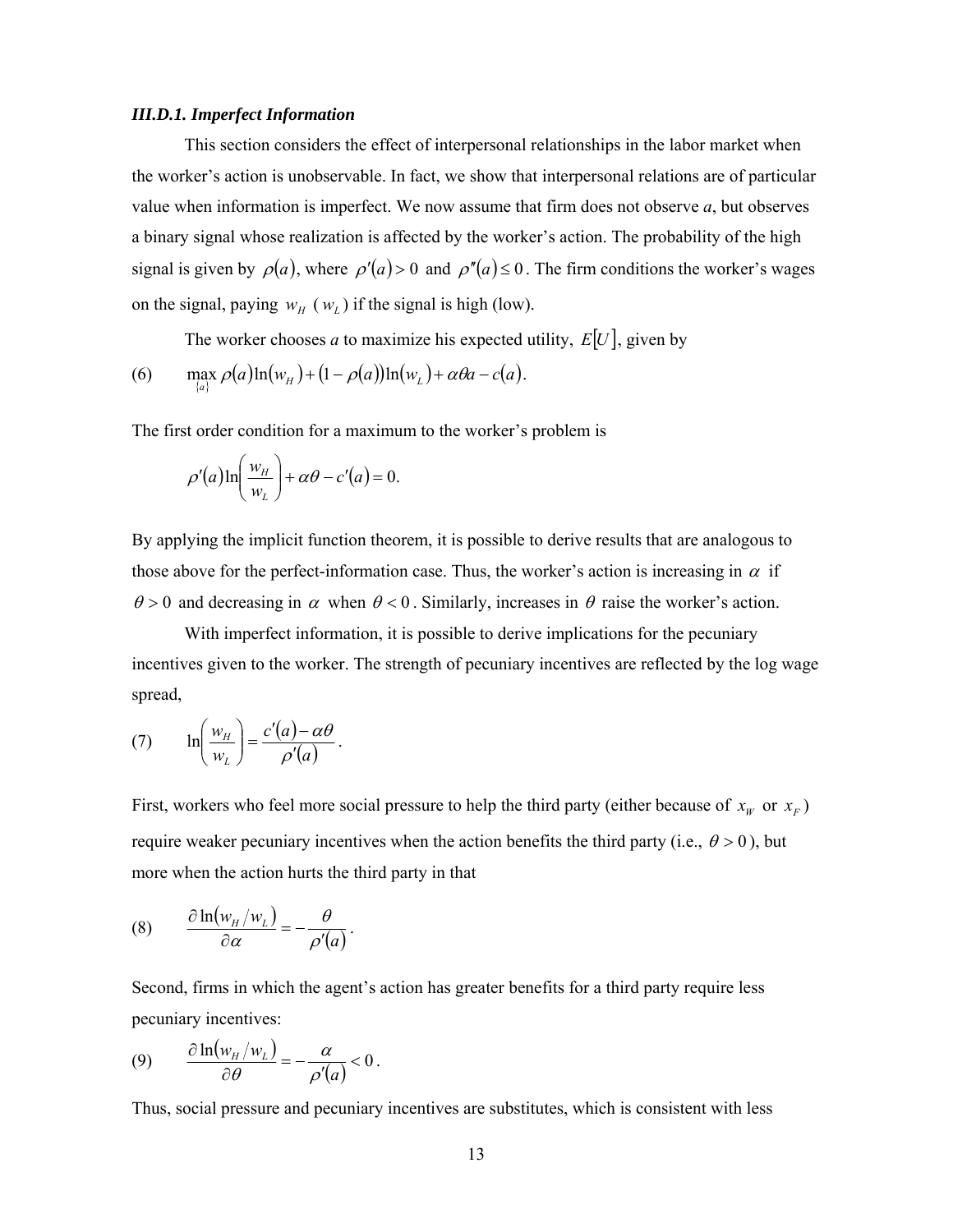reliance on incentive pay in countries, such as Japan, where there is greater social pressure in the workplace, and an increased reliance on pecuniary incentives as social incentives have eroded.

As above, the strength of the benefits received by a third party complements the agent's sensitivity to social pressure in reducing reliance on pecuniary incentives:

$$
(10) \qquad \frac{\partial^2 \ln(w_H/w_L)}{\partial \alpha \partial \theta} = -\frac{1}{\rho'(a)} < 0.
$$

Insofar as wage spread is costly (in the sense of expected wages) to firms, there is a gain from matching sensitive agents to firms where the agent's actions have large benefits for third parties. As shown in Borghans, Ter Weel and Weinberg [2004a], it is possible to obtain assignment results similar to those presented above in the imperfect-information context.

Last, the reduction in pecuniary incentives from higher social incentives – from either  $\alpha$ or  $\theta$  – is greater when the outcome provides less information about the action taken by the agent. We show this, by considering an increase in  $\rho'(a)$ , which reduces the informativeness of the signal locally. Taking the second derivative of (7) with respect to  $\rho'(a)$  yields,

(11) 
$$
\frac{\partial^2 \ln(w_H/w_L)}{\partial \alpha \partial \rho'(a)} = \frac{\theta}{(\rho'(a))^2} \text{ and } \frac{\partial^2 \ln(w_H/w_L)}{\partial \theta \partial \rho'(a)} = \frac{\alpha}{(\rho'(a))^2}.
$$

When  $\theta > 0$ , both of these expressions are positive. This result explains why it is particularly important to have caring agents in contexts when it is difficult to monitor performance, such as the care for the young or elderly. From the other side, United States Government contracts, which eliminate social pressure for legal reasons, rely more heavily on explicitly provision than private sector contracts (e.g., Marvel and Marvel [2003]).

When information is imperfect and when the agent's action benefits the third party, social pressure serves as a commitment mechanism to ensure that he takes a high level of action. He obtains higher utility from the reduction in wage spread. Rotemberg [1994] argues that when altruism can be observed, when there are strategic complementarities, and when others can make reciprocal changes in altruism, it can be optimal to invest in altruism to maximize selfish utility. With imperfect information, it is possible to show that being subject to social pressure can raise selfish utility without strategic complementarities or reciprocal altruism when firms compete for and compensate these workers. Insofar as workers themselves gain from being subject to social pressure (and firms can determine their sensitivity to it), if workers can invest in their sensitivity to social pressure, those in jobs where  $\theta > 0$  benefit from making themselves sensitive to social pressure.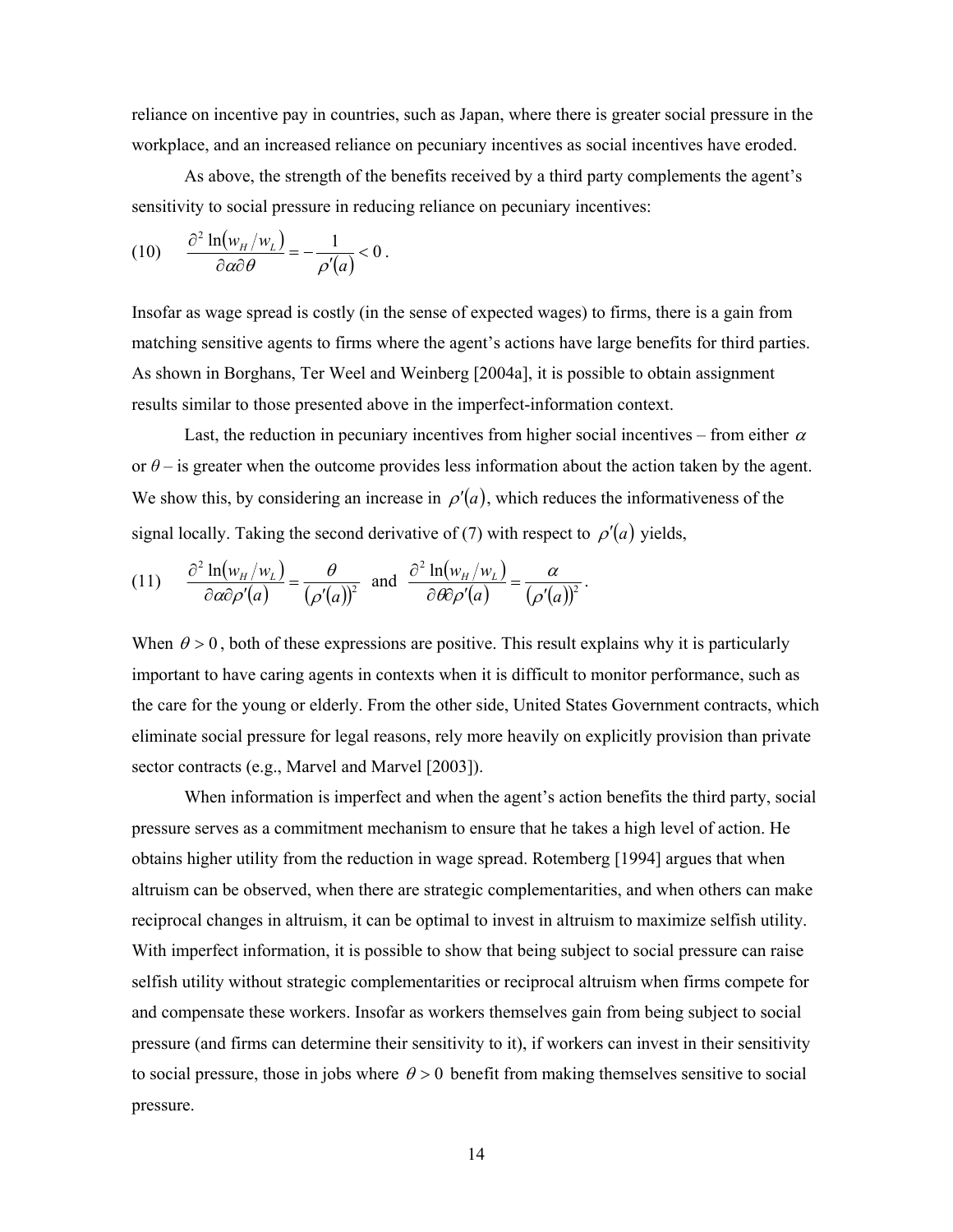Kandel and Lazear [1992] argue that 1/N problems constrain collectively generated social pressure. Our results suggest that there may be little need for collective investments for social motivation to be effective because workers have an incentive to invest on their own..

#### *III.D.2. Additional Implications*

The model indicates that being subject to social pressure is valuable in jobs where it is important to take actions to benefit others. In these caring-oriented jobs, which might include teaching and nursing, social pressure serves as a commitment device that ensures that the person takes costly actions on behalf of another. On the other hand, being influenced by social pressure is a disadvantage in jobs where it is important to be willing to take actions that may hurt others. These jobs would include supervisory jobs in which it may be important to discipline or dismiss a worker whose performance is not satisfactory.

Taking this view provides an explanation for the glass ceiling among women and for the especially poor labor-market outcomes of black men. If women are more caring then men, they will be at a disadvantage in managerial jobs. Our model also provides a novel link between fertility and women's movement into upper-level positions: if altruism is a barrier to reaching the highest levels of an organization, women who are so inclined, may make efforts to reduce their altruism. In the case of blacks, care-oriented jobs are generally well suited to less-skilled workers, but are ill suited to black men.

Social pressure is likely to be important in teams. Existing work points to difficulties providing pecuniary incentives for teams [Holmstrom 1982] and the repeated contact and similar positions of team members will likely foster social pressure. In a team each member's compensation for helping others will be the help they provide. There is an incentive to make teams homogenous to foster reciprocal altruism. We expect the increase in teamwork to be associated with an increased emphasis on people skills.

Technological change will affect the returns to people skills. On the one hand, they may lead people to work on their own. On the other hand, new technologies automate many aspects of jobs, but place more emphasis on the aspects of jobs, such as interpersonal interaction, that cannot be automated effectively. New technologies may also shift production to more complicated processes that involve more group work. If new technologies increase the importance of interpersonal interactions then (all other things equal) technological change should be favorable to women, but detrimental to blacks.

One might also expect the amount that people care about others to affect bargaining ability. An implication is that people who are particularly sensitive to others may have lower

15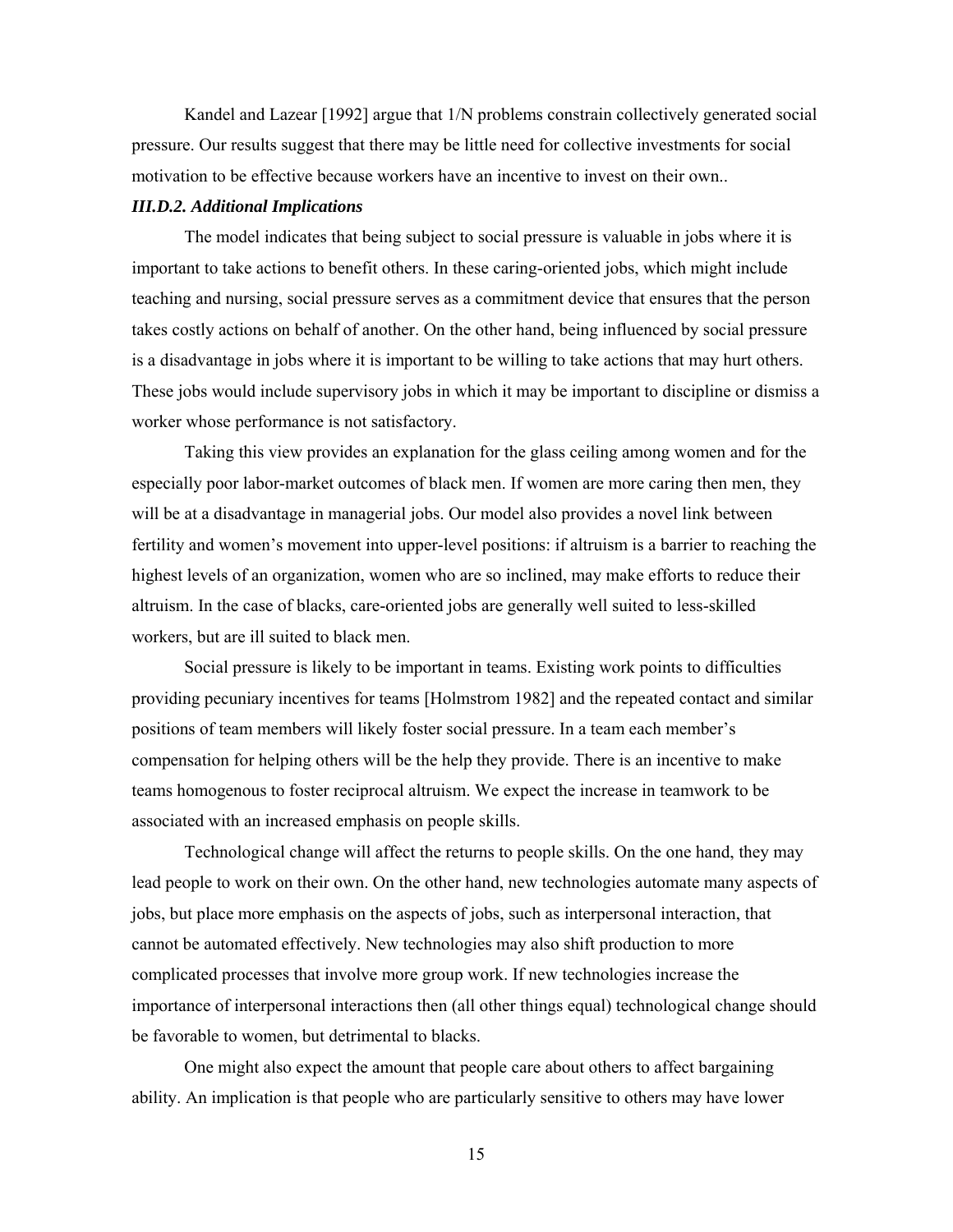wages because they are hesitant to bargain. See Babcock and Laschever [2003] for evidence on gender differences in bargaining.

# **IV. Empirical Implementation**

# *IV.A. Data Sources*

 $\overline{a}$ 

Our analysis requires measures of the importance of tasks performed in occupations and how these tasks change over time. As our main U.S. source we draw on information from the Fourth [1977] Edition and the Revised Fourth [1991] Edition of the U.S. Department of Labor's *Dictionary of Occupational Titles* (DOT).<sup>21</sup> Examiners from the U.S. Department of Labor used a unified framework to assess 12,000 occupations along 44 objective and more subjective dimensions $^{22}$ 

We append DOT occupation characteristics to the Current Population Survey (CPS) March files to get a picture of the trends over a longer period, in this case 1971-2002, as shown in Figure V. Our main source of information is drawn form the Fourth [1977] Edition of the DOT because it contains more detailed information on job tasks than the Revised Fourth [1991] edition.

We also append the DOT to estimates of the demographic composition of occupations estimated from the 1980 and 1990 U.S. Censuses to investigate the effect of interpersonal skills on the employment shares of underrepresented groups. Details about the construction of the variables and the merging of databases can be found in the Data Appendix, particularly Sections A1 and A2.

To complement these analyses we draw on a number of other databases. First, for our U.S. analysis we use the National Longitudinal Survey of Youth of 1979 (NLSY79) to identify sociability variables at age six using the 1984 and 1985 waves of the survey. We use this information to investigate whether people who are more sociable when young are employed in jobs where interpersonal tasks are more important as adults. To do this, we append information on job tasks in three-digit occupations in the DOT to the NLSY.

We use the First [1997] and Second [2001] British Skills Survey (BSS) of the ESRC Centre on Skills, Knowledge and Organisational Performance (SKOPE) at Oxford to obtain

<sup>&</sup>lt;sup>21</sup> The DOT has been updated four times since its first edition in 1939 [1949, 1965, 1977, and 1991]. However, the structure has not changed significantly during these revisions. The most recent revision has let to the Occupational<br>Information Network (O\*NET) a more up-to-date source of information, but impossible to append to earlier <sup>22</sup> See the *Handbook for Analyzing Jobs* [U.S. Department of Labor 1972]. Other researchers have been using the DOT to analyze changing job requirements [Rumberger 1981], to address and compare different ways of skill measurement [Spenner 1990] or for the distinction between routine and non-routine job tasks in association with computerization [Autor, Levy and Murnane 2003].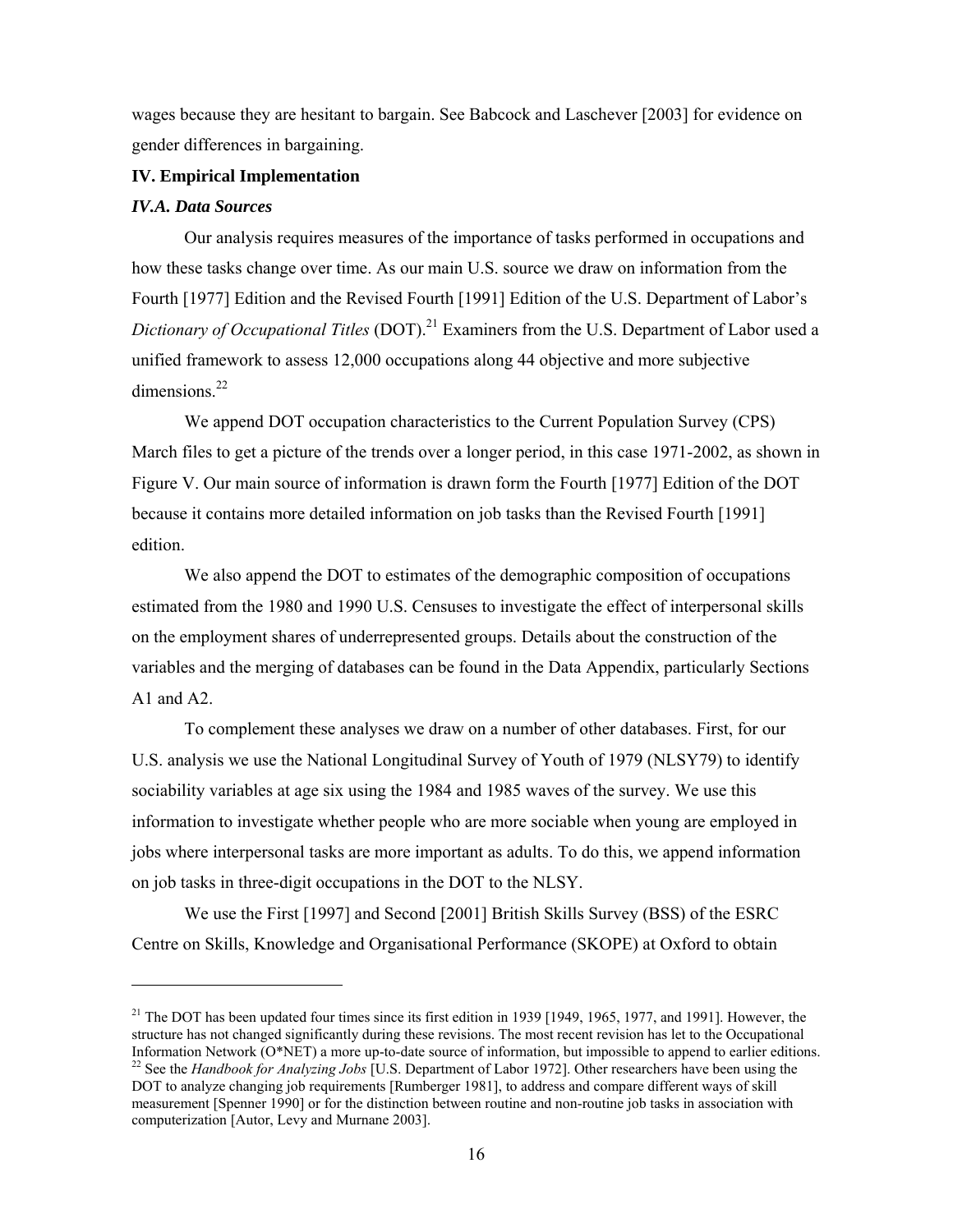information about job tasks in Britain. The main advantage of the BSS is that it assesses the importance of 36 job activities and key skills, including interpersonal interactions.<sup>23</sup> The main advantage of the BSS data is that we obtain information about job requirements at two distinct points in time for all jobs, representative for all occupations within each category. This makes the analysis about changes over time more precise. The two waves of the BSS also offer the respondents to characterize job requirements on a five-point scale, which gives us a much more nuanced picture compared to bipolar information in job-analyses such as the DOT. $^{24}$ 

We draw information from the 1970 British Cohort Study (BCS) to address personality traits and social behavior. The BCS follows people born in the week of 5-11 April 1970. We apply information about sociability and personality at age 16 and relate this information to labormarket outcomes at age 30 in 2000. To compare current job tasks with sociability at younger ages we append information on the tasks performed in three-digit occupations estimated in the BSS to the BCS. Table A2 in the Data Appendix shows the definitions of the sociability variables in the BCS and the NLSY.

Finally, we use German data collected by the *Bundesinstitut für Berufsbildung* (BIBB) in Berlin and *Institut für Arbeitsmarkt- und Berufsforschung der Bundesanstalt für Arbe*it (IAB) in Nürnberg. This BIBB/IAB database is representative for the German population and contains four worker surveys in 1979, 1985, 1991 and 1998, with information about a worker's job tasks. To make sure we get a consistent comparison over time we only use West-German workers.<sup>25</sup> An advantage of the BIBB/IAB is that it contains four waves of data on job tasks over a relatively long period of time.

# *IV.B. Interpersonal Interactions*

 $\overline{a}$ 

 To identify variables that best measure interpersonal interactions, we aggregated DOT job task information to a relevant subset using the definitions of job tasks provided in the 1977 questionnaire. To estimate the importance of interpersonal tasks we selected three variables from the DOT temperaments that measure adaptability requirements of workers in specific job-worker situations. These are (i) adaptability to situations involving the interpretation of feelings, ideas or facts in terms of personal viewpoint, (ii) adaptability to influencing people in their opinions,

 $^{23}$  Ashton et al. [1998] provide a detailed overview of the design and present basic analyses of the BSS. Felstead, Gallie and Green [2002] provide an overview of the second BSS.

<sup>&</sup>lt;sup>24</sup> A potential limitation of the BSS variables could be that since respondents have to rate their own occupation, the implicit scales they use could differ from person to person. There is evidence that self-assessment provides satisfactory results, however. Spenner [1990] presents evidence that there is a high correlation between self-reported job requirements and measures obtained from controlled experiments and expert evaluation, such as the DOT.  $25$  See Spitz [2004] for a detailed description of these data.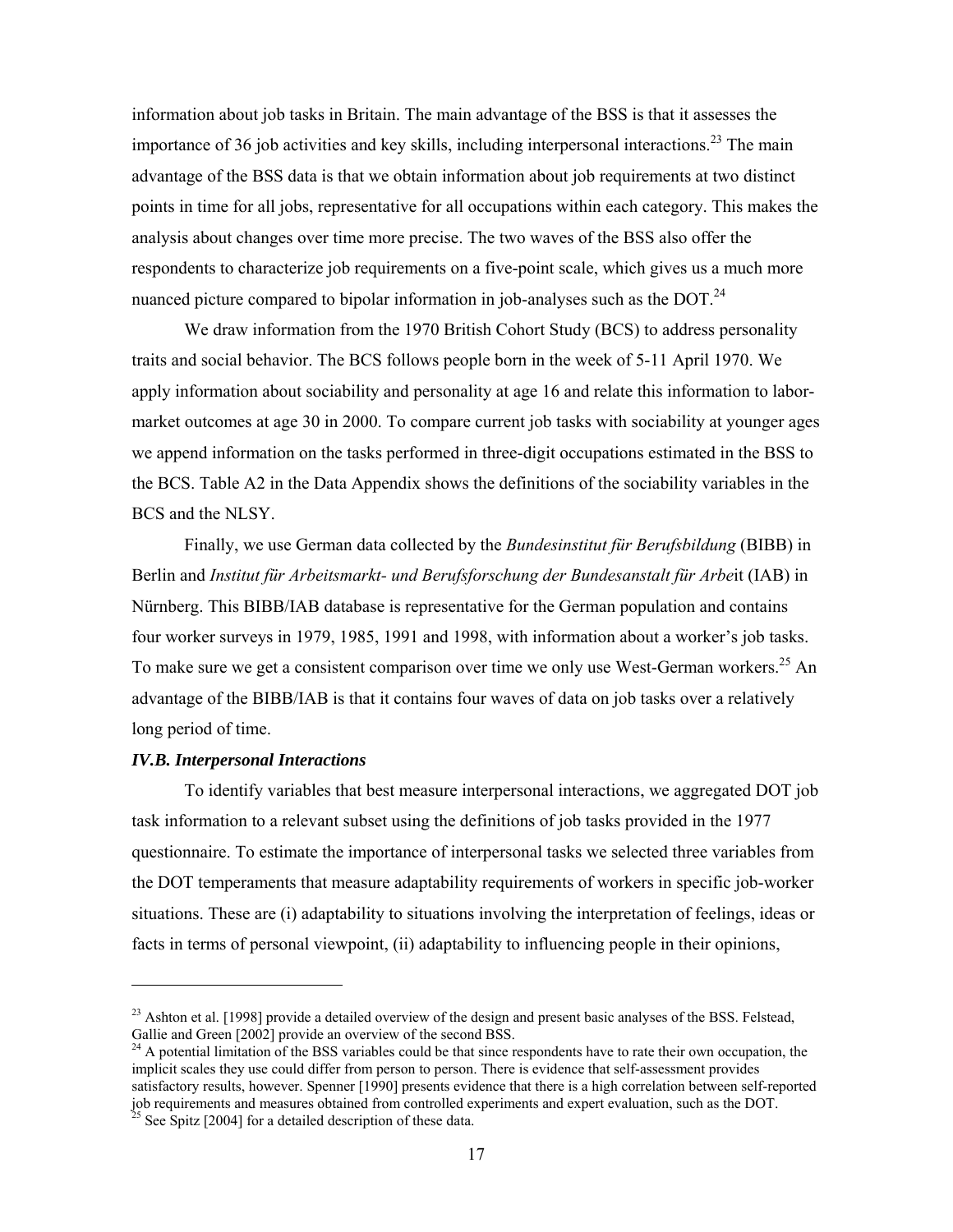attitudes or judgments about ideas or things, and (iii) adaptability to dealing with people beyond giving and receiving instructions. The DOT provides a binary indicator of the presence or absence of a given temperament. We also include two variables from DOT interest factors to signify interests, tastes and preferences for certain kinds of activities that are entailed in job performance. These are (i) a preference for activities involving business contact with people, and (ii) a preference for working for the presumed good of people. The interests take on 3 values,  $-1$ , 0, or 1. In constructing the measures we took the sum of these variables normalized by its standard deviation.<sup>26</sup>

For the BSS we measure the importance of interpersonal tasks by aggregating variables measuring the importance of dealing with people; working with a team of people; instructing, training or teaching people; making speeches or presentations; persuading or influencing others; selling a product; counseling, advising or caring for customers or clients; and listening carefully to colleagues. We selected three variables to measure general educational development (GED): reading, writing, and math. These variables are comparable to the GED definitions provided in the DOT on language, reasoning and mathematical development. We also constructed job tasks on the occupational importance of planning job activities, knowledge about the organization and products, problem solving, noticing problems and (procedural) faults, and physical skills and work $27$ 

The BIBB/IAB contains binary indicators of job tasks. We measure interpersonal interactions as the weighted sum of teaching or training; negotiating, lobbying, coordinating and organizing; serving others; helping others; selling, buying, advising customers and advertising; and entertaining or presenting. To obtain a consistent series over time, we aggregated this information at the two-digit occupational level. Table A1 in the Data Appendix offers the definitions of interpersonal interactions in our three data sources.

#### **V. Empirical Results**

# *V.A. Youth Sociability and Adult Occupations*

We begin our analysis by considering how sociability among youths is related to the occupations in which they work as adults. We expect young people who are more sociable to be in occupations where interpersonal tasks are more important as adults. Evidence for this

<sup>&</sup>lt;sup>26</sup> Autor, Levy and Murnane [2003] apply percentile measures of the DOT scores rather than "raw" DOT scores. Results are similar when we do so.

 $27$  An advantage of the BSS compared to the DOT is that it not only provides information whether a job contains a certain task or not but that it also addresses its importance. The National Academy of Science [1981, 23] warns: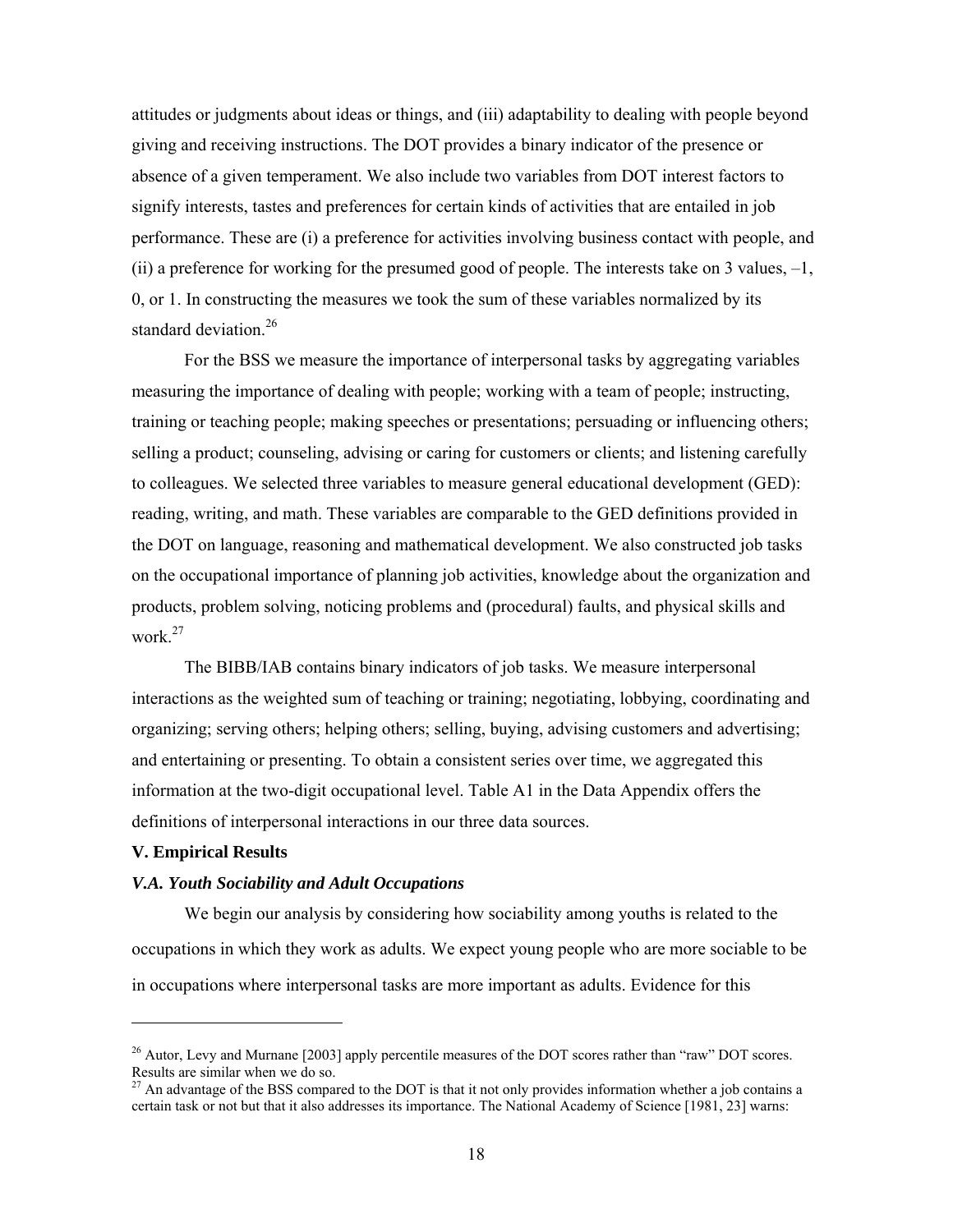hypothesis will validate our measures of the importance of interpersonal tasks, and show that variations in interpersonal skills are an important determinant of occupational choice. How sociability as a youth is related to the importance of other tasks will depend on whether interpersonal skills complement other skills. If they do, people with stronger interpersonal skills will tend to be found in jobs where other tasks are more important. Sociability may also correlate with uncontrolled aspects of ability and motivation.

We present two sets of estimates, the first are from the National Longitudinal Survey of Youth of 1979 (NLSY79). The 1984 wave of the NLSY79 contains data on the number of social clubs respondents participated in during high school. The 1985 survey contains data on sociability at age six and as an adult, when the respondents were 20-28 years old. Exploiting the panel aspect of the data, we regress the 1977 DOT scores for the respondents' occupations in all years on their responses to these questions. (Appendix A3 gives additional details). Our models include random effects for respondents and dummy variables for the calendar year.

The estimates are reported in Table III. The first rows show a large positive effect of all three measures of the respondents' sociability on the importance of interpersonal tasks in their adult occupations. The later rows report the effect of the sociability variables on the importance of other skills in the respondents' occupations. These models show that respondents who were more sociable when young are employed in occupations where cognitive tasks are more important. In addition to the estimates and standard errors, the figures in brackets give the portion of a standard deviation in the task variables that can be explained by a one standard deviation change in sociability. The relationship between sociability and cognitive tasks is much smaller than the relationship between sociability and interpersonal tasks, indicating that sociability is particularly important in occupations where interpersonal tasks are important.

We perform a similar analysis using the BCS. Table IV reports the regression results for the BCS. The age 16 round of the BCS conducted in 1986 includes a variety of behavioral measures of sociability, including the frequency with which the respondents spent time with friends during the school year and during holidays; the frequency with which the respondents spent time with friends during their leisure time (as opposed to non-social leisure activity), and the number of friends the respondent has. The survey also asks respondents the extent to which they would describe themselves as outgoing. To obtain measures of the importance of

-

<sup>&</sup>quot;Researchers are cautioned against assuming ordinal properties of these scales, particularly the People scale."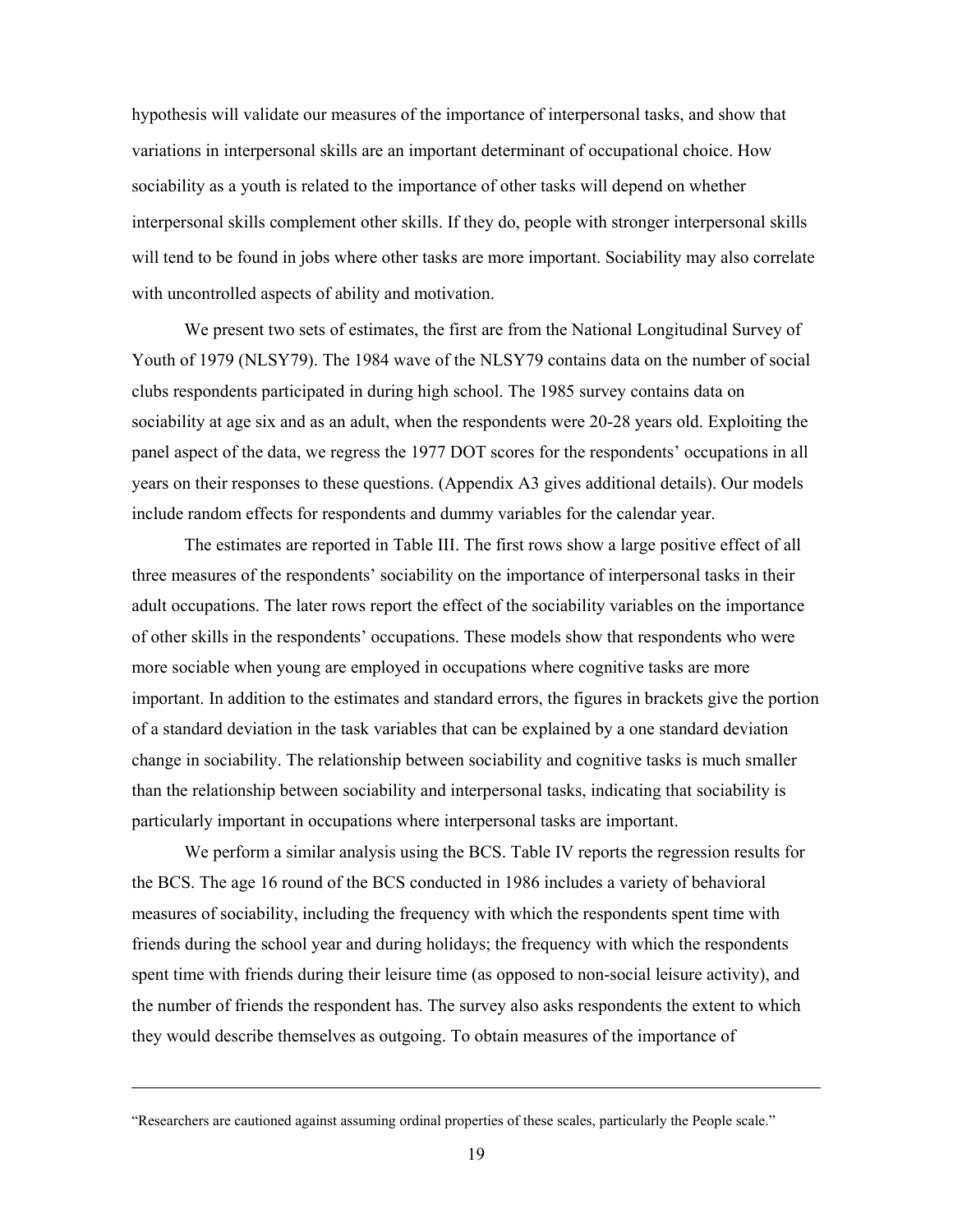interpersonal tasks and other tasks, we assigned to each three-digit occupation the mean of the importance of the tasks for that three-digit occupation calculated from the 2001 BSS (see Appendix A4 for details).

The first row of Table IV shows that all of the indicators of social behavior are positively related to the importance of interpersonal tasks in that three-digit occupation. The remaining rows report the relationship between the youth sociability measures and the importance of other tasks. With the exception of planning activities, which likely has an interactive component, there are no systematic relationships.

Our finding that youth sociability is strongly related to the importance of interpersonal tasks in peoples' subsequent occupations provides some validation for our measures of the importance of interpersonal tasks. It also shows that the importance of interpersonal tasks and the ability to perform those tasks are important determinants of occupation choice.

#### *V.B. Youth Sociability and Adult Wages*

Our model implies that the wage effects of interpersonal skills will vary across jobs and that jobs where interpersonal skills are important will tend to pay lower wages all other things equal. To test these hypotheses, using data from the NLSY79, we relate wages in adulthood to the importance of interpersonal interactions in occupations and an interaction between the importance of interpersonal interactions and youth sociability. Our model is,

$$
y_{it} = Interpersonal Interacations_{it}^O \gamma + Socialality_i * Interpersonal Interacations_{it}^O \beta ++ Tasks_{it}^O \theta + X_{it} \phi + \omega_t + v_i + \eta_{it}^O + \varepsilon_{it}
$$

Here,  $y_{it}$  denotes the individual *i*'s log wage at time *t*; *InterpersonalInteractions*<sup> $\Omega$ </sup> denotes the importance of interpersonal interactions in person *i*'s occupation at time *t* (taken from the 1977 DOT); and *Sociability*, denotes person *i*'s sociability when young. The first parameter of interest is  $\gamma$ , which gives the direct effect of interpersonal interactions in jobs on wages. It is expected to be negative if jobs where interpersonal skills are important are more desirable. Also of interest is  $\beta$ , the effect of the importance of interpersonal interactions on the sociability premium. We expect  $\beta > 0$ , so that the sociability is more beneficial in jobs where interpersonal interactions are important. In addition to these variables, the model includes measures of the importance of other tasks in the person's occupation at  $t$  ( $Tasks<sub>i</sub><sup>o</sup>$ ); time varying individual characteristics (a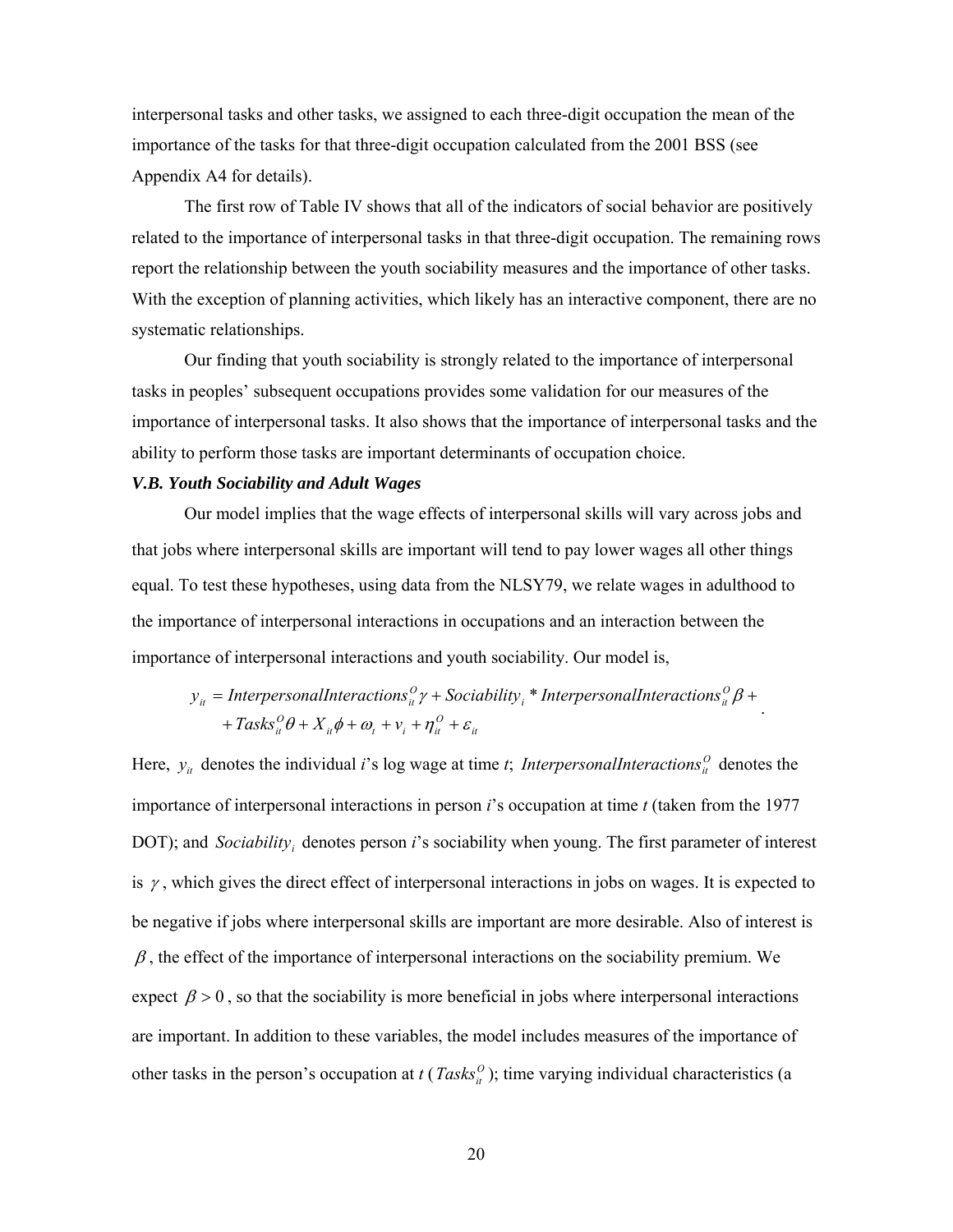quadratic in experience and education given by  $X_{it}$ ); and time effects ( $\omega_t$ ) estimated as dummy variables. Individual fixed effects  $(v_i)$  are included to account for fixed differences in wages that are correlated with our measures of interpersonal skills. Given that the data contain many observations for the same occupation, we include occupation random effects ( $\eta_i^0$ ) as well as a classical error,  $\varepsilon_{it}$ .

The results are shown in Table V. The first row shows that the occupations where interpersonal interactions are more important pay lower wages. A one standard deviation increase in the importance of interpersonal interactions is associated with five percent lower wages. The second row shows that youth sociability is particularly beneficial in jobs where interpersonal skills are important. With individual fixed effects, the direct effect of sociability is unidentified. In models without individual fixed effects, a one standard deviation increase in sociability at age six, for instance, raises adult wages by one percent. Given the estimates in Table V, a one standard deviation increase in the importance of interpersonal interactions comes close to doubling this effect. Thus, we find that occupations where interpersonal interactions are more important pay lower wages than those where they are less important and that the importance of interpersonal interactions increases the premium to youth sociability.

# *V.C. Technological Change and the Importance of Interpersonal Tasks*

Quantitative and case-study evidence documents a correlation between computer technology adoption and the increased demand for higher educated workers at all levels of aggregation. In addition to being skill biased, the computer revolution has changed the content of many jobs [e.g., Autor, Levy and Murnane 2003, Borghans and Ter Weel 2004, and Spitz 2004]. Also, there is evidence that firms have adjusted their organizational structures to make the most of computer technology [Bresnahan, Brynjolfsson and Hitt 2002]. It has been argued that firms have adjusted their organizational structures towards working in teams and "quality circles" as they have become more service oriented [Ichniowski and Shaw 2003], recent technological change has made this type of work more attractive, increasing the employment of highly educated workers [Caroli and Van Reenen 2001]. These changes require workers to be able to communicate and work others effectively, increasing the importance of interpersonal skills. In addition, computer technology seems to substitute for routine cognitive tasks, increasing the importance of people skills, which are hard to computerize.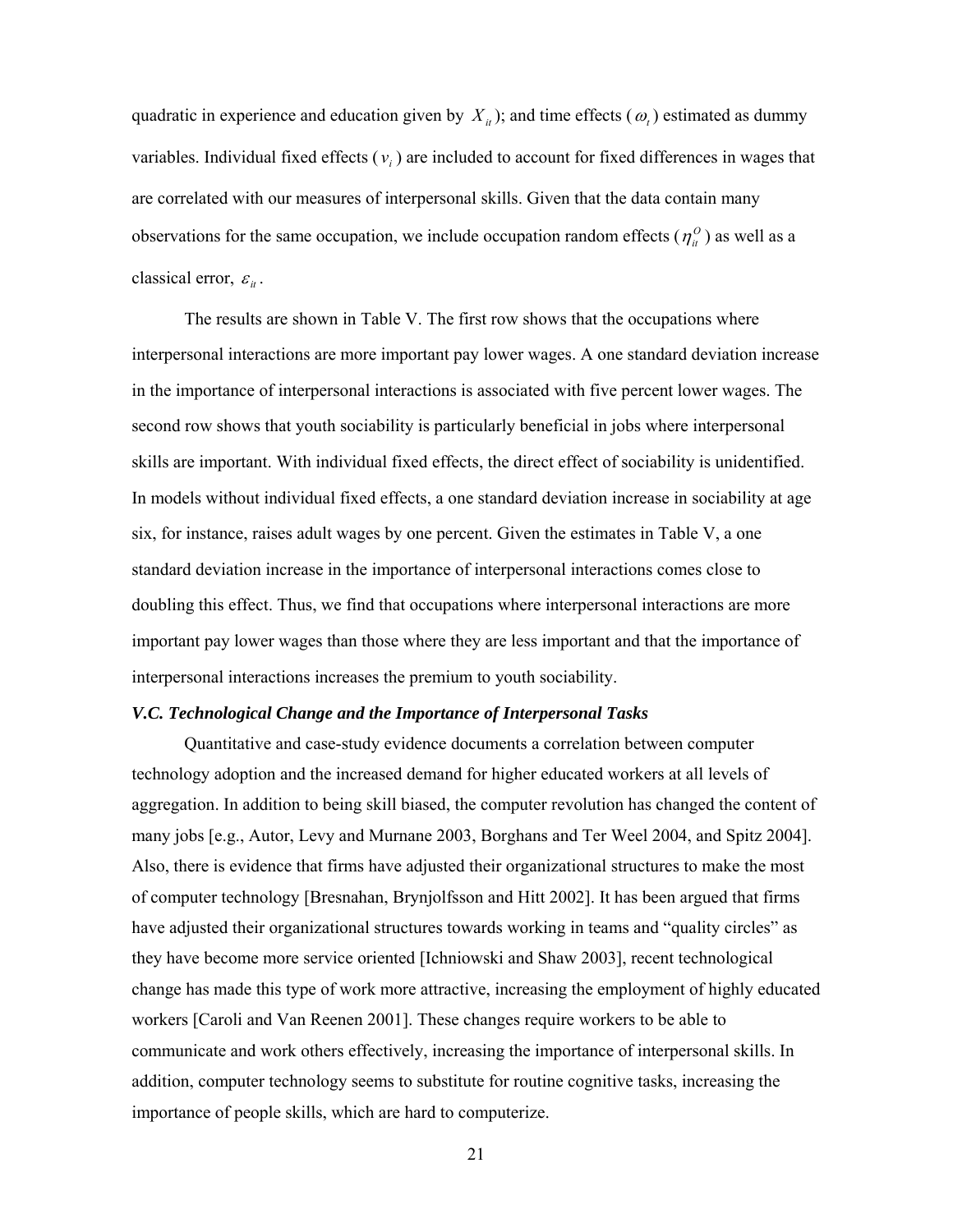We estimate the effect of technological change and innovative work practices by relating the importance of interpersonal skills in occupations to the share of the workers in that occupation that use computers and, when data permits, to the share of workers that work in teams and who are a part of quality circles. Data on computer use is available for Britain, Germany, and the United States. Data on teamwork and quality circles are only available for Britain (see Appendix A6 for details about the construction of variables).

The top panel of Table VI shows results for Britain, where the importance of interpersonal skills, computer use, and the extent of teamwork and quality circles are all estimated at the three-digit occupation level from the BSS. Columns (1)-(8) report cross-sectional estimates. These estimates (and those below) include the controls for the gender and educational composition of the industries. Columns (9)-(12) use the two cross-sections to estimate the model in differences, to further account for differences in occupations, which may be correlated with technological and organizational change and with the importance of interpersonal tasks. When the technological change and organizational change variables are included separately, all are found to have a statistically significant positive relationship with the importance of interpersonal skills. Given the positive correlation between the three variables, estimates that include all three together yield lower coefficients, but the computer use and teamwork variables remain large and statistically significant. Panel estimates are moderately lower than cross-sectional estimates, but the technological and organizational change variables remain significant determinants of the importance of interpersonal tasks.

The middle panel reports results for Germany. Here we relate the importance of interpersonal tasks to computer use in two-digit occupations (variables for organizational change are not available). Columns (1) and (5) report cross-sectional estimates for the first and last years of the BIBB/IAB, 1979 and 1998. Column (9) pools data for all four years and includes occupation and year fixed effects. We find a positive relationship between computer use and the importance of interpersonal skills. The panel estimates are noticeably smaller than the cross sectional estimates, but remain positive and significant.

The bottom panel of Table VI reports estimates for the United States. Computer use is estimated from the 1984 and 1993 Supplements to the October CPS. The importance of interpersonal styles in occupations is from the 1977 and 1991 DOT. Cross-sectional estimates of the relationship between 1984 computer use and the importance of interpersonal skills in the 1977 DOT in an occupation (reported in Column (1)) and between computer use in 1993 and 1991 DOT scores (reported in Column (5)) are large and statistically significant. Changes in

22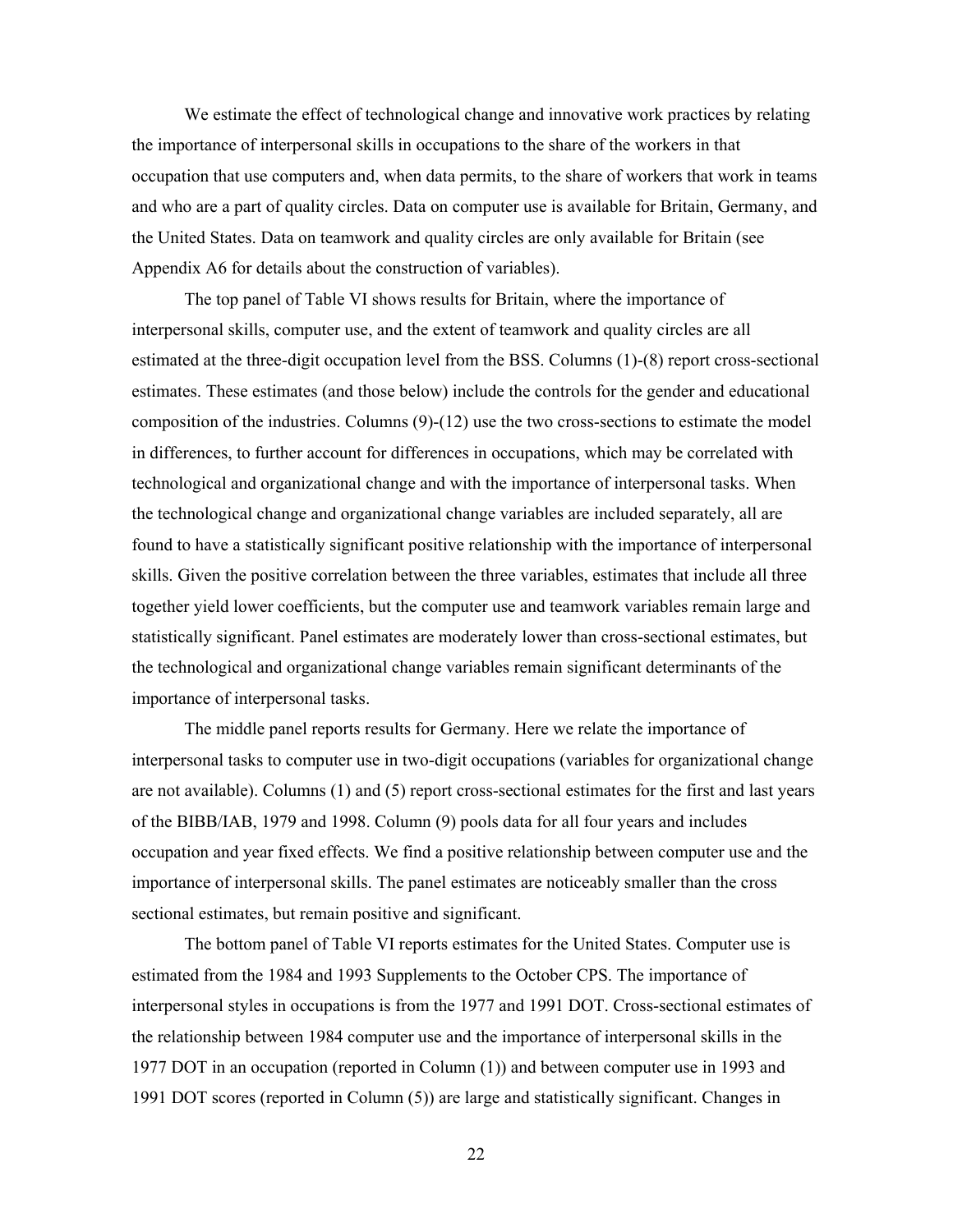DOT scores within occupations most likely understate true changes [National Academy of Sciences 1981], so it is unclear whether the weaker difference estimates reported in Column (9) indicate that the cross-sectional estimates are biased upward or if the differences model suffers from attenuation bias. Taken together, our estimates provide strong evidence that technological and organizational changes are associated with an increased emphasis on interpersonal skills.

# **VI. Interpersonal Skills and Underrepresented Groups**

The performance of interpersonal tasks will vary by variables such as gender, race, ethnicity, immigrant status, and English ability. This section shows that the importance of people skills in an occupation determines the share of these groups in that occupation. We study the effect of interpersonal skills on the employment share of women in Britain, Germany, and the United States. We focus on the United States when looking at race, ethnicity, immigrant status, and language.

# *VI.A. Gender*

 $\overline{a}$ 

Women are underrepresented in many occupations, as reviewed in Section II. This underrepresentation is often attributed to a lack of human capital and physical strength leading to selfselection into particular occupations, to the absence of role models, or to unattractive or discriminatory work environments. On the other hand, women report being more effective in interpersonal tasks than men [Borghans, Ter Weel, and Weinberg 2004b] and they report being members of more clubs in high school<sup>28</sup>, which is consistent with Gilligan's [2001] work on gender differences. Finally, experimental studies find that women are more likely to cooperate than men in playing prisoner's dilemmas [Frank, Gilovich and Regan 1993 and Ortmann and Tichy 1999; Andreoni and Vesterlund 2001 find that women are more generous when it is costly]. These differences will affect the assignment of workers to jobs. Generally, we expect women to be more likely to enter jobs where interpersonal interactions are more important.

To test this hypothesis, we regress women's relative employment, the log of women's employment relative to men's employment, in an occupation on job tasks and controls for the experience and education distribution of the occupation. Estimates based on our measure of relative employment are directly comparable to estimates of the change in labor demand.

Table VII reports results for Britain. Data of women's relative employment and the importance of tasks are constructed from the 1997 and 2001 BSS. The first sets of columns report

<sup>&</sup>lt;sup>28</sup> Estimates from the NLSY79 show that after controlling for observed characteristics, women report being in .4 more clubs than men (standard error of .03).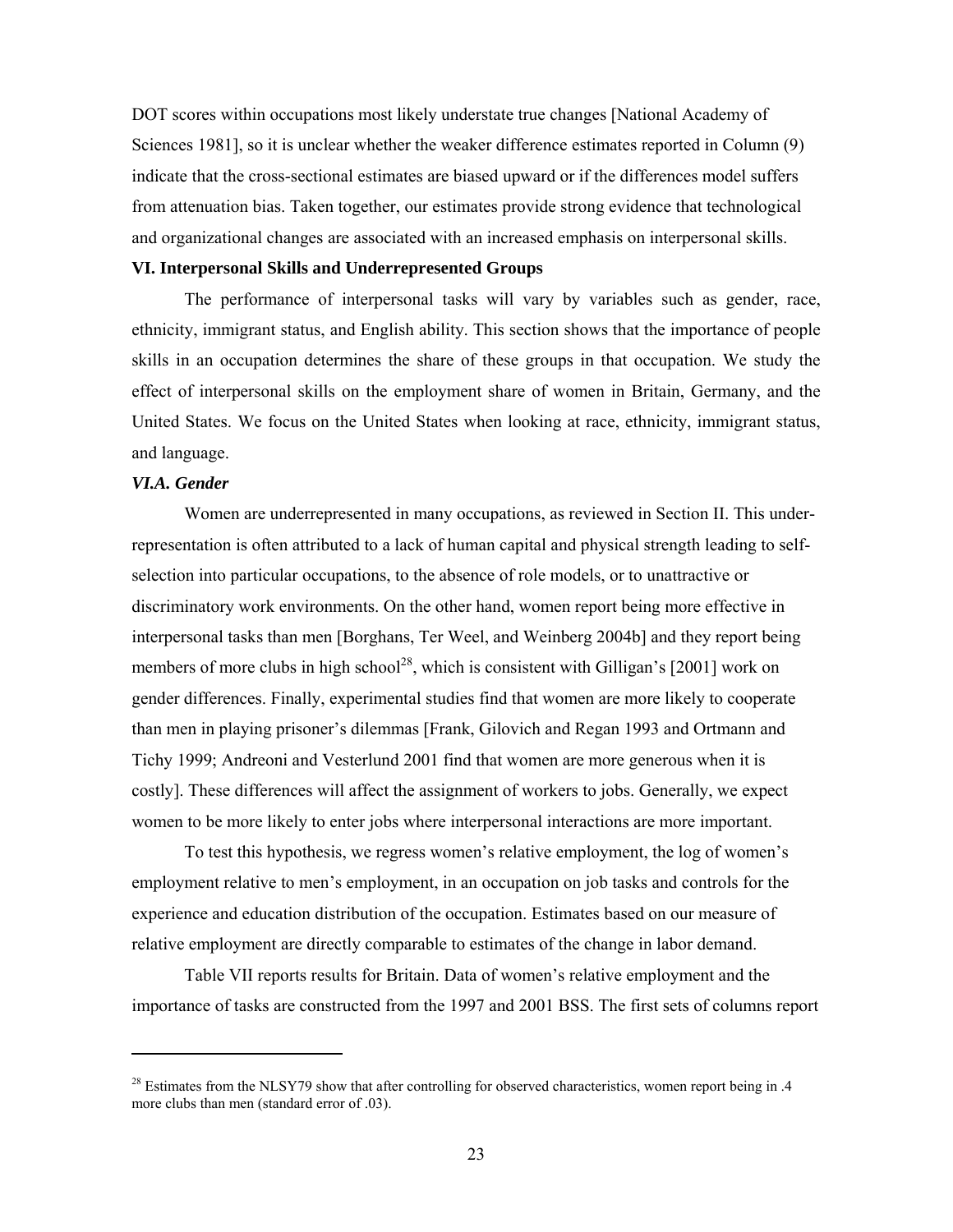the means and standard deviations of the task variables. Cross-section estimates for 1997 and 2001 show that occupations where interpersonal skills are more important have higher employment for women. Women report that interpersonal tasks are more important on their jobs than men, so exogenous changes in women's employment will bias our estimates of the effect of interpersonal skills up. To account for this effect, we instrument for the change in the importance of all of the task variables by the mean of the task variables among men. In addition to the point estimates, the table reports (in brackets) the effect of the increased importance of interpersonal tasks (and the other tasks) between 1997 and 2001 on women's relative employment. To control for unobserved differences in women's employment that may correlate with the task variables, the last three columns report results for the change in women's relative employment on the change in the task variables between 1997 and 2001. While many of the task variables become insignificant in this change regression, the importance of interpersonal tasks remains positive and statistically significant. The increased importance of interpersonal tasks over the four years from 1997 to 2001 is estimated to have raised women's relative employment by 10.3 percent. The bottom panel of the table shows that the demand for women increased by between 9.2 percent and 13.1 percent depending on the elasticity of substitution, so interpersonal skills are an important factor in the increase in demand for women.

Table VIII reports analogous results for Germany. Data on women's relative employment and the importance of tasks are constructed from the 1979, 1985, 1992, and 1998 BIBB/IAB. Panel A reports the means and standard deviations of all of the tasks. Panel B reports regression estimates. In both random effects and fixed effects models, increases in the importance of interpersonal tasks are found to increase women's relative employment, with the choice of estimation method having little impact on the coefficient. The last set of results instrument for the change in the importance of all of the task variables by the change in the task variables among men. Given that we instrument for changes, the estimate is not statistically significant, but it is virtually identical to the changes estimated without the instrument. The increase in the importance of interpersonal job tasks over this period in Germany would have raised the demand for women by 28 percent, roughly half of the estimated increase in demand over this time period shown in the bottom panel of the table.

Table IX reports results for the United States. Data on women's relative employment are constructed from the 1980 and 1990 Census Public Use Micro Samples. Data on the importance

24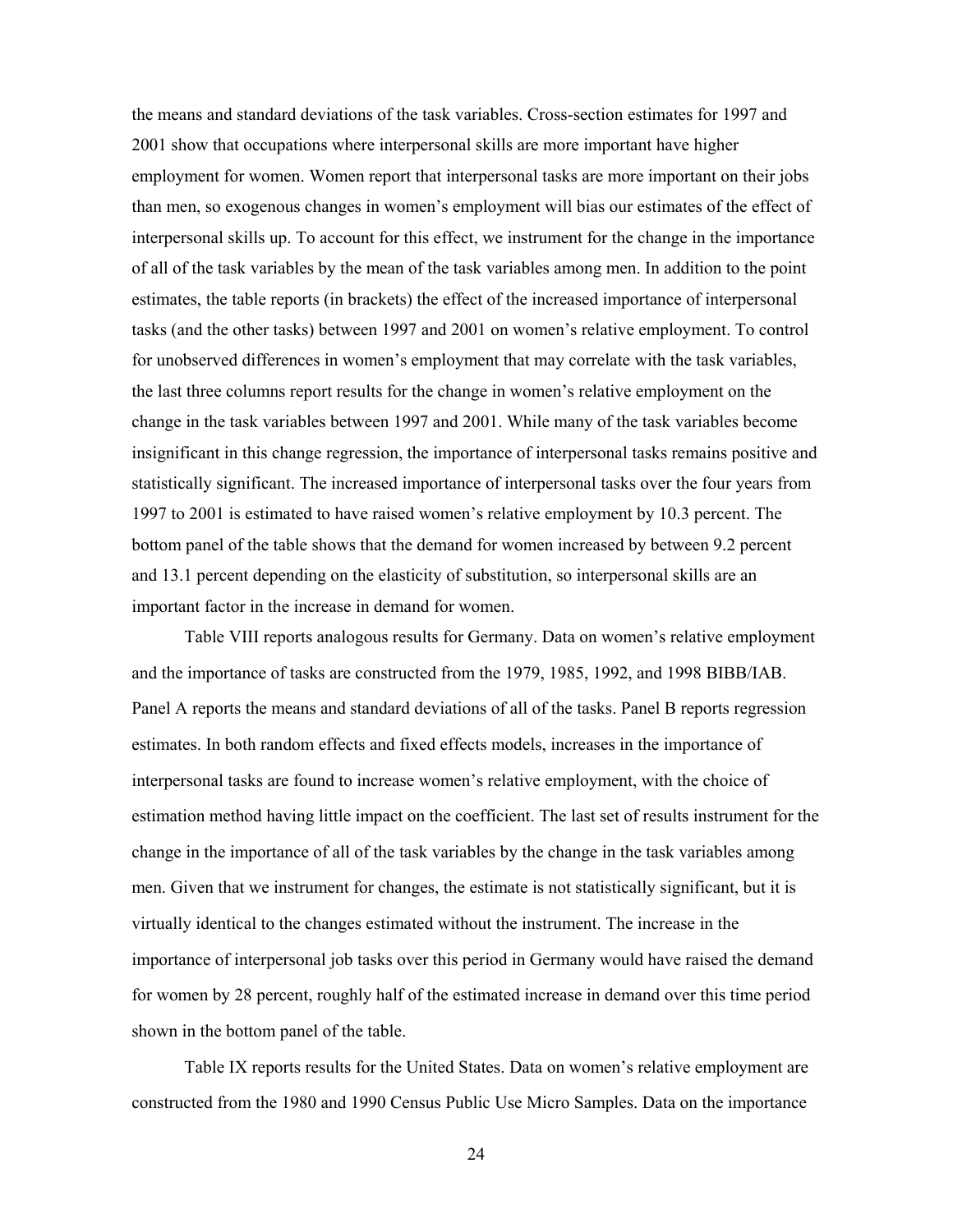of tasks are drawn from the 1977 and 1991 DOT. Cross-sectional estimates for women's relative employment in 1980 on the importance of tasks as measured in the 1977 DOT indicate that occupations where interpersonal skills are most important have higher relative employment of women.<sup>29</sup> The predicted effect of a one standard deviation change in the importance of interpersonal tasks is .506, one quarter of a standard deviation in women's relative employment across occupations. The DOT was revised in 1991, but as indicated, many of the variables used in our analysis were not updated. The last columns report regressions of changes in women's relative employment from 1980 to 1990 on changes in the DOT scores. While caution is required in interpreting these results, given the limitations of the 1991 DOT, it is noteworthy that the importance of interpersonal job tasks is found to increase women's relative employment.

To provide a sense of the magnitudes of the effects, we estimate how increases in the importance of interpersonal interactions after 1982 and the deceleration after 1995 accelerated and then decelerated the demand shift toward women. These estimates equal the product of the estimated effect of interpersonal interactions on women and the acceleration in 1982 and deceleration in 1995 in the importance of interpersonal interactions. Unfortunately, we only have reliable estimates of trends in the importance of interpersonal interactions arising from shifts between occupations. To estimate the effect of shifts within occupations, we assume that the within occupation shifts follow the same patterns as the between occupation shifts and explore a range of assumptions about the size of the total shift that occurs within occupations. To benchmark the portion of the increase in interpersonal interactions that occurs within occupations, we have calculate the within and between occupation changes using the German data, which indicates that about five percent of the increase is between occupations. As shown in the bottom panel of the table, when between occupation changes are assumed to account for 20 percent of the total change, the acceleration in the importance of interpersonal interactions implies an annual acceleration of between .6 and 1.2 percent in the demand for women after 1982 and a roughly similar annual deceleration after 1995. These estimates are a large relative to the

 $\overline{a}$ 

 $29$  Estimates in both levels and differences for that instrument for the task variables using the task variables constructed for white men here and for the other groups described below are similar, but slightly lower than those estimated without instumenting for the tasks.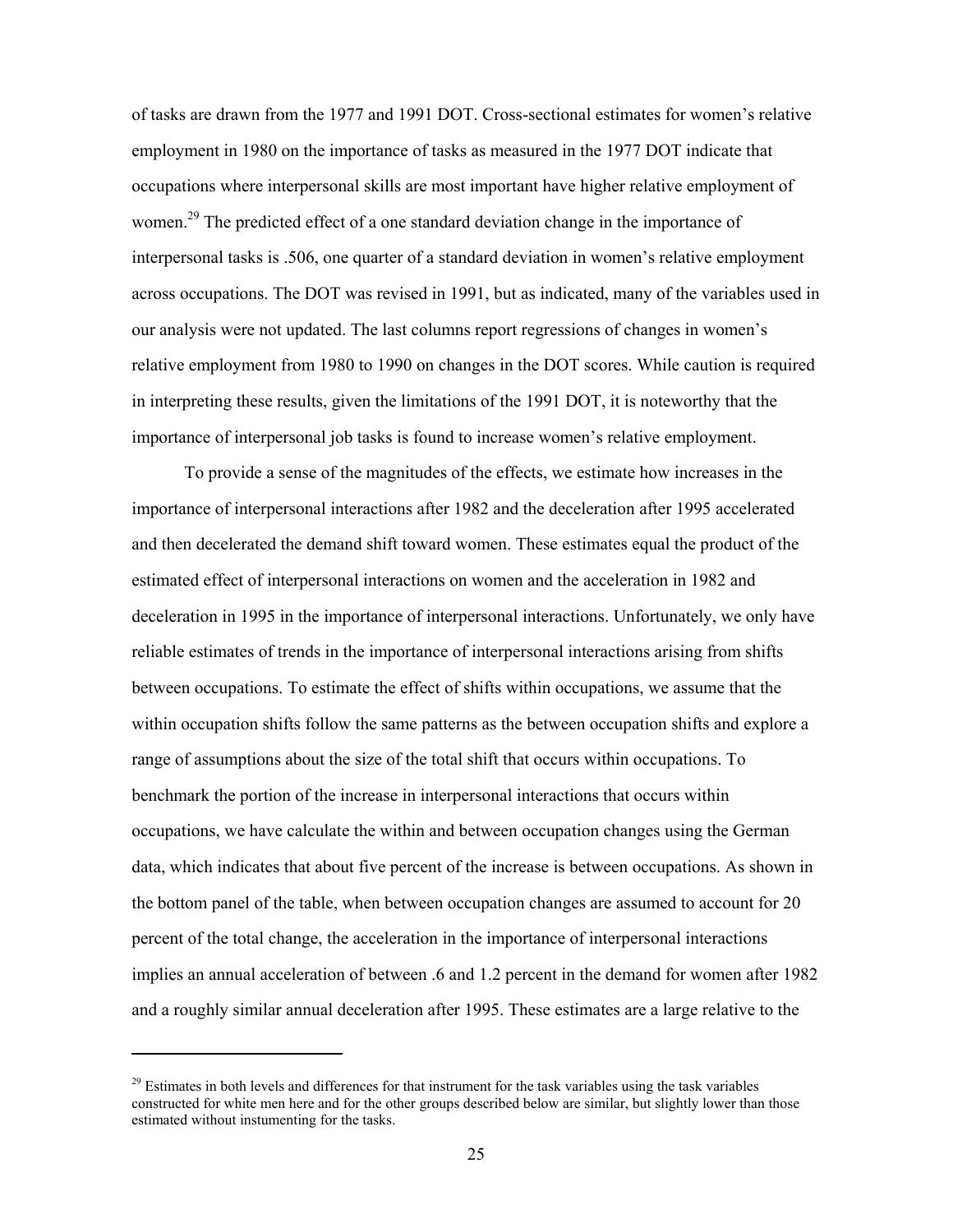estimated annual acceleration in demand for women after 1982 of .4, 1.2, or 2.1 percent (based on elasticities of 1, 1.75, and 2.5, respectively) and annual deceleration after 1995 of -2.6, -3.9, or - 5.2 percent.

# *VI.B. Race and Ethnicity*

Racial and ethnic minorities may be less effective in interpersonal interactions with members of a majority culture. We test this hypothesis by estimating how the relative employment of racial and ethnic minorities in an occupation is affected by the importance of interpersonal job tasks in that occupation. As with women, our measure of relative employment is the natural logarithm of the employment of a group relative to the employment of all other groups. We use data from the United States because racial and ethnic differences are more salient in the United States and because the Census Public Use Micro Samples are considerably larger than the other data sets, which is particularly important when constructing the relatively employment of small groups for three-digit occupations.

Columns (5)-(8) of Table IX report estimates for the relative employment of blacks. The importance of interpersonal tasks is a major determinant of the share of an occupation that is black. Estimates based on changes between 1980 and 1990 exceed estimates for the 1980 cross section, although the difference is not statistically significant. A one standard deviation increase in the importance of people skills lowers the percentage black workers by 21 percent, compared to a standard deviation in black relative employment of 79 percent. The bottom panel of the table reports the deceleration in the demand for blacks after 1982 and the acceleration after 1995 based on the acceleration and deceleration in the increase in the importance of interpersonal interactions. Assuming that 20 percent of the increase in interpersonal interactions arises from shifts between occupations implies an annual deceleration in the demand for blacks of between .3 and .5 percent after 1982 and an acceleration of between .3 and .5 percent after 1992. Again, these are a substantial portion of the estimated annual deceleration in demand for blacks of .8, 2, or 3 percent after 1982 and acceleration of between 1.7 and 1.8 percent after 1995 (based on elasticities of 1, 1.75, and 2.5 respectively).

The top panel of Table X repeats the changes estimates for blacks and also reports analogous estimates for the other race category (American Indians, Asians, Pacific Islander's,

26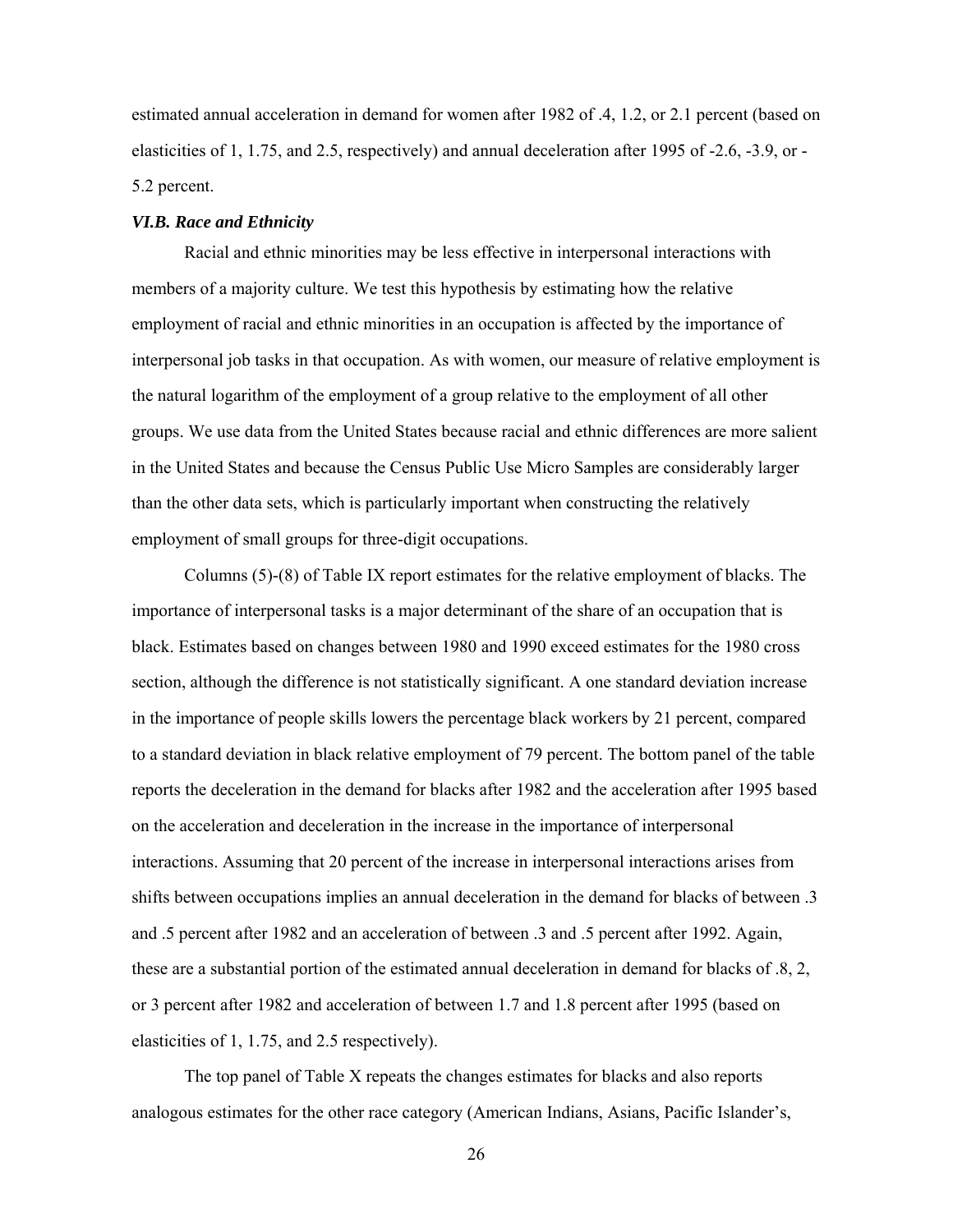etc.) in Columns (4)-(6). Columns (7)-(9) report analogous estimates for Hispanics. Occupations that place more weight on interpersonal tasks have lower employment shares for members of other racial groups, although there is no difference for Hispanics. To quantify the effects, the figures reported in brackets give the effect of a one standard deviation increase in the importance of interpersonal tasks.

Wilson [1997] argues that employers and customers have particularly negative reactions to black men. We have tested this hypothesis by regressing the relative employment of black men on the task measures. As reported in the bottom panel of Table X, occupations where interpersonal interactions are more important have markedly lower employment of black men relative to other groups. A one standard deviation increase in the importance of interpersonal interactions lowers the relative employment of black men by 47 percent. Estimates for Hispanic men and other race men are comparable to those for black men. Thus, we find large negative effects of interpersonal interactions on the employment of men from underrepresented groups, although this effect is not limited to black men.

# *VI.C. Immigrant Status and Language*

People with poor language skills will be at a comparative disadvantage in occupations that emphasize interpersonal interactions, especially if poor language skills are associated with less familiarity with a majority culture. The U.S. Census asks whether respondents "sometimes or always speak a language other than English at home" (Bureau of the Census [1993], B-24). The estimates presented in Column (1)-(3) of Table XI show that the importance of interpersonal tasks raises the relative employment of people who do not speak a language other than English at home even after controlling for the importance of language, which has the expected sign. A one standard deviation increase in the importance of interpersonal tasks raises the relative employment of people who do not speak a language other than English at home by 11.4 percent, one quarter of a standard deviation. People who report speaking a language other than English at home were asked about their ability to speak English. Column (4)-(6) reports the results of an analysis that takes as a dependent variable the natural logarithm of the employment of people who speak a language other than English at home whose English speaking ability is very good (the highest category) relative to those whose English is not as good. The estimates show that a

27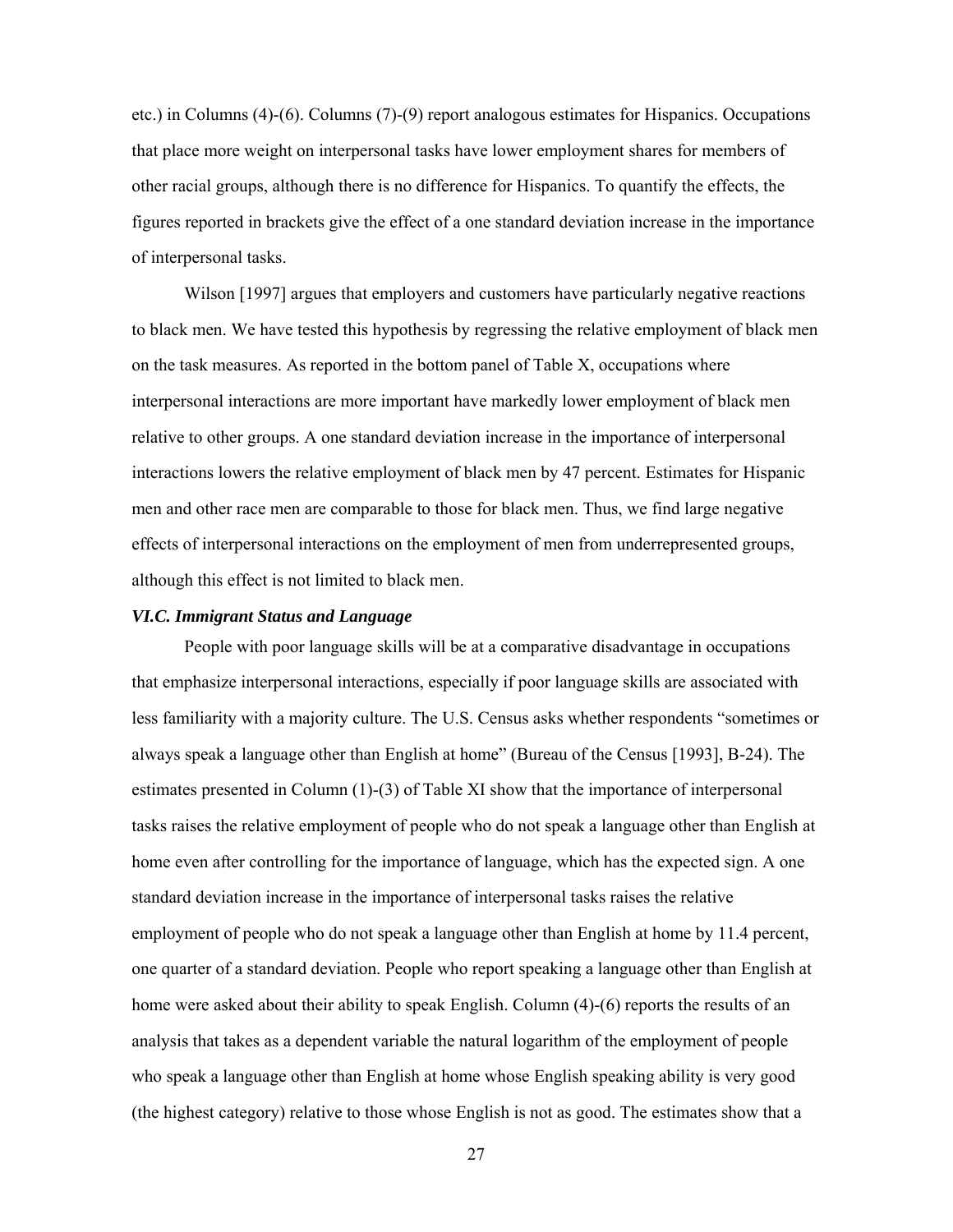one standard deviation increase in the importance of people skills reduces the employment of people whose English is less than very good by 17.4 percent, a quarter of a standard deviation.<sup>30</sup>

Column (7)-(9) reports estimates from an analysis that takes the relative employment of foreign-born workers (those born outside of the United States or its territories) in an occupation as the dependent variable. A one standard deviation increase in the importance of people skills lowers the relative employment of immigrants by 8.4 percent, 15 percent of a standard deviation.

Taken together, our estimates show that increases in the importance of interpersonal skills in an occupation affect the employment of underrepresented groups in that occupation. As interpersonal job tasks become more important the relative employment of women and people with good English skills increases, but that of racial and ethnic minorities and immigrants declines.

# **VII. Conclusion**

Despite informal arguments that interpersonal interactions are important for understanding individual outcomes and are becoming more important, economists have done little to analyze their economic consequences. This paper provides a first step in this direction, developing a unified model to understand the labor-market consequences of people skills and demonstrating the relationship between people skills and labor market outcomes.

We model interpersonal "skills" in a reduced form manner using altruism. We assume that workers are heterogeneous with respect to their altruism and that occupations require different levels of altruism – in some jobs it is important to take actions that benefit others, while in other jobs a worker must take actions that hurt others. Our model shows how worker's behavior varies optimally across and how wages adjust. Our model predicts that workers who are more altruistic will be assigned to relatively caring jobs, within which they earn higher wages.

We test our model's implications using a range of data sources from the United States, Britain, and Germany and find that sociability at young ages is positively correlated with the importance of interpersonal relations in a worker's current occupation. We also find that computerization and modern forms of work organization complement the importance of interpersonal interactions. With respect to labor-market outcomes of underrepresented groups our

 $30$  This result is related to the results from the Census in Lazear [1999]. He has shown that the likelihood that an immigrant speaks English is inversely related to the proportion of the local population that speaks their native language. In addition, he argues that these people suffer welfare losses.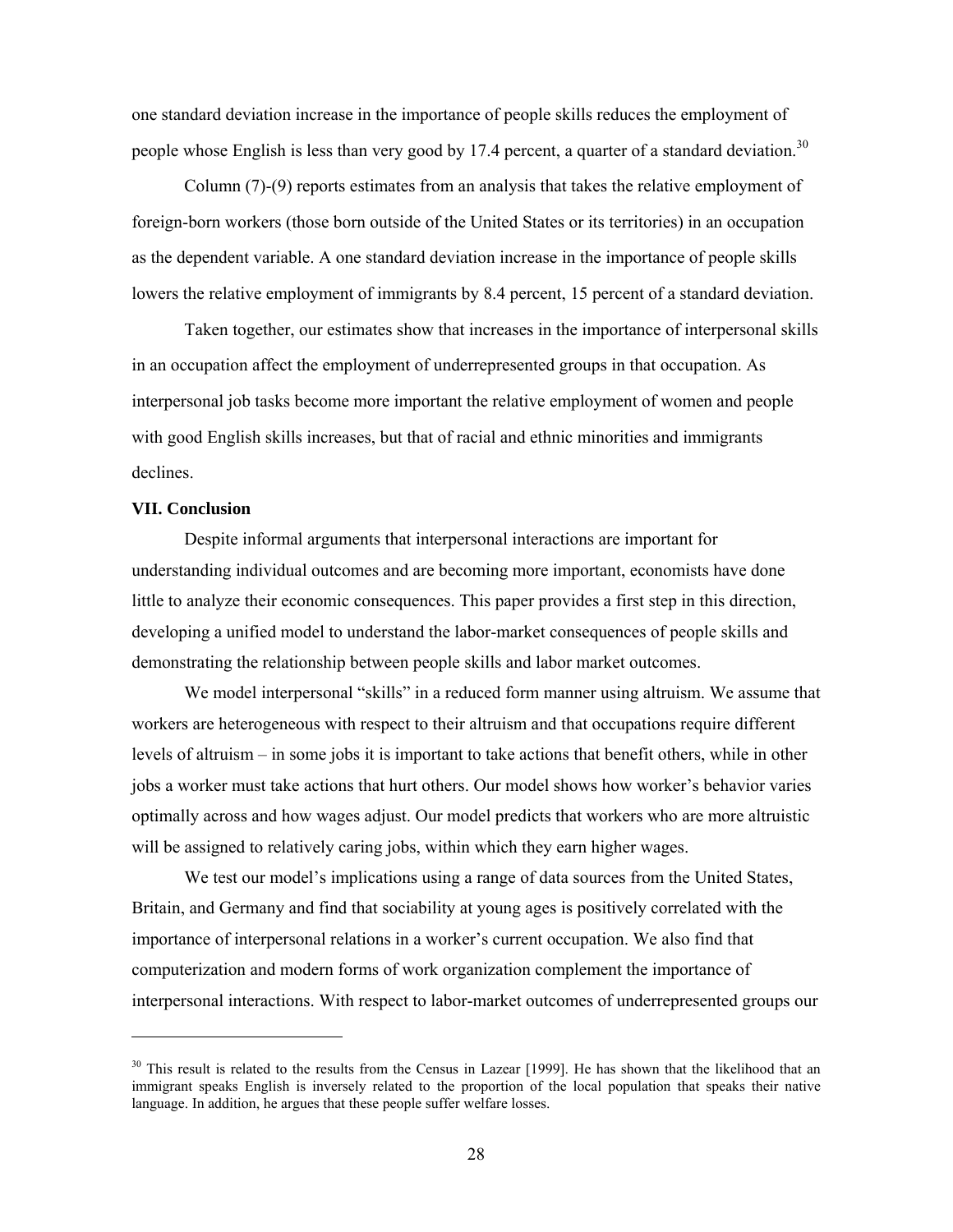results suggest that occupations in which interpersonal interactions are more important employ more women relative to men, but fewer racial, ethnic, and linguistic minorities and fewer immigrants.

Finally, our results shed new light on changes in the labor-market outcomes of underrepresented groups in the United States over the last four decades. We have shown that the rapid decline in the gender wage gap from the late 1970s to the early 1990s can be explained by the large increase in the importance of interpersonal tasks at work. Similarly, the slowing convergence of the gender wage gap since the mid-1990s, seems to be consistent with a slowdown in the growth rate of the importance of interpersonal interactions. Our estimates are also consistent with the opposite trends in the black-white wage gap.

#### **Data Appendix**

# *A.1. Constructing Job Task Measures Over Time*

Our main source of information on job tasks in the United States is the Fourth [1977] version of the Dictionary of Occupational Titles (DOT). We merge information on job tasks from the DOT into the March CPS and 1980 and 1990 Censuses. Since the occupation classification in the DOT is much more detailed than the U.S. Census classification employed in the CPS, we aggregated scores in the April 1971 CPS data set to the classification used in the CPS. To do this we use the CPS April 1971 data – constructed by the Committee on Occupational Classification and Analysis of the National Academy of Science [1981] – in which all occupations are classified according to the Census 1970 and the DOT classification.

The occupation classification in the CPS is changed every ten years based on new classifications used in the U.S. Census. To bridge these changes we used a common classification for the 1960s and 1970s as developed by Autor, Levy and Murnane [2003] based on information from Priebe, Heinkel and Greene [1972]. Differences between the occupational classification used in the 1970s and the 1980s in the CPS are too large to develop a sensible crosswalk. For that reason we matched our data with the so-called Treiman file. This file contains 122,141 observations from the 1980 Census that are dual coded with both the occupational classification for the CPS in the 1970s and the 1980s and aggregated the occupational scores separately for the 1980 classification. Based on a joint classification for the CPS in the 1980s and the 1990s developed by Autor, Katz and Krueger [1998] we put the CPS classification for both decades into one framework. Subsequently, we append the DOT information to the CPS.

To investigate changes in the scores for the occupations between the Fourth version from 1977 and the 1991 Fourth Revised Edition, we matched occupation characteristics from the Revised Edition from the data set of the U.S. Department of Labor, U.S. Employment Service, and the North Carolina Occupational Analysis Field Center [1994], using the conversion tables of code and title changes from the Fourth to Revised Fourth Edition Dictionary of Occupational Titles. Table A1 lists the specific variables used to measure the importance of interpersonal tasks in the DOT and in the other datasets described below.

#### *A.2. Current Population Surveys*

We use all observations for workers, aged 18-64, to measure the importance of interpersonal styles in the labor force, and took a sub-sample of full-time, full-year workers to calculate wages by gender, skill and occupation similar to the procedure followed by Katz and Murphy [1992]. To measure supply we weighted all observation by hours worked times weeks worked. For the years in the CPS for which the number of weeks workers are not known, we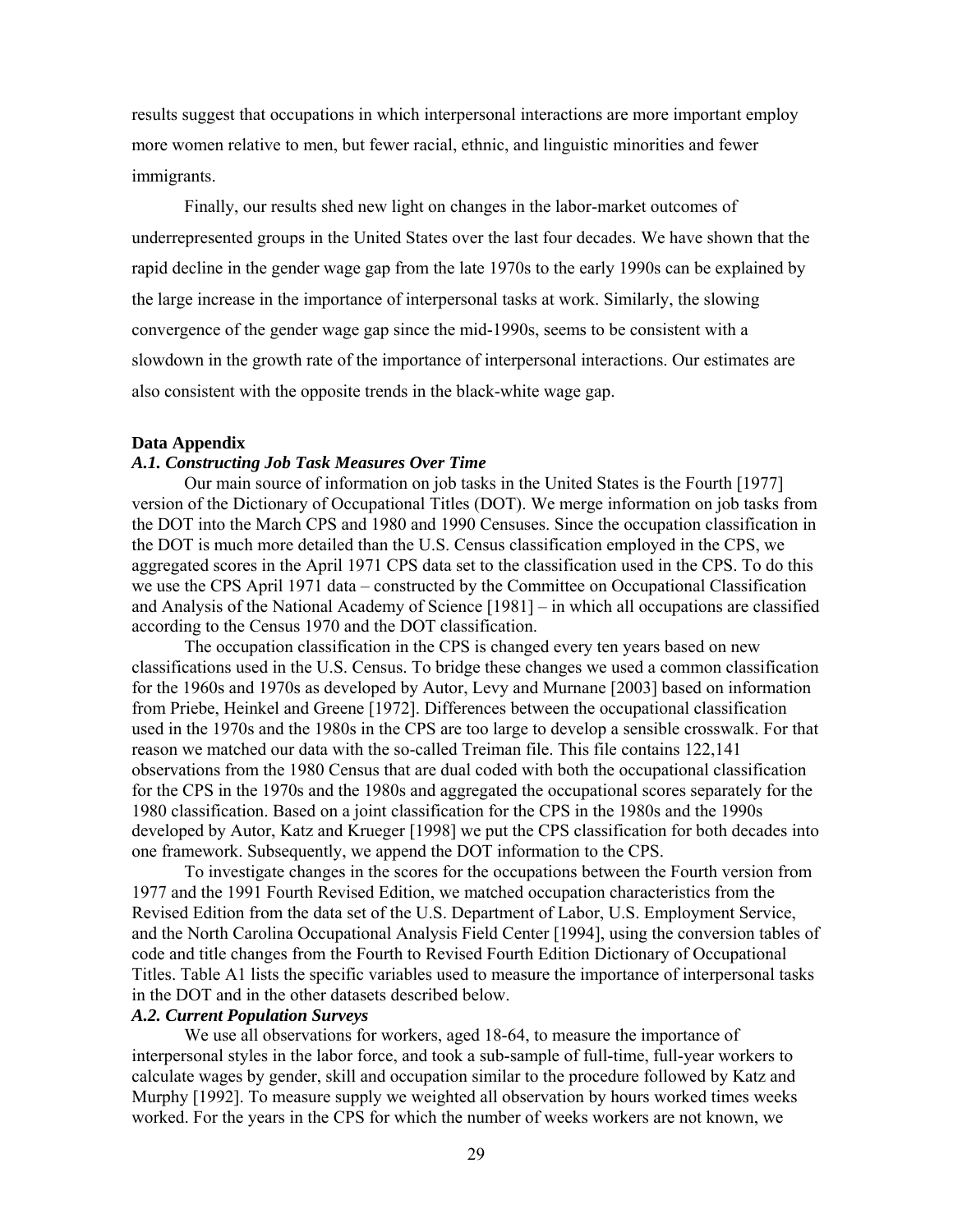assumed that part year workers worked 50 percent of the year. People who worked full time were assumed to work 40 hours per week. Wage results are based on full-time, full-year workers only. Top-coded wages have been multiplied by 1.4. We estimated wage equations for each year in the sample separately, including dummy variables for sex, race (black, other), a quartic in potential experience, dummy variables for individual levels schooling, and state dummy variables. The relative wages series for women and blacks reported are the estimated parameters for these groups in each year.

# *A.3. NLSY and Census*

We use data from the National Longitudinal Survey of Youth of 1979 (NLSY79) to estimate the effect of people skills on marriage, fertility, and labor-market outcomes. The 1984 wave of the NLSY79 contains data on the number of social clubs respondents participated in during high school. The 1985 survey contains data on sociability at age 6 and as an adult, when the respondents were 20-28 years old. Table A2 lists the specific variables we used to measure sociability in the NLSY79 and in the other datasets discussed below. We estimate the relationship between these sociability variables and the tasks in adult occupations by assigning respondents the 1977 DOT scores associated with the three-digit occupation they hold. We also estimate the relationship between sociability and wages using the hourly rates of pay, which were converted to 1982-1990 dollars. Respondents with hourly rates of pay beneath \$1 per hour or above \$100 per hour were deleted from the sample. We exploit the panel aspects of the NLYS79 by using data for all years for which it reported. The NLSY79 is attractive because it contains a wealth of information about individuals, including parents' education, the respondents' score on the Armed Forces Qualifying Test, and characteristics of the household in which the respondent was raised.

We use the five percent Public Use Micro Samples of the 1980 and 1990 Census to estimate the share of workers in each three-digit occupation who are black; other race (American Indians, Asians, Pacific Islander's, etc.); from a Hispanic background; who speak a language other than English at home; whose English is very good (the highest category) conditional on speaking a language other than English at home; and who were born outside of the United States and its territories. The sample was restricted to people who held a job at the time of the survey between 18 and 65, who were not enrolled in school. All observations with imputed values for any variable used in the analysis were deleted. Individuals were weighted using the person weight. These measures of the demographic composition of each occupation were then merged to measures of the measures of task importance from the 1977 DOT. Chandra [2003] has argued that the racial minorities is better documented in the Census than in the CPS, for instance. *A.4. BSS and BCS* 

 The First [1997] and Second [2001] British Skills Surveys (BSS) are two cross-sections of a representative sample of the British population. The ESRC Centre on Skills, Knowledge and Organisational Performance (SKOPE) initiated the first edition of the BSS in 1997 aimed at "investigating the skills used at work in Britain … [and] to collect data from individual jobholders on a rich array of variables characterizing British jobs. The intention is that the survey generates a more valid and detailed picture of skills than is normally available from examining individuals' qualifications or their occupations" [Ashton et al. 1998, 5]. The most innovative feature of the data is that it is derived from a combination of job analysis principles and procedures with the conventional techniques of a representative survey. The second BSS is an update of the first and its structure was little altered. A sample of 2,467 job holders were interviewed face-to-face for the 1997 survey. The 2001 survey includes 4,470 workers. The interviewers assess the importance of 36 job activities and key skills, including problem solving, noticing mistakes, mathematical ability, reading and writing, physical skills, the ability to plan activities, knowledge about products and the workplace and interpersonal interactions. We construct nine job task categories out of these detailed job tasks (see e.g., Table A1 in Section A.7).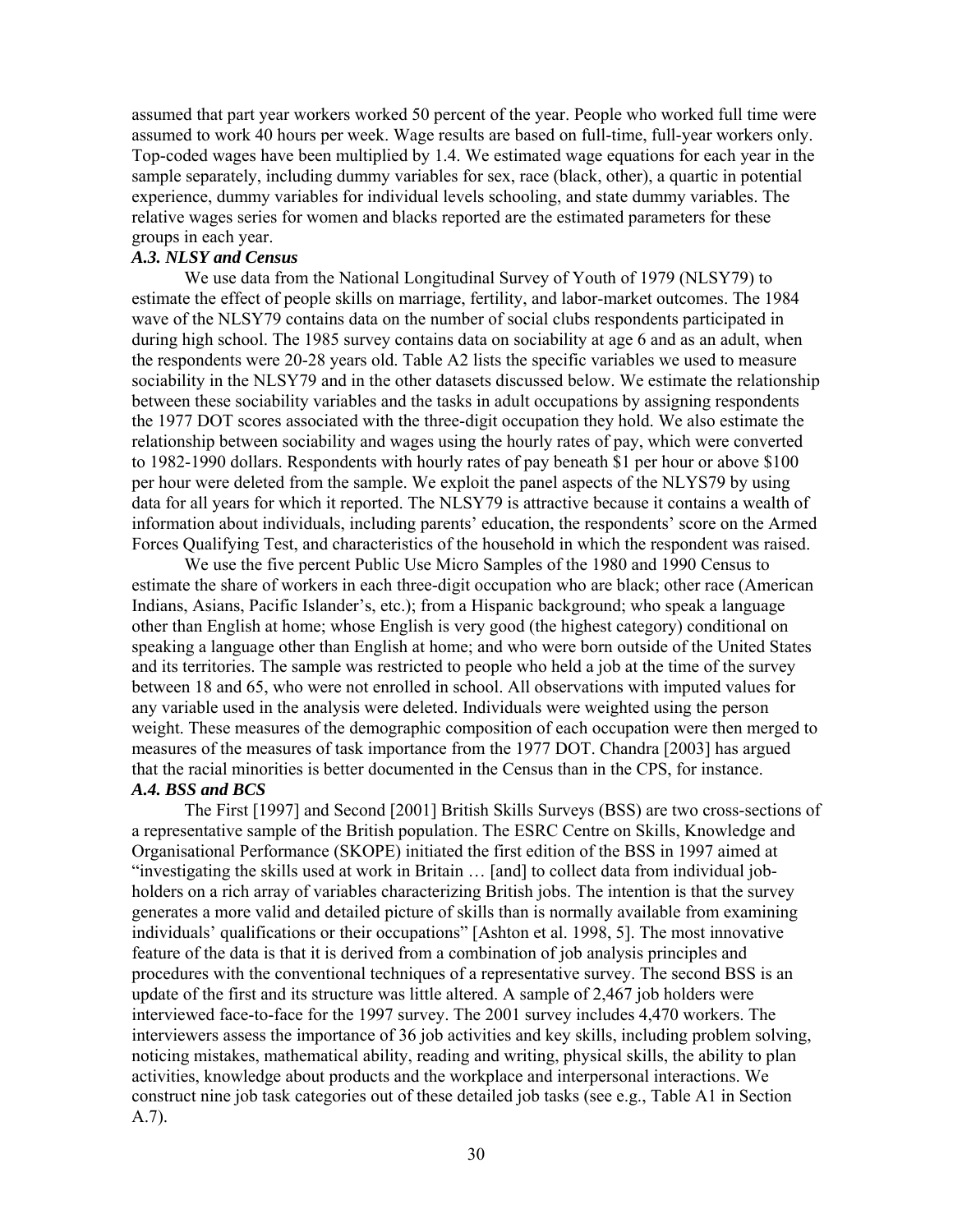The 1970 Birth Cohort Study (BCS) is similar to the earlier National Child Development Study (NCDS) and began as the British Birth Survey, which includes over 17,000 babies born in Britain in the week 5-11 April 1970.<sup>31</sup> Four major follow up surveys in 1975, 1980, 1986, and 1996 monitor the health, education, social and economic circumstances of the surviving cohort members. We focus on the sociability questions asked in 1986 when the cohort members were 16 years old. The latest major survey was held in 2000 and reviews the members' labor-market status at the age of 30. We selected those cohort members that were in paid work and not self employed in 2000.

We use the standard U.K. measures of education, which are university degree, professional degree, NVQ3, NVQ2, NVQ1, and no degree. Relative to the U.S. educational system a university and professional degree are equivalent to a U.S. college degree. NVQ3 would be similar to some college, NVQ2 and NVQ1 are comparable to a high school degree, and workers without a degree are dropouts. In 1997 (2001) 22.3 (30.4) percent of the respondents in the survey had obtained a university or professional degree, 15.2 (19.0) percent a NVQ3 degree, 43.3 (37.0) percent a NVQ2 or NVQ1 degree, and 19.2 (14.6) percent of the respondents had no degree. The average (standard deviation) age of the respondents is 39.0 (10.3) in 1997 and increases to 40.3 (10.4) in 2001. The average (standard deviation) gross hourly wage is GB₤ 7.43 (9.25) in 1997 and increases to GB₤ 9.75 (10.95) in 2001.

For some of the empirical analysis we have aggregated the individual data into three-digit 1990 U.K. Standard Occupational Classification (SOC90) codes, of which there are  $371.^{32}$  We use all observations for non-self employed workers. For the BSS we selected workers aged 20- 60.

In the analysis carried out in Section V.A we appended the 2001 BSS to the 2000 BCS, acknowledging the one-year difference between the two surveys. To do so, we assigned the mean importance of the nine job tasks by occupation from the BSS to each individual cohort member in the BCS working in that occupation. We then estimated the effects of sociability at age 16 on the importance of job tasks. We also estimated the returns to sociability by using log hourly wages from the 2000 BCS. Using log hourly wages from the BSS, adjusted for age, yields qualitatively similar results. Table A2 in Section A.8 presents the definitions and some descriptive statistics of our constructs of sociability.

# *A.5. BIBB/IAB*

 $\overline{a}$ 

The data collected by the *Bundesinstitut für Berufsbildung* (BIBB) in Berlin and *Institut für Arbeitsmarkt- und Berufsforschung der Bundesanstalt für Arbe*it (IAB) in Nürnberg are representative surveys of the German workforce. This BIBB/IAB database contains four crosssectional worker surveys conducted in 1979, 1985, 1991 and 1998. The surveys contain standard demographic and labor-market variables and rich information about workers' jobs, job attributes, the tools used in these jobs, the skills necessary to perform a job, and how these skills were obtained. The sampling frame for the survey is the employed German population age 16 to 65. Each survey has about 30,000 respondents. We use the largest sample possible, only removing workers from former East Germany included in the survey since 1991, and the self-employed and

<sup>&</sup>lt;sup>31</sup> The NCDS follows people born in the week 3-9 March 1958. Surviving members of this birth cohort have been surveyed on five further occasions in order to monitor their changing health, education, social circumstances, and economic performance. We do not use this survey since we are interested in sociability, which is absent in the NCDS.

<sup>&</sup>lt;sup>32</sup> For Britain samples of the Standard Occupational Classification 1990 (SOC90) are available. The SOC90 was published to replace both the Classification of Occupations 1980 (CO80) and the Classification of Occupations and Dictionary of Occupational Titles (CODOT). The SOC90 includes nine major groups divided into 22 sub-major groups of occupations. These 22 groups can be divided into 371 unit groups, which we define as occupations. These unit groups are the aggregate results of over 26,000 job titles.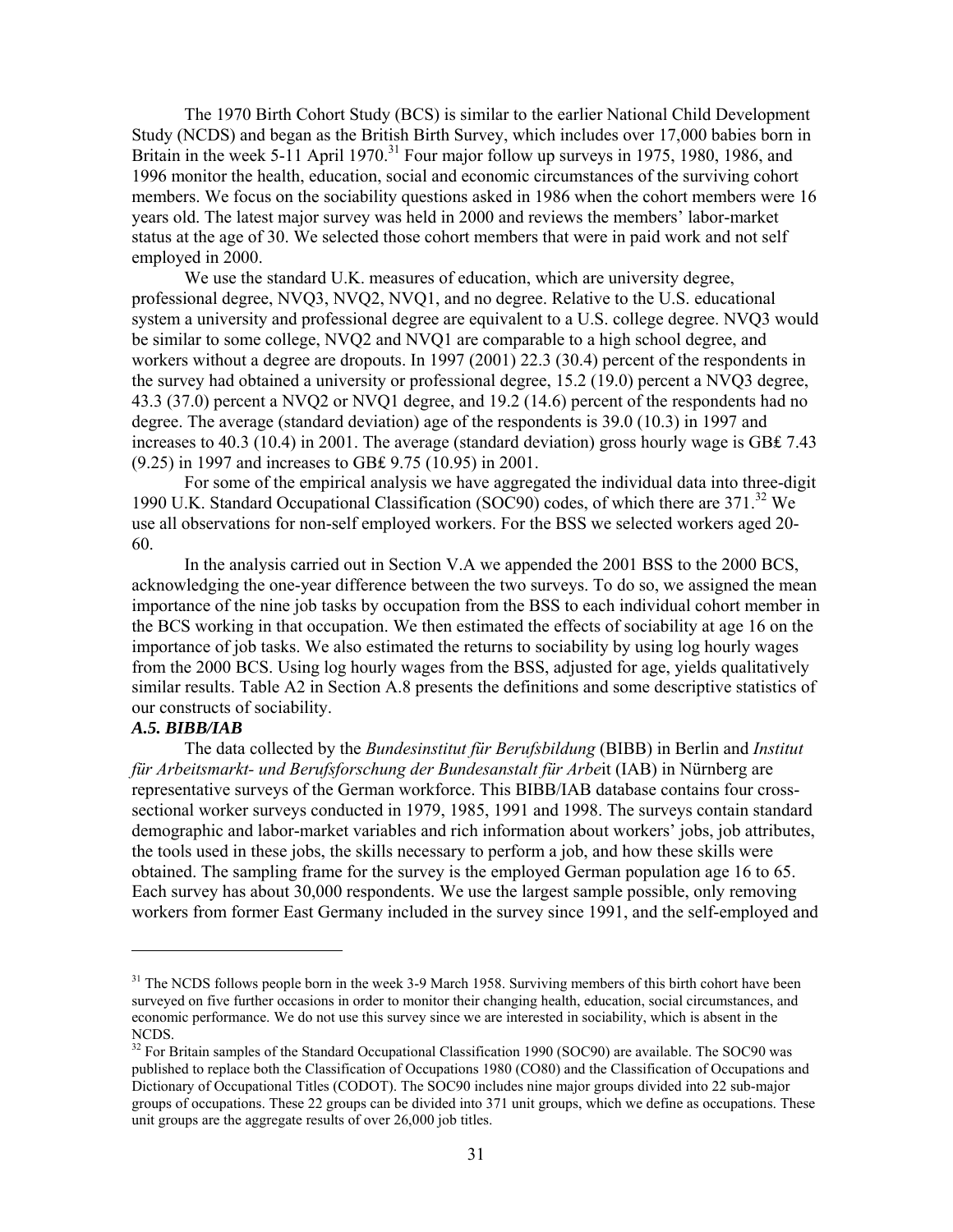unemployed. The questions in the three surveys are similar but not exactly comparable.

The German education system identifies three main levels of education, which are best classified according to vocational education classes. This classification yields a better proxy for level of education than years of schooling, since the German system requires most pupils to take training courses after graduation. In 1979 (1998) 8.2 (16.6) percent of the workers had acquired a high level of education (comparable to a college degree or higher in the United States), 73.4 (69.2) percent a medium level of education (comparable to some college and high school), and 18.4 (14.2) percent a low level of education (including those who dropped out of school but or currently working). Investigating educational developments in Germany by including 1985 and 1991 yields a steady increase towards higher levels of education over the period 1979-1998.

The average (standard deviation) age of the workforce is 37.4 (11.6) in 1979 and 38.9 (10.6) in 1998. The pattern of age is relatively constant over time. The average (standard deviation) gross hourly wage is equal to DM 11.5 (9.45) in 1979 and increases to DM 20.6 (21.9) in 1998. In 1985 the average gross hourly wage equals DM 14.1 (12.8) and in 1991 it is DM 17.0 (17.9). These numbers suggest a relatively smooth pattern of wages of time in Germany.

To compare occupations across the surveys, we aggregated the data into consistent occupations at the two-digit level. Because of changes in the German occupational classification it is impossible to match the data at a more disaggregated level. All four waves are categorized according to the 1988 German occupational classification, which yields 83 occupations in all four years.

# *A.6. Computerization, Organizational Change and Teamwork*

 Data on computer use at work in the United States is in the School Enrollment Supplements to the 1984, 1989, 1993, and 1997 October CPS. Individual computer use is calculated from the as the fraction of currently employed workers who answered yes to the question, "Do you use a computer directly at work?" The survey defines a computer as a desktop terminal or PC with keyboard and monitor and does not include an electronic cash register or a hand-held data-device. 60,396, 58,401, 59,710, and 52,753 observations were used to calculate these frequencies in 1984, 1989, 1993, and 1997, respectively. Since our DOT variables reflect the period 1977-1991, we only use the 1984 and 1993 surveys. When we substitute the 1984- 1997 change in computer use the results are qualitatively similar but of a slightly higher magnitude. From this constructed variable computer use in the United States increases from 26.1 percent in 1984 to 54.0 percent in 1997.

 For Germany the questions on computer use differ slightly between 1979 and the later waves. For the 1979 survey we combine answers to two questions. The first asked about the use of "computers, terminals, or monitors," the second inquired about word processors. In the later surveys there are six categories – computers on shop floors, office computers, PCs, terminals, word processors, and CAD systems – which we combine into one dummy variable. Using this procedure, computer use in Germany increases from 5.6 percent in 1979 to 53.7 percent in1998.

 To compute computer use in Britain we use responses to "How important is using a computer or computerized equipment in your job?" in the two waves of the BSS. If the answer is essential, very important, or slightly important computer use is equal to one. If the answer is does not apply, computer use is equal to zero. This yields computer use in Britain equal to 69.2 percent in 1997 and 78.1 percent in 2001. When we use the more gradual scale instead of a dummy variable, the regression results remain similar in qualitative terms, although the significance drops somewhat. The information about the organization of work in teams is taken from the question "How important is working in a team of workers?" We use the five possible answer categories as the independent variable in the regression analysis. Finally, organizational change is measured by the extent to which new organizational practices, such as quality circles, have been introduced in recent years.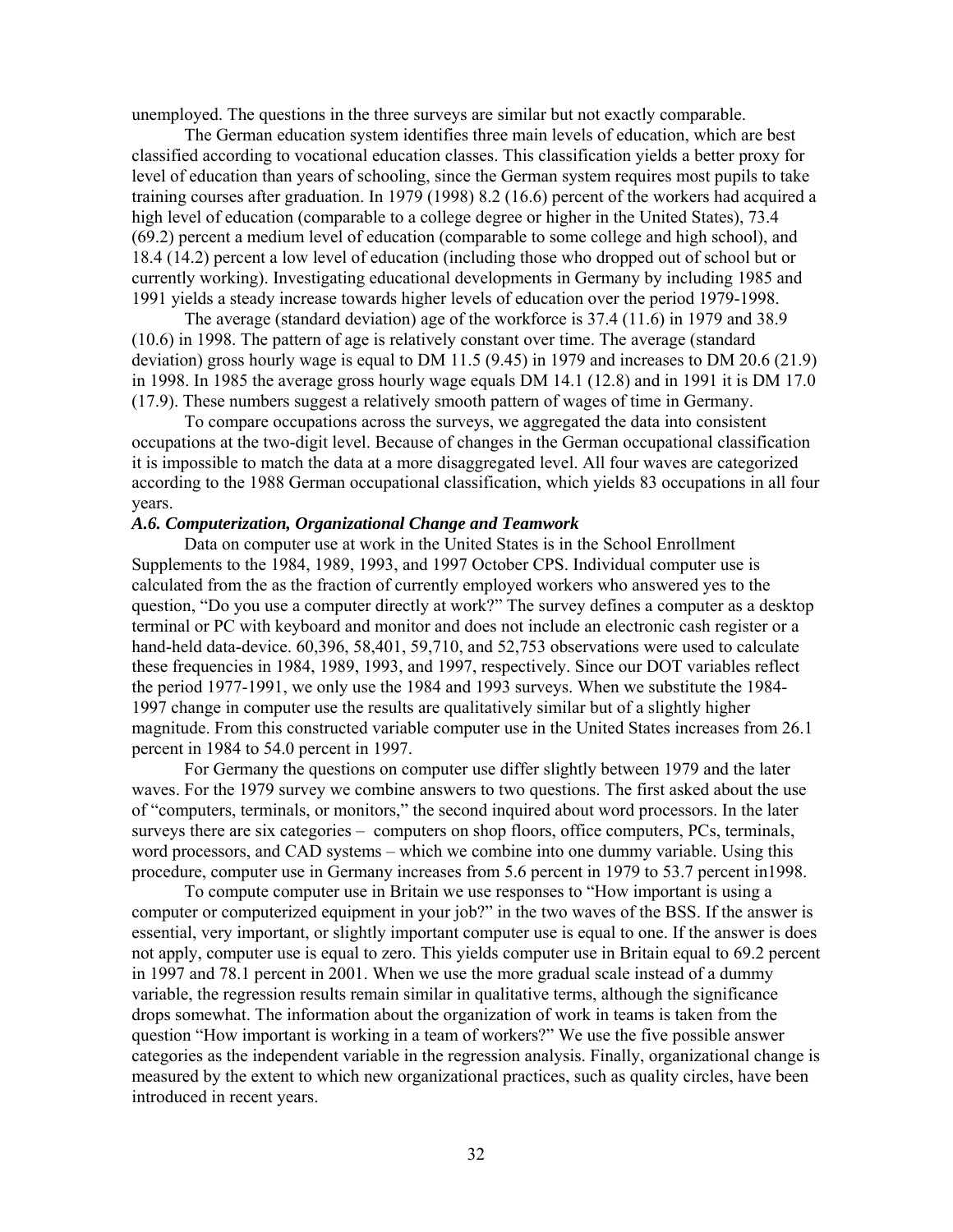# **References**

- Altonji, Joseph G. and Rebeccca M. Blank, "Race and Gender in the Labor Market," in *Handbook of Labor Economics, Vol. 3C*, Orley Ashenfelter and David Card, eds. (New York and Oxford: Elsevier Science, North Holland), 3143-3259.
- Andreoni, James and Lise Vesterlund, "Whis is the Fairer Sex? Gender Differences in Altruism," *Quarterly Journal of Economics*, CXVI (2001), 293-312.
- Arrow, Kenneth I., "Gifts and Exchanges," *Philosophy and Public Affairs*, I (1972), 343-362.
- Ashton, David, Bryn Davies, Alan Felstead and Francis Green, "Work Skills in Britain," SKOPE Monograph No. 1, University of Oxford, 1998.
- Autor, David H., Lawrence F. Katz and Alan B. Krueger, "Computing Inequality: Have Computers Changed the Labor Market?" *Quarterly Journal of Economics*, CXII (1998), 1169-1214.
- Autor, David H., Frank Levy, and Richard J. Murnane, "The Skill Content of Recent Technological Change: An Empirical Exploration," *Quarterly Journal of Economics*, CXVIII (2003), 1279-1333.
- Babcock, Linda, and Sara Laschever, *Women Don't Ask: Negotiations and the Gender Divide* (Princeton NJ: Princeton University Press, 2003).
- Bailey, Martha J., "More Power to the Pill: The Effect of Contraceptive Freedom on Women's Labor Supply," Working Paper, Vanderbilt University, May 2004.
- Bayard, Kimberly, Judith Hellerstein, David Neumark, and Kenneth R. Troske, "New Evidence on Sex Segregation and Sex Differences in Wages from Matched Employer-Employee Data," *Journal of Labor Economics*, XXI (2003), 887-922.
- Becker, Gary S., and Kevin M. Murphy, Social Economics: Market Behavior in a Social Environment (Cambridge MA: Harvard University Press, 2000).
- Bertrand, Marianne, and Kevin F. Hallock, "The Gender Gap in Top Corporate Jobs," *Industrial and Labor Relations Review*, LV (2001), 3-21.
- Black, Sandra E., and Elizabeth Brainerd, "Importing Equality? The Impact of Globalization on Gender Discrimination," National Bureau of Economic Research Working Paper No. 9110, 2002.
- Black, Sandra E., and Chinui Juhn, "The Rise of Female Professionals: Are Women Responding to Skill Demand?" *American Economic Review*, XC (2000), 450-455.
- Blau, Francine D., and Andrea H. Ferber, *The Economics of Women, Men, and Work* (Englewood Cliffs NJ: Prentice Hall, 1992).
- Blau, Francine D., and Lawrence M. Kahn, "Swimming Upstream: Trends in the Gender Wage Differential in the 1980s," *Journal of Labor Economics*, XV (1997), 1-42.
- Blau, Francine D., and Lawrence M. Kahn, "The U.S. Gender Pay Gap in the 1990s: Slowing Convergence," National Bureau of Economic Research Working Paper No. 10853, 2004.
- Borghans, Lex, and Bas ter Weel, "What Happens When Agent T Gets a Computer? The Labor Market Impact of Cost Efficient Computer Adoption," *Journal of Economic Behavior and Organization*, LIV (2004), 137-151.
- Borghans, Lex, Bas ter Weel, and Bruce A. Weinberg, "People People," Working Paper, Maastricht University and Ohio State University, March, 2004a.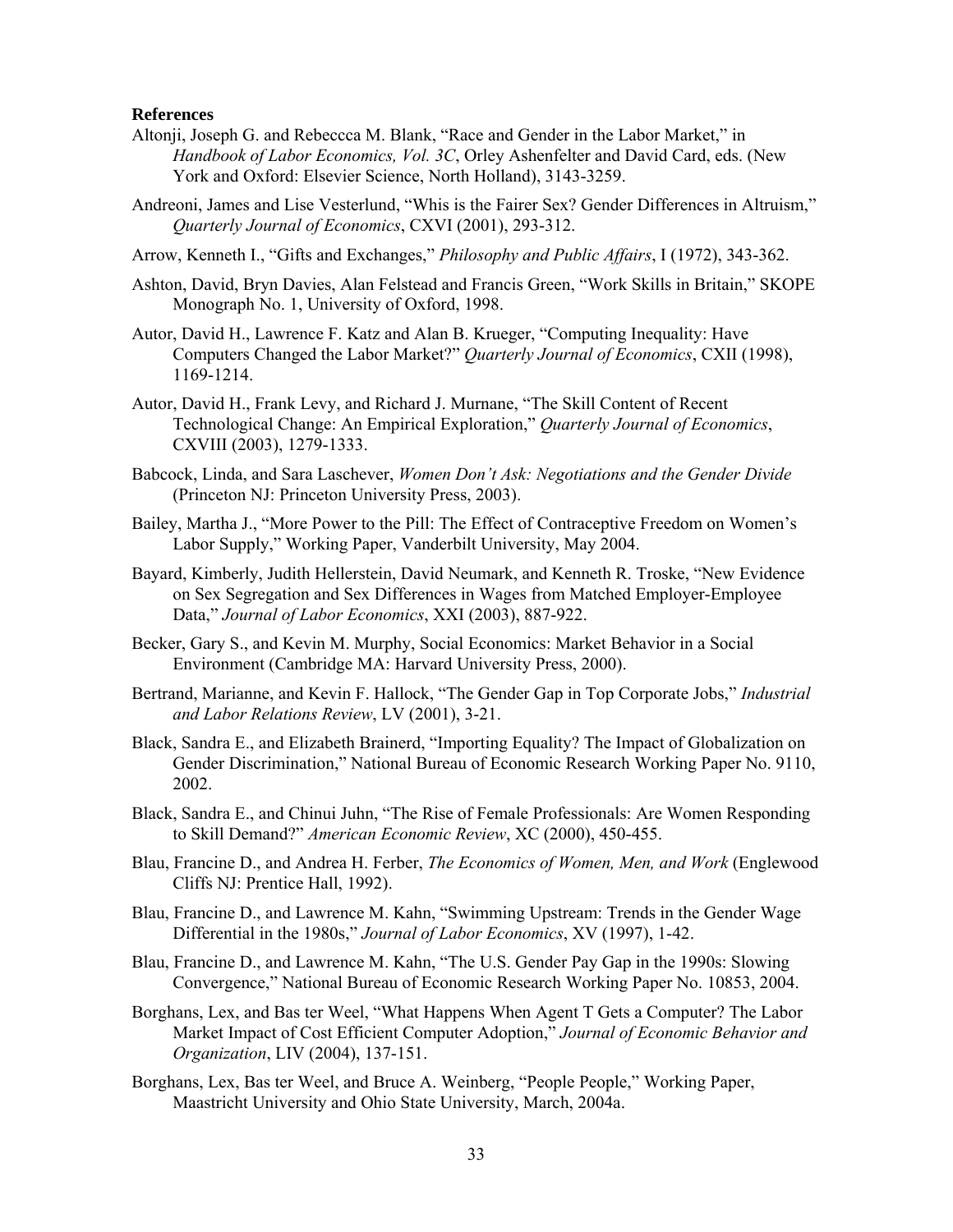- Borghans, Lex, Bas ter Weel, and Bruce A. Weinberg, "The Labor-Market Effectiveness of Interpersonal Interactions: Evidence from Germany and Britain," Working Paper, Maastricht University and Ohio State University, October, 2004b.
- Borjas, George, "The Earnings of Male Hispanic Immigrants in the United States," *Industrial and Labor Relations Review*, XXXV (1982), 343-353.
- Borjas, George, "Assimilaton and Changes in Cohort Quality Revisited: What Happened to Immigrant Earnings in the 1980s?" *Journal of Labor Economics*, XIII (1995), 201-245.
- Bound, John, and Richard B. Freeman, "What Went Wrong? The Erosion of Relative Earnings and Employment Among Young Black Men in the 1980s," *Quarterly Journal of Economics*, CVII (1992), 201-232.
- Bresnahan, Timothy F., Erik Brynjolfsson, and Lorin M. Hitt, "Information Technology, Workplace Organization, and the Demand for Skilled Labor: Firm-Level Evidence," *Quarterly Journal of Economics*, CXVII (2002), 339-376.
- Brown, Charles, "Black-White Earnings Ratios Since the Civil Rights Act of 1964: The Importance of Labor Market Dropouts," *Quarterly Journal of Economics*, IXC (1984), 31- 44.
- Brown, Charles, and Mary Corcoran, "Sex-Based Differences in School Content and the Male/Female Wage Gap" *Journal of Labor Economics*, XV (1997), 431-465.
- Card, David, and Alan B. Krueger, "School Quality and Black-White Relative Earnings: A Direct Assessment," *Quarterly Journal of Economics*, CVII (1992), 151-200.
- Card, David, and Alan B. Krueger, "Trends in Relative Black-White Earnings Revisited," *American Economic Review*, LXXXIII (1993), 85-91.
- Card, David and Thomas Lemieux, "Changing Wage Structure and Black-White Differentials Among Men and Women: A Longitudinal Analysis," *American Economic Review*, LXXXIV (1994), 29-33.
- Carnegie, Dale, *How to Win Friends and Influence People* (New York NY: Simon and Schuster, 1936).
- Caroli, Eve, and John Van Reenen, "Skill-Biased Organizational Change? Evidence from a Panel of British and French Establishments," *Quarterly Journal of Economics*, CXVI (2001), 1449-1492.
- Chandra, Amitabh, "Labor Market Dropouts and the Racial Wage Gap," *American Economic Review*, XC (2000), 333-338.
- Chandra, Amitabh, "Is the Convergence in the Racial Wage Gap Illusory?" National Bureau of Economic Research Working Paper No. 9476, 2003.
- Cherniss, Cary, and Daniel Goleman, *The Emotionally Intelligent Workplace* (San Francisco CA: Jossey-Bass, 2001).
- Coleman, James S., *Foundations of Social Theory* (Cambridge MA: Harvard University Press, 1990).
- Collins, William J., "The Labor Market Impact of State-Level Anti-Discrimination Laws, 1940- 1960," National Bureau of Economic Research Working Paper No. 8310, 2001.
- Committee on Occupational Classification and Analysis of the National Academy of Science, Dictionary of Occupational Titles (DOT): Part I - Current Population Survey, April 1971,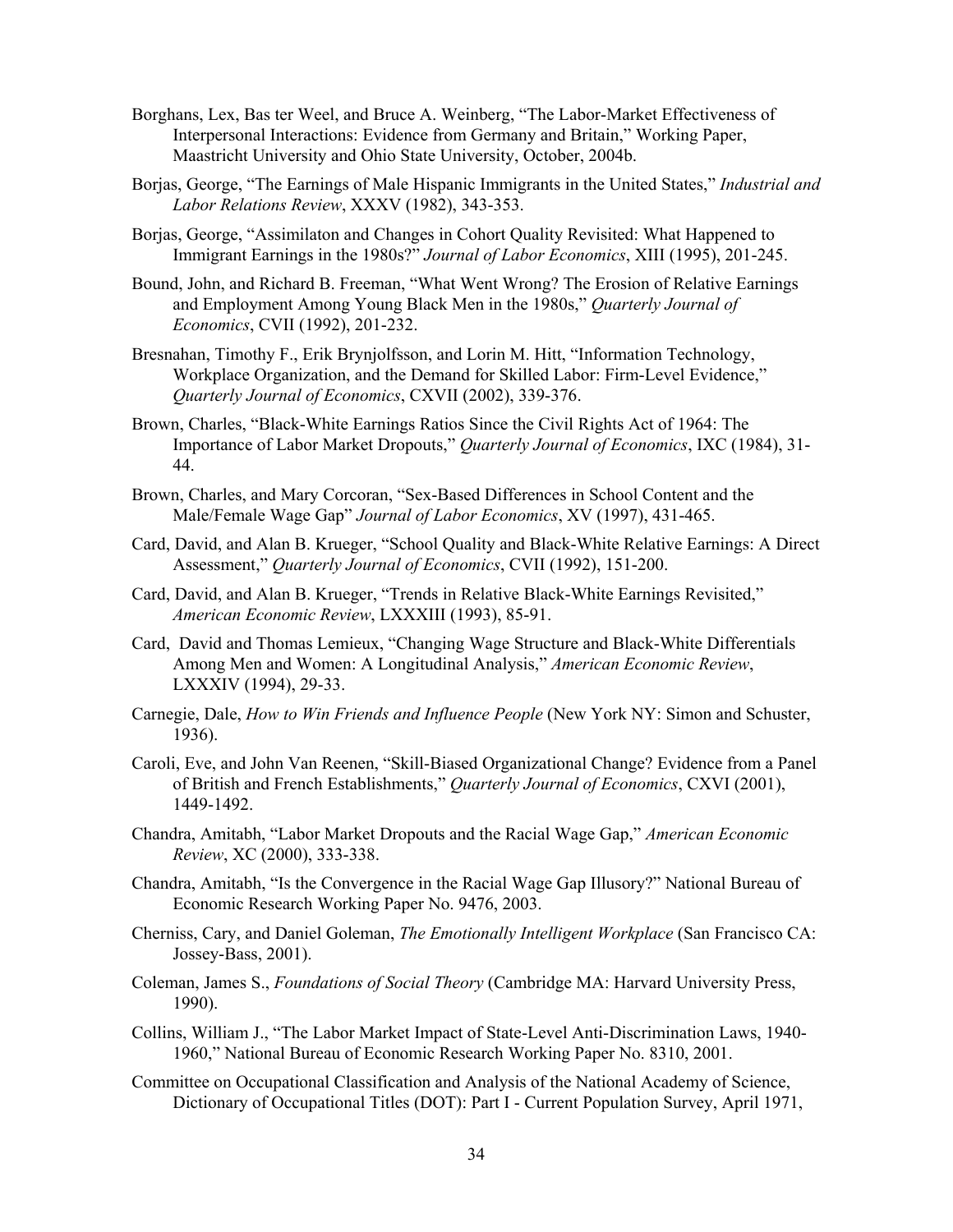Augmented with DOT Characteristics and Part II - Fourth Edition Dictionary of DOT Scores for 1970 Census Categories (1981), distributed by the ICPSR.

- Costa, Dora L., and Matthew E. Kahn, "Cowards and Heroes: Group Loyalty in the American Civil War," *Quarterly Journal of Economics*, CXVIII (2003), 519-548.
- Cutler, David M., and Edward L. Glaeser, "Are Ghettos Good or Bad?" *Quarterly Journal of Economics*, CXII (1997), 827-872.
- Cutler, David M., Edward L. Glaeser, and Jacob L. Vigdor, "The Rise and Decline of the American Ghetto," *Journal of Political Economy*, CVII (1999), 455-506.
- DiPasquale, Denise, and Edward L. Glaeser, "Incentives and Social Capital: Are Homeowners Better Citizens?" *Journal of Urban Economics*, XLV (1999), 354-384.
- Donohue, John J., and James J. Heckman, "Continuous versus Episodic Change: The Impact of Affirmative Action and Civil Rights Policy on the Economic Status of Blacks," *Journal of Economic Literature*, XXIX (1991), 1603-1644.
- Donohue, John J., James J. Heckman, and Petra E. Todd, "The Schooling of Southern Blacks: The Roles of Legal Activism and Private Philanthropy, 1910-1960," *Quarterly Journal of Economics*, CXVII (2002), 225-268.
- Felstead, Alan, Francis Green and Duncan Gallie, "Work Skills in Britain 1986-2001," Nottingham, DfES Publications, May 2002.
- Ferreira, Daniel, "Group Loyalty and Incentive Pay," Working Paper, University of Chicago, Chicago IL, 2002.
- Fortin, Nicole. M., "Greed, Altruism, and the Gender Wage Gap," Working Paper, University of British Columbia, 2004.
- Freeman, Richard B., "Changes in the Labor Market for Black Americans," *Brookings Papers on Economic Activity*, II (1973), 67-120.
- Gardner, Howard, *Frames of Mind: The Theory of Multiple Intelligences* (New York, NY: Basic Books, 1983).
- Gilligan, Carol, *In A Different Voice: Psychological Theory and Women's Development* (Cambridge, MA: Harvard University Press, 2001).
- Glaeser, Edward L., David Laibson, and Bruce Sacerdote, "An Economic Approach to Social Capital," *Economic Journal*, CXII (2002), F437-F458.
- Glaeser, Edward L., David Laibson, José A. Scheinkman, and Christine L. Soutter, "Measuring Trust," *Quarterly Journal of Economics*, CXV (2000), 811-846.
- Glaeser, Edward L., Bruce Sacerdote, and José A. Scheinkman, "Crime and Social Interactions," *Quarterly Journal of Economics*, CXI (1996), 507-548.
- Goldin, Claudia, *Understanding the Gender Gap* (New York, NY: Oxford University Press, 1990).
- Goldin, Claudia, "The Rising (and then Declining) Significance of Gender," National Bureau of Economic Research Working Paper No. 8915, 2002.
- Goldin, Claudia, "The Long Road to the Fast Track: Career and Family," National Bureau of Economic Research Working Paper No. 10331, 2004a.
- Goldin, Claudia, "From the Valley to the Summit: The Quiet Revolution that Transformed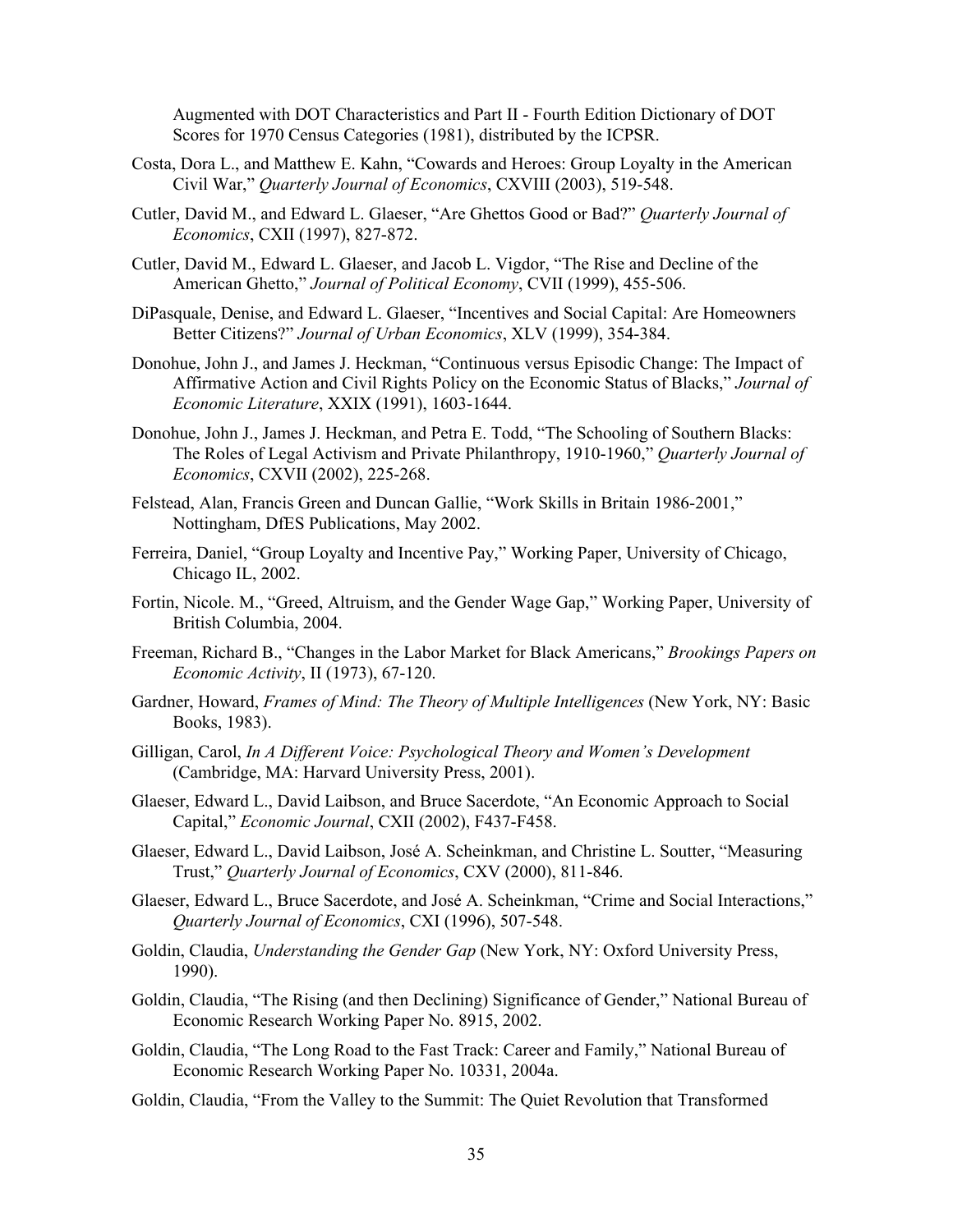Women's Work," National Bureau of Economic Research Working Paper No. 10335, 2004b.

- Goldin, Claudia, and Lawrence F. Katz, "The Power of the Pill: Oral Contraceptives and Women's Career and Marriage Decisions," *Journal of Political Economy*, CX (2002), 730- 770.
- Goleman, Daniel, Emotional Intelligence: Why It Can Matter More Than IQ (London: Bloomsbury, 1996).
- Greenwood, Jeremy, and Nezih Guner, "Marriage and Divorce since World War II: Analyzing the Role of Technological Progress on the Formation of Households," National Bureau of Economic Research Working Paper No. 10772, 2004.
- Hamermesh, Daniel S., and Jeff E. Biddle, "Beauty and the Labor Market," *American Economic Review,* LXXXIV (1994), 1174-1194.
- Hansen, Bruce E., "Testing for Structural Change in Conditional Models," *Journal of Econometrics*, XCVII (2000), 93-115.
- Heckman, James J., "Effects of Child-Care Programs on Women's Work Effort," *Journal of Political Economy*, LXXXII (1974), S136-S163.
- Heckman, James J., Thomas M. Lyons, and Petra E. Todd, "Understanding Black-White Wage Differentials, 1960-1990," *American Economic Review*, XC (2000), 344-349.
- Hoff, Karla and Arijt Sen (2003). "A Simple Theory of the Extended Family System and Market Barriers to the Poor," in *Poverty Traps*, Samuel Bowles, Steven N. Durlauf and Karla Hoff, eds. (New York and Santa Fe: Russell Sage Foundation and Santa Fe Institute).
- Holmstrom, Bengt R., "Moral Hazard in Teams," *Bell Journal of Economics*, XIII (1982), 324- 340.
- Ichniowski, Casey, and Kathryn Shaw, "Beyond Incentive Pay: Insiders' Estimates of the Value of Complementary Human Resource Management Practices," *Journal of Economic Perspectives*, XVII (2003), 155-180.
- Jaynes, Gerald D., "The Labor Market Status of Black Americans: 1939-1985," *Journal of Economic Perspectives*, IV (1990), 9-24.
- Juhn, Chinhui, "Decline in Male Labor Market Participation: The Role of Declining Market Opportunities," *Quarterly Journal of Economics*, CVII (1992), 79-121.
- Juhn, Chinhui, and Dae Il Kim, "The Effects of Rising Female Labor Supply on Male Wages," *Journal of Labor Economics*, XVII (1999), 23-48.
- Juhn, Chinhui, and Kevin M. Murphy, "Wage Inequality and Family Labor Supply," *Journal of Labor Economics*, XV (1997), 72-97.
- Juhn, Chinhui, Kevin M. Murphy, and Brooks Pierce, "Accounting for the Slowdown in Black-White Wage Convergence," in *Workers and Their Wages: Changing Patterns in the United States*, M. Kosters, ed. (Washington DC: American Enterprise Institute Press), 107-143.
- Kandel, Eugene and Edward P. Lazear, "Peer Pressure and Partnerships," *Journal of Political Economy*, C (1992), 801-817.
- Katz, Lawrence F., and Kevin M. Murphy, "Changes in Relative Wages, 1963-1987: Supply and Demand Factors," *Quarterly Journal of Economics*, CVII (1992), 35-78.
- Knack, Stephen, and Philip Keefer, "Does Social Capital Have an Economic Pay-Off? A Cross-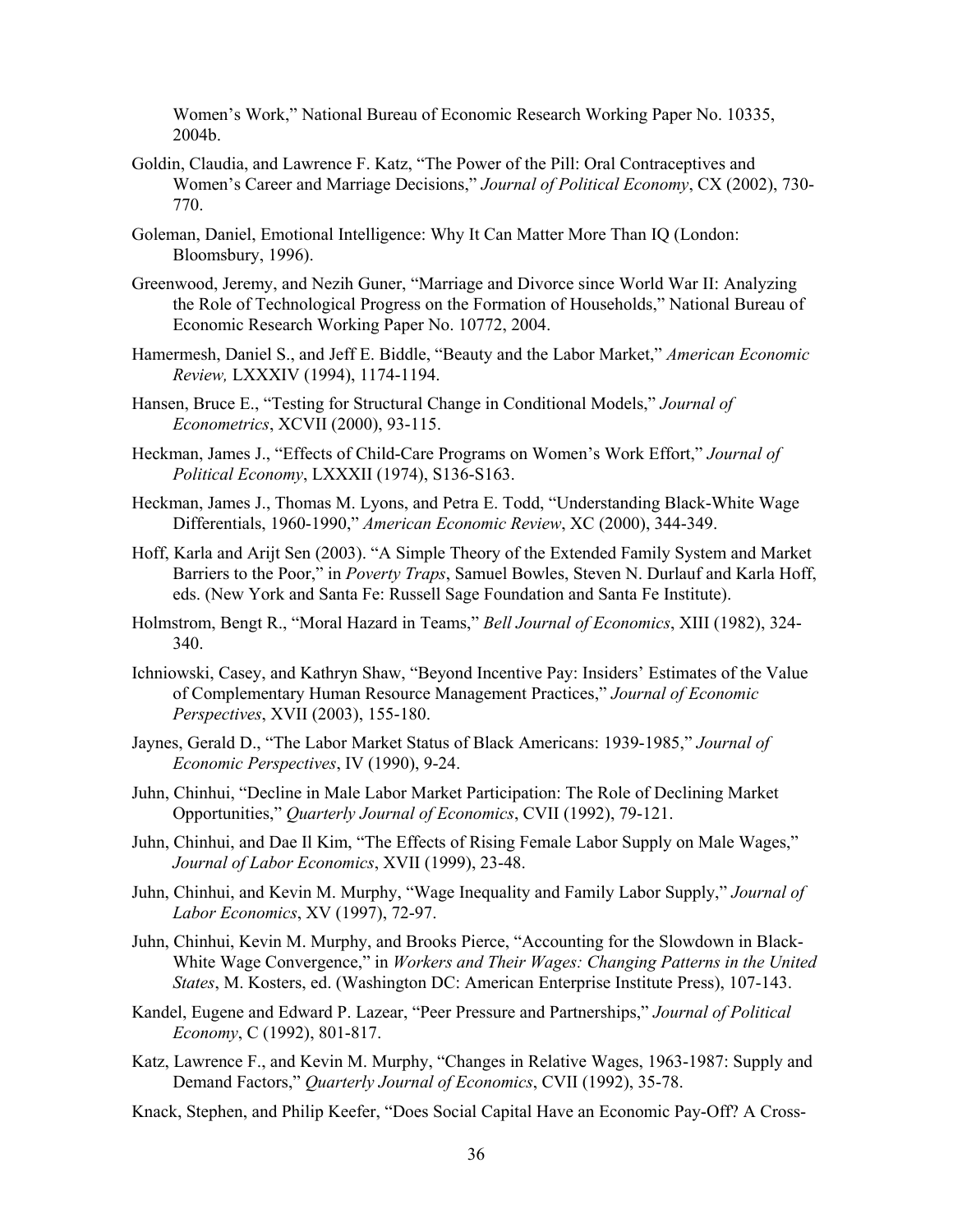Country Investigation," *Quarterly Journal of Economics*, CXII (1997), 1251-1288.

- Kuhn, Peter and Catherine Weinberger, "Leadership Skills and Wages," Working Paper No. 482, Institute for the Study of Labor (IZA), Bonn, 2002.
- Lazear, Edward P., "Culture and Language," *Journal of Political Economy*, CVII (1999), S95- S126.
- Levin, Doron P., "What BMW Sees in South Carolina," *New York Times*, Section 3, p. 5 (April 11, 1999).
- Machin, Stephen, Steven McIntosh, Anna Vignoles, and Tarja Viitanen, "Basic Skills, Soft Skills and Labour Market Outcomes: Secondary Analysis of the National Child Development Study," Research Report No. 250, DfEE Research Centre, London, 2001.
- Marvel, Mary K., and Howard P. Marvel, "The Ratio of Beef Cubes to Onion (6:1) in Hungarian Goulash and Public Sector Contracting: Market-Like or Market-Lite?" *Policy Currents*, XII (2003), 2-4
- Meyer, Bruce D., and James Sullivan, "The Effects of Welfare and Tax Reform: The Material Well-Being of Single Mothers in the 1980s and 1990s," National Bureau of Economic Research Working Paper No. 8298, 2001.
- Mincer, Jacob, and Solomon Polachek, "Family Investment in Human Capital: Earnings of Women," *Journal of Political Economy*, LXXXII (1974), S76-S108.
- Möbius, Markus M., and Tanya S. Rosenblat, "Why Beauty Matters," Working Paper, Harvard University, 2004.
- Montgomery, Edward, and William Wascher, "Cross-Industry Differences in Race and Gender Wage Differentials," *Industrial Relations*, XXVI (1987), 284-290.
- National Academy of Sciences, Committee on Occupational Classification and Analysis, "Fourth Edition Dictionary of DOT Scores for 1970 Census Categories," ICPSR Document No. 7845, Ann Arbor, MI, 1981.
- Neal, Derek, "The Measured Black-White Wage Gap Among Women Is Too Small," *Journal of Political Economy*, CXII (2004), S1-S28.
- Neal, Derek, and William R. Johnson, "The Role of Premarket Factors in Black-White Wage Differences," *Journal of Political Economy*, CIV (1996), 869-895.
- Persico, Nicola, Andrew Postlewaite, and Dan Silverman, "The Effect of Adolescent Experience on Labor Market Outcomes: The Case of Height," *Journal of Political Economy*, CXII (2004), 1019-1053.
- Priebe, John A., Joan Heinkel and Stanley Greene, "1970 Occupation and Industry Classifications in Terms of their 1960 Occupation an Industry Elements," Census Bureau Technical Paper No. 26, 1972.
- Putnam, Robert D., *Making Democracy Work: Civic Traditions in Modern Italy* (Princeton NJ: Princeton University Press, 1993).
- Rotemberg, Julio J., "Human Relations in the Workplace," *Journal of Political Economy*, CII (1994), 684-717.
- Rumberger, Russell W., "The Changing Skill Requirements of Jobs in the U.S. Economy," *Industrial and Labor Relations Review*, XXXIV (1981), 578-590.
- Smith, James P., "Affirmative Action and the Racial Wage Gap," *American Economic Review*,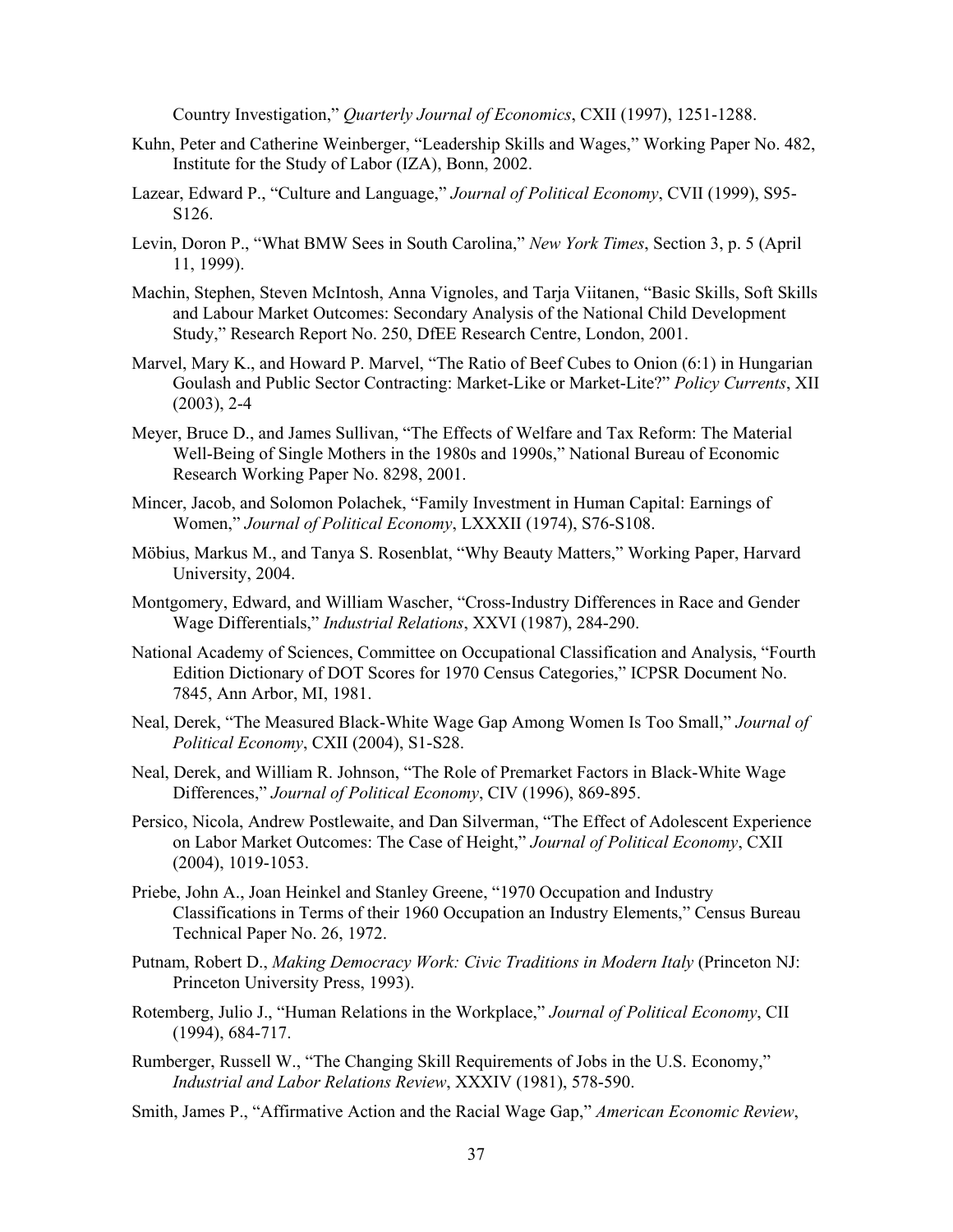LXXXIII (1993), 79-84.

- Smith, James P., and Finis R. Welch, "Black-White Earnings and Employment: 1960-1970," *American Economic Review*, LIVII (1977), 323-338.
- Smith, James P., and Finis R. Welch, "Affirmative Action and Labor Markets," *Journal of Labor Economics*, II (1984), 269-301.
- Smith, James P., and Finis R. Welch, "Black Economic Progress After Myrdal," *Journal of Economic Literature*, XXVI (1989), 519-564.
- Spenner, Kenneth I., "Skill: Meaning, Methods and Measures," *Work and Occupations*, XVII (1990), 399-421.
- Spitz, Alexandra, "Are Skill Requirements in the Workplace Rising? Stylized Facts and Evidence on Skill-Biased Technological Change," ZEW Working Paper, Mannheim, 2004.
- Sternberg, Robert J, "Toward a Triarchic Theory of Human Intelligence," *The Behavioral and Brain Sciences*, VII (1984), 269-315.
- U.S. Department of Labor, Manpower Administration, *Handbook for Analyzing Jobs* (Washington, DC: 1972).
- U.S. Department of Labor, Employment and Training Administration, *Dictionary of Occupational Titles: Fourth Edition* (Washington, DC: 1977).
- U.S. Department of Labor, Employment and Training Administration, *Dictionary of Occupational Titles: Revised Fourth Edition* (Washington, DC: 1991).
- U.S. Department of Labor, U.S. Employment Service, and the North Carolina Occupational Analysis Field Center, *Dictionary of Occupational Titles: Revised Fourth Edition, 1991* (1994), distributed by the ICPSR.
- Weinberg, Bruce A., "Computer Use and the Demand for Female Workers," *Industrial and Labor Relations Review*, LIII (2000), 290-308.
- Welch, Finis R., "Growth in Women's Relative Wages and in Inequality Among Men: One Phenomenon or Two?" *American Economic Review*, XC (2000), 444-449.
- Wilson, William J., W*hen Work Disappears: The World of the New Urban Poor* (New York, NY: Alfred Knopf, 1997).
- Xenogiani, Theodora, "Demand for Women and Workplace Organization Changes. The Role of the Demand for Skills," Working Paper LSE, 2002.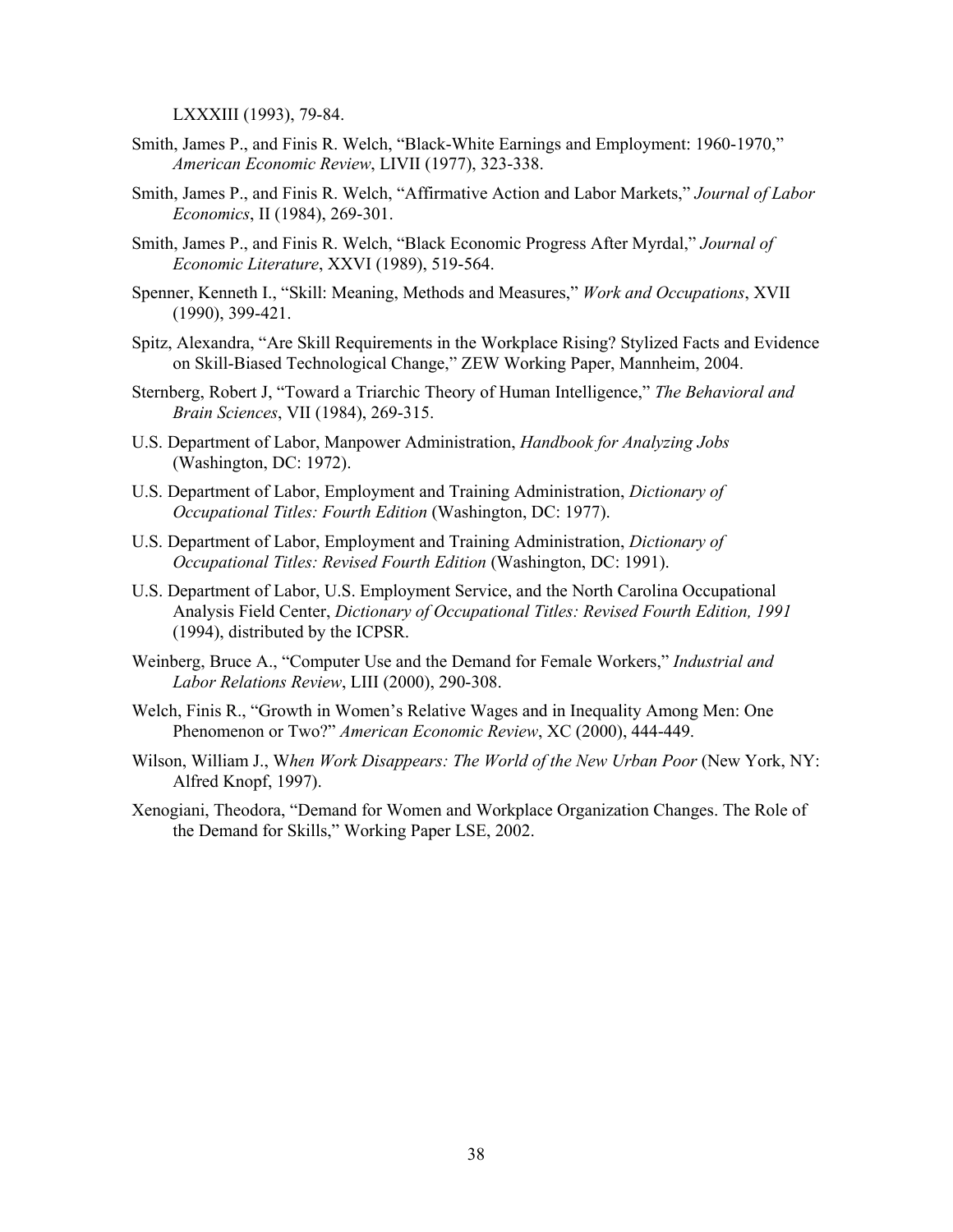

Figure I. Earnings of Women and Blacks, 1964-2003

*Note*: Monthly earnings of women and blacks, working full-time, full year, from the CPS March supplements, regression adjusted for educational levels, experience (fourth order polynomial) and states (1977=0).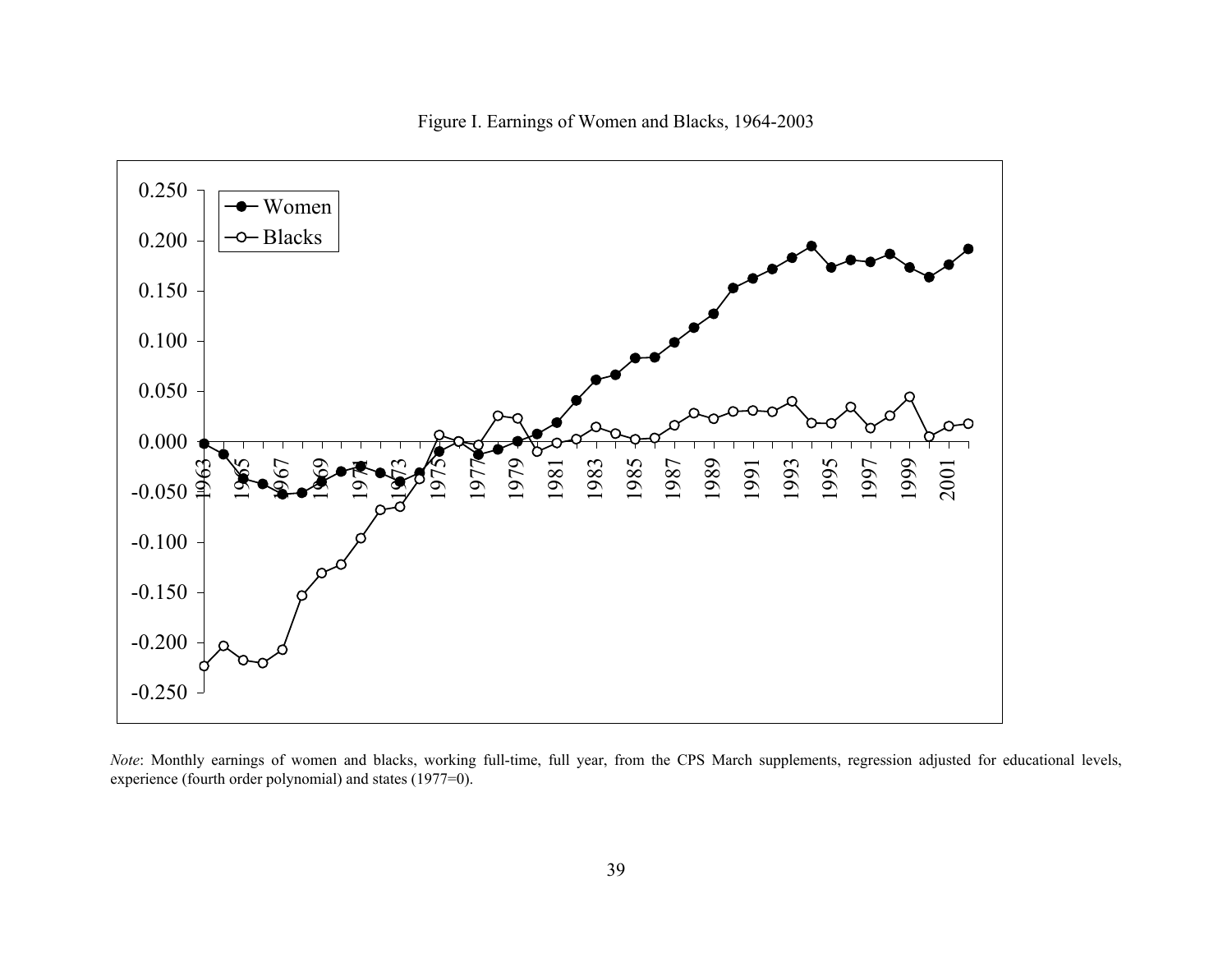

Figure II. Employment of Women and Blacks, 1964-2003

*Note*: Employment of women and blacks, weighted by their hours of work and weeks worked, from the CPS March supplements (1977=0).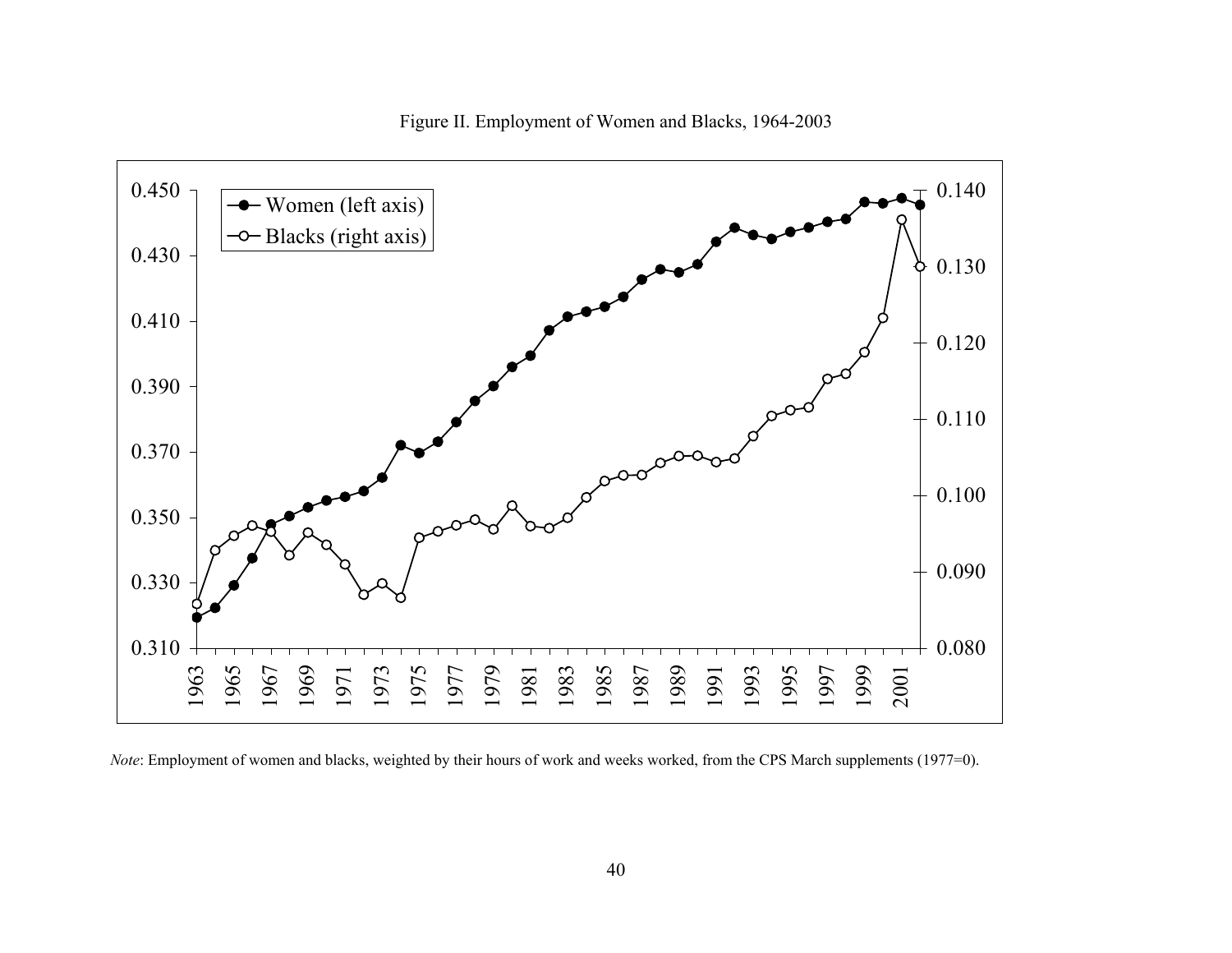



*Note*: Demand for women, based on demand = ln(fraction women/(1- fraction women)) +  $\sigma$  ln(wage), weighted by their hours of work and weeks worked, from the CPS March supplements (1977=0), for  $\sigma$ =1,  $\sigma$ =2.5, and  $\sigma$ =4.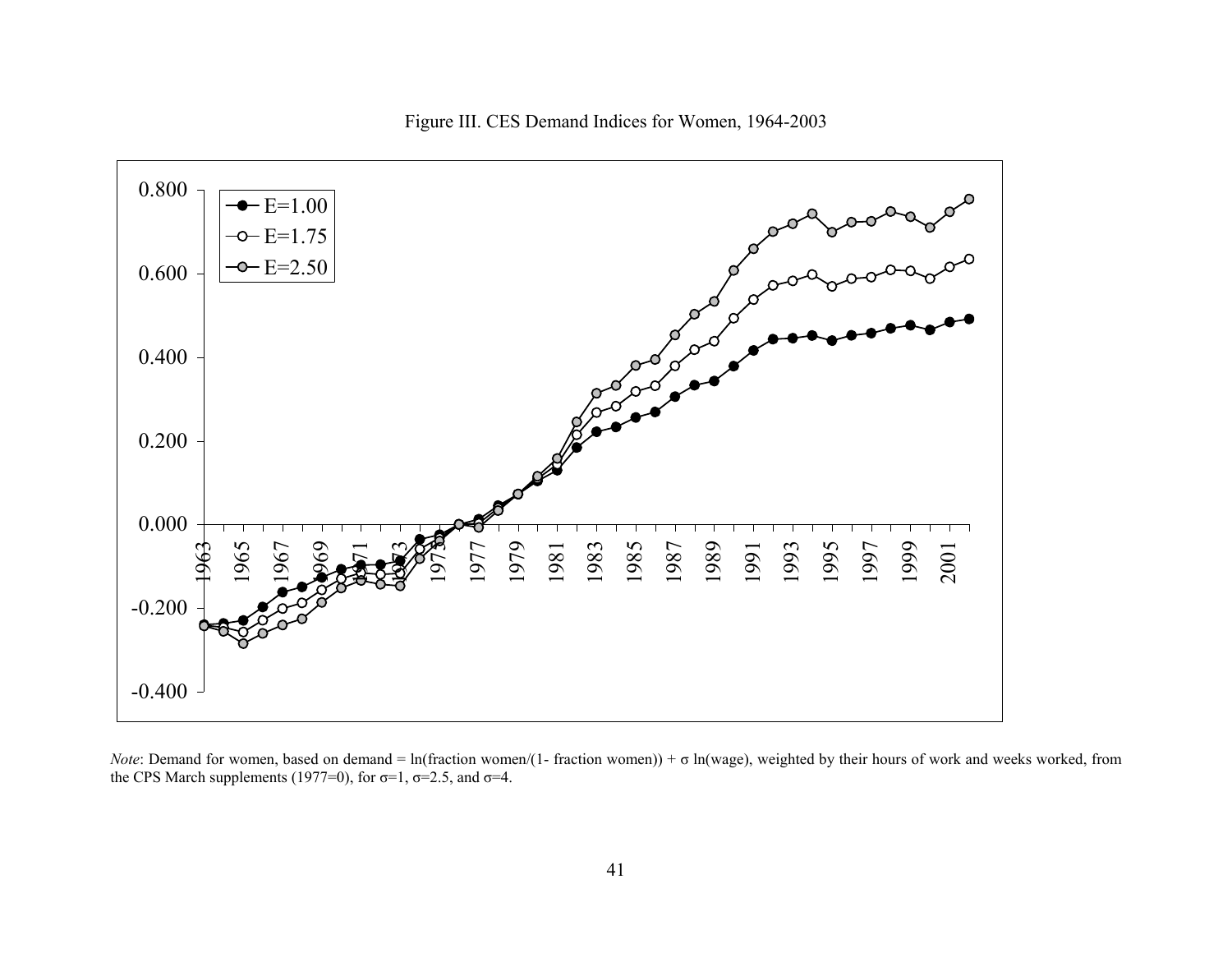

Figure IV. CES Demand Indices for Blacks, 1964-2003

*Note*: Demand for blacks, based on demand = ln(fraction blacks/(1- fraction blacks)) + σ ln(wage), weighted by their hours of work and weeks worked, from the CPS March supplements (1977=0), for  $\sigma$ =1,  $\sigma$ =2.5, and  $\sigma$ =4.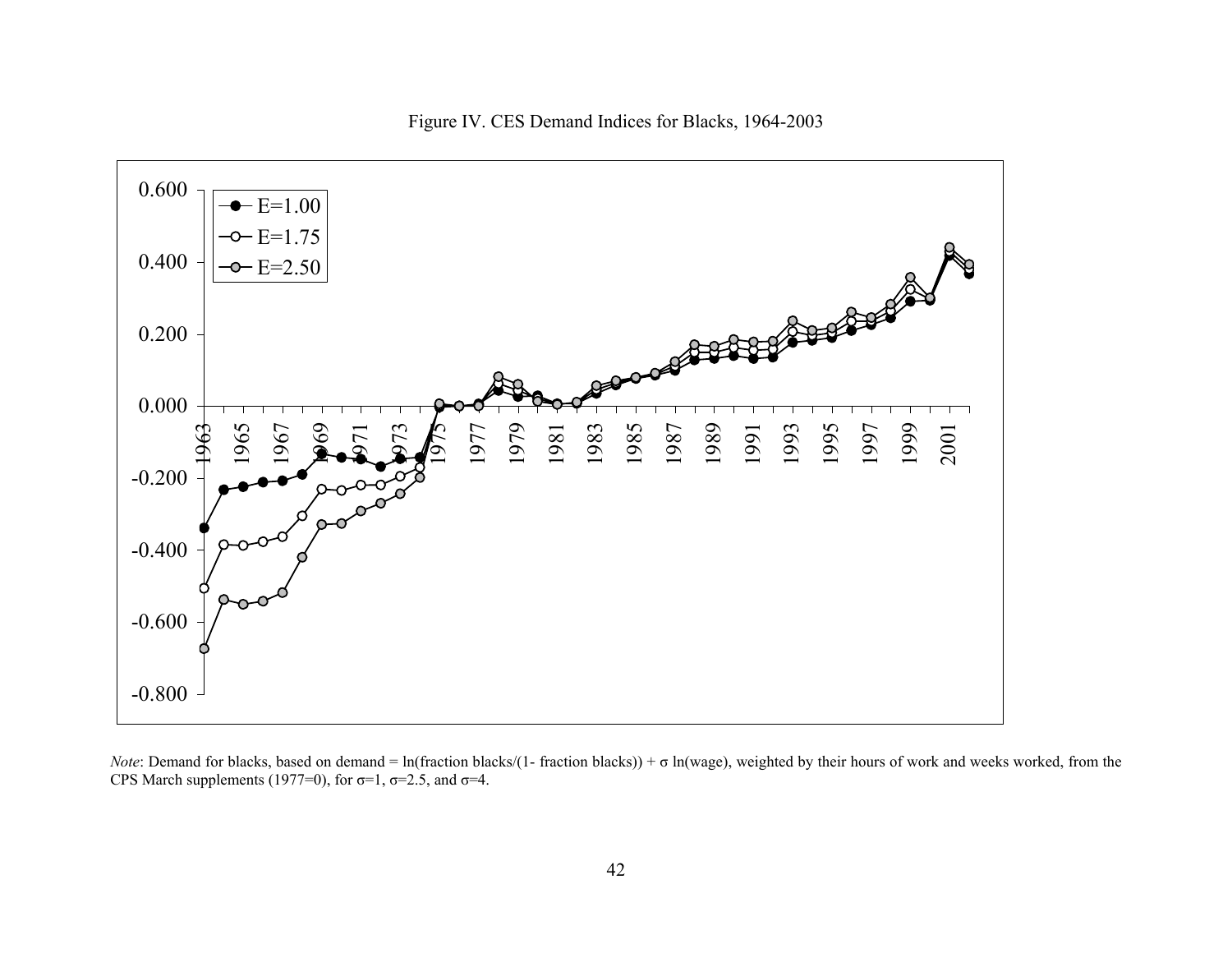

Figure V. Importance of Interpersonal Tasks, 1971-2003

*Note*: Figure V is constructed using 1977 DOT task measures by occupation paired to employment data from the CPS 1971-2002. All series are weighted by the size of the occupation. See the Data Appendix for the definition of the DOT task measures.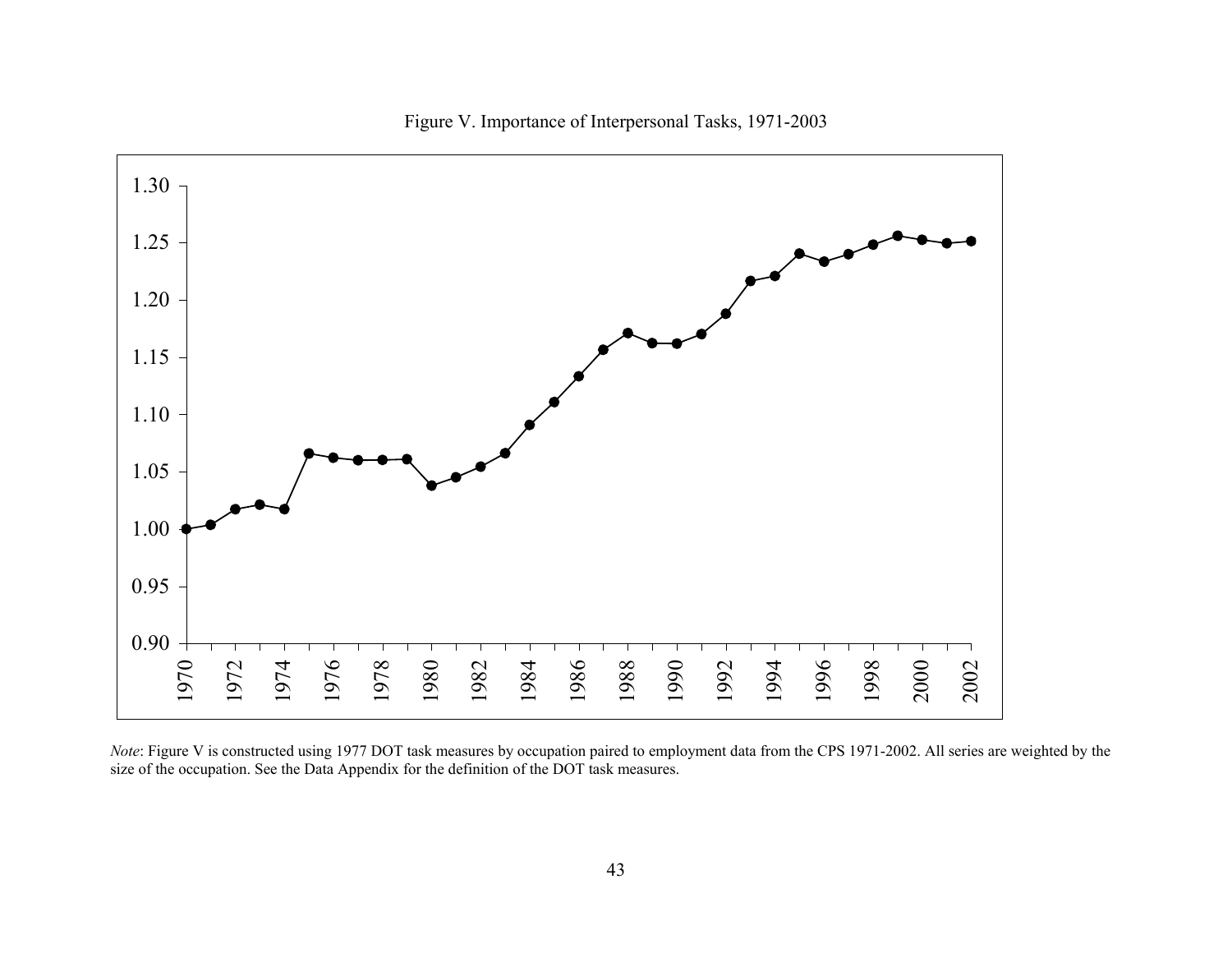# Table I Analysis of Breaks in Imputed Demand for Women and Blacks and in the Importance of Interpersonal Tasks

| Elasticity                 | Break year 1 | Lower bound | Upper bound | Break year 2  | Lower bound | Upper bound              | Test   | p-value |  |  |  |
|----------------------------|--------------|-------------|-------------|---------------|-------------|--------------------------|--------|---------|--|--|--|
|                            | Women        |             |             |               |             |                          |        |         |  |  |  |
|                            | 1975         | 1973        | 1978        | 1992          | 1991        | 1993                     | 227.26 | 0.00    |  |  |  |
| 1.75                       | 1976         | 1975        | 1977        | 1992          | 1991        | 1993                     | 219.60 |         |  |  |  |
| 2.5                        | 1977         | 1976        | 1978        | 1992          | 1991        | 1993                     | 177.49 | 0.00    |  |  |  |
|                            |              |             |             | <b>Blacks</b> |             |                          |        |         |  |  |  |
|                            | 1978         | 1972        | 1989        | 1997          | 1993        | $\blacksquare$           | 12.27  | 0.00    |  |  |  |
| 1.75                       | 1977         | 1973        | 1981        | 1997          | 1983        | $\overline{\phantom{a}}$ | 43.03  |         |  |  |  |
| 2.5                        | 1978         | 1969        | 1979        | 1983          | 1967        | 1996                     | 88.23  | 0.00    |  |  |  |
| Interpersonal Interactions |              |             |             |               |             |                          |        |         |  |  |  |
|                            | 1981         | 1977        | 1986        | 1994          | 1987        | $\overline{\phantom{a}}$ | 14.94  | 0.00    |  |  |  |

Panel A: Estimation of the break years

Panel B: Size of the breaks taking 1977 and 1992 as break years

|            |                            | 1977          | 1992     |         |  |  |  |  |  |  |  |
|------------|----------------------------|---------------|----------|---------|--|--|--|--|--|--|--|
| Elasticity | Change                     | SЕ            | Change   | SЕ      |  |  |  |  |  |  |  |
| Women      |                            |               |          |         |  |  |  |  |  |  |  |
|            | 0.009                      | (0.001)       | $-0.024$ | (0.001) |  |  |  |  |  |  |  |
| 1.75       | 0.018                      | (0.001)       | $-0.034$ | (0.002) |  |  |  |  |  |  |  |
| 2.5        | 0.028                      | (0.002)       | $-0.043$ | (0.002) |  |  |  |  |  |  |  |
|            |                            | <b>Blacks</b> |          |         |  |  |  |  |  |  |  |
|            | $-0.010$                   | (0.003)       | 0.012    | (0.003) |  |  |  |  |  |  |  |
| 1.75       | $-0.023$                   | (0.003)       | 0.011    | (0.004) |  |  |  |  |  |  |  |
| 2.5        | $-0.035$                   | (0.003)       | 0.010    | (0.004) |  |  |  |  |  |  |  |
|            | Interpersonal Interactions |               |          |         |  |  |  |  |  |  |  |
|            | 0.011                      | (0.002)       | $-0.009$ | 0.003   |  |  |  |  |  |  |  |

*Note*: Panel A reports years of breaks with 5% lower and upper bounds and tests for statistical significance of breaks when break years are estimated. Panel B provides estimates of the break coefficients when 1977 and 1992 are taken as break years.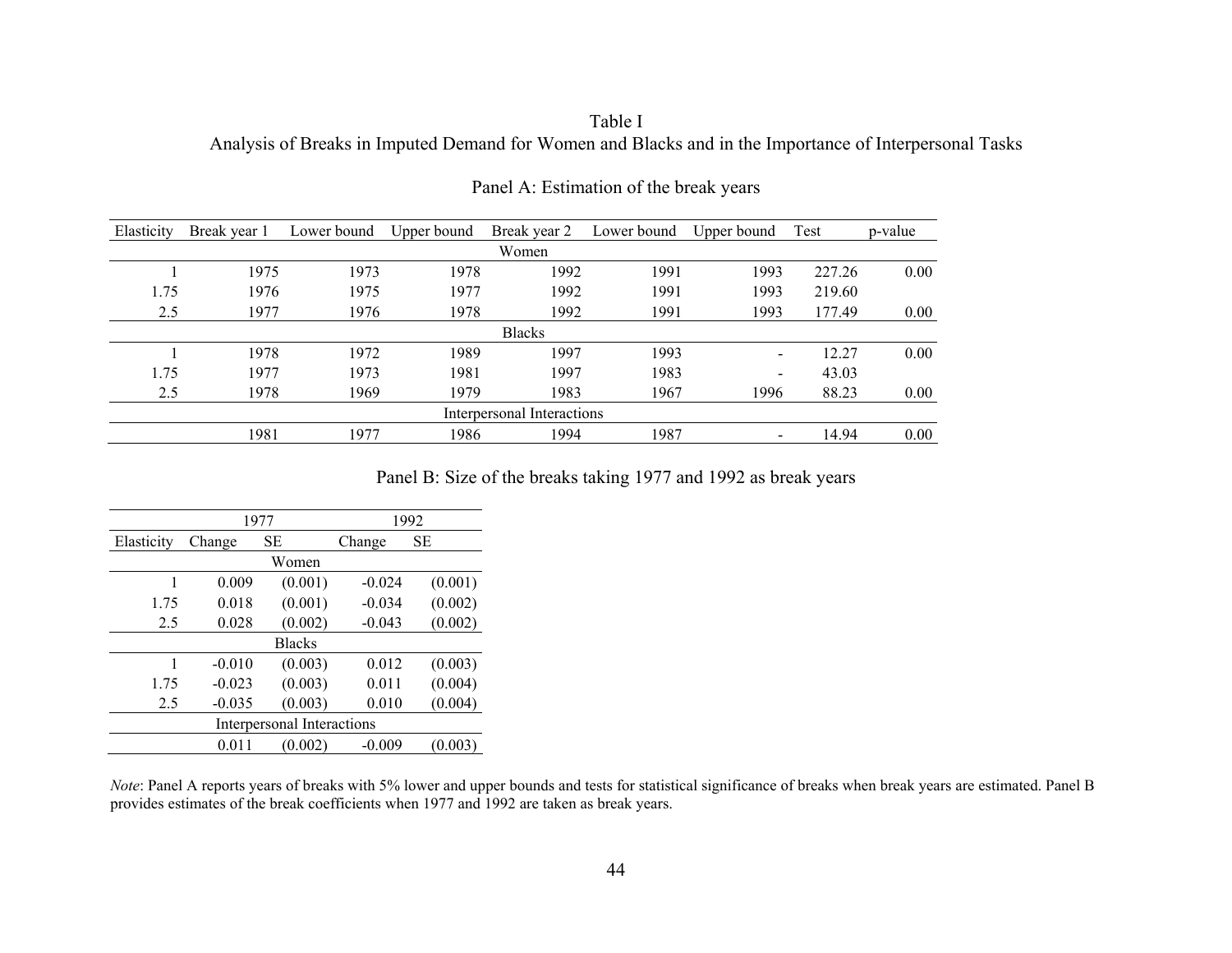| Effect on:     | Changing $\alpha$ by changing $x_w$                                      | Changing $\alpha$ by changing $x_F$                                | Changing $\theta$                                             |
|----------------|--------------------------------------------------------------------------|--------------------------------------------------------------------|---------------------------------------------------------------|
| Action         | $w\theta \partial \alpha$                                                | $w\theta + w\theta a(c'(a) - \alpha\theta) \partial \alpha$        | $R_{a\theta} + w\alpha + w(c'(a) - \alpha\theta)\alpha\theta$ |
|                | SOC $\partial x_{W}$                                                     | $\partial x_{w}$<br>SOC                                            | <b>SOC</b>                                                    |
| ln(w)          | $(c'(a)-\alpha\theta)\frac{da}{dx_{_W}}$                                 | $(c'(a)-\alpha\theta)\frac{da}{dx_E}-\theta a\frac{d\alpha}{dx_E}$ | $(c'(a)-\alpha a)\frac{da}{d\theta}-\alpha a$                 |
| Worker Utility | $\theta a \frac{\partial \alpha}{\partial x_{_W}}$                       | $\overline{0}$                                                     | $\boldsymbol{0}$                                              |
| Firm Profits   | $\mathbf{0}$                                                             | $w\theta a \frac{d\alpha}{dx_F}$                                   | $w\alpha + R_{\theta}$                                        |
|                | <i>Note:</i> $SOC = R_{aa} - w(c'(a) - \alpha \theta)^2 - wc''(a) < 0$ . |                                                                    |                                                               |

Table II Comparative Statics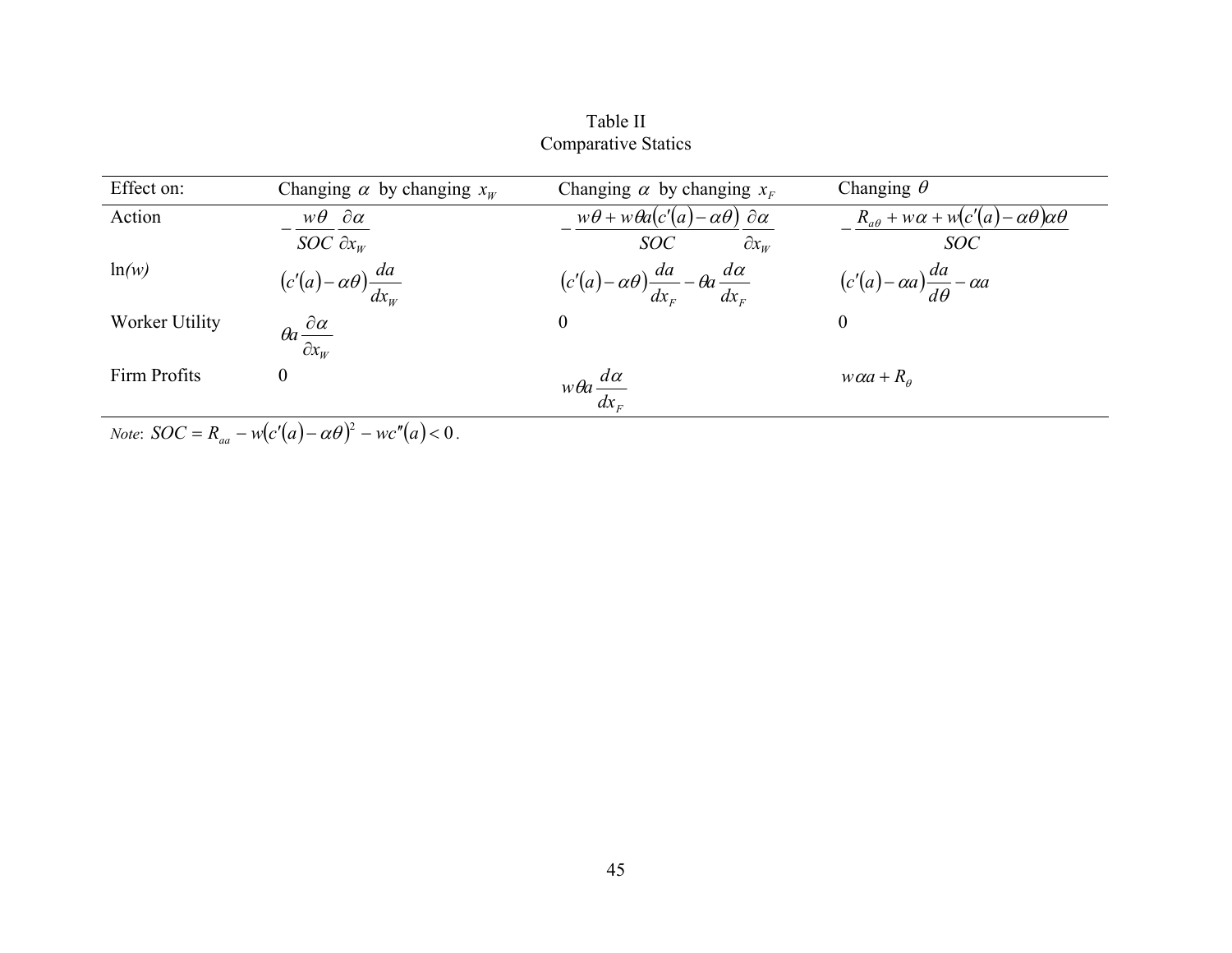|                            | St.Dev. of       |          | Clubs   |         | Sociability at 6 |         |         | Sociability in adulthood |         |         |
|----------------------------|------------------|----------|---------|---------|------------------|---------|---------|--------------------------|---------|---------|
| Dependent Variable         | Dep. Variable    |          |         |         |                  |         |         |                          |         |         |
|                            | $\left(1\right)$ | (2)      | 3)      | (4)     | (5)              | (6)     |         | (8)                      | (9      | (10)    |
| Interpersonal interactions | 2.329            | 0.050    | (0.022) | [0.025] | 0.114            | (0.026) | [0.045] | 0.196                    | (0.035) | [0.056] |
| Reasoning                  | 0.898            | 0.029    | (0.007) | [0.038] | 0.019            | (0.008) | [0.019] | 0.023                    | (0.011) | [0.017] |
| Math                       | 1.003            | 0.020    | (0.008) | [0.023] | 0.009            | (0.009) | [0.008] | 0.016                    | (0.013) | [0.011] |
| Language                   | .116             | 0.034    | (0.008) | [0.036] | 0.026            | (0.010) | [0.022] | 0.034                    | (0.013) | [0.020] |
| Strength                   | 0.687            | $-0.006$ | (0.006) | [0.010] | $-0.006$         | (0.008) | [0.008] | $-0.023$                 | (0.010) | [0.022] |
| <b>Physical Tasks</b>      | 0.289            | $-0.003$ | (0.003) | [0.013] | $-0.001$         | (0.003) | [0.002] | $-0.011$                 | (0.004) | [0.025] |
| Specific Training          | .594             | 0.045    | (0.012) | [0.033] | 0.037            | (0.015) | [0.021] | 0.050                    | (0.020) | [0.021] |

Table III The Relationship Between Sociability and the Importance of Job Tasks in Current Occupation in the United States (Dependent Variables: Importance of Job Tasks)

*Note*: All data taken from the NLSY79, except for the task measures in the current occupation. These are occupational averages merged from the 1977 Dictionary of Occupational Titles. All regressions are estimated by GLS and control for gender, education, a quadratic in experience, race, Hispanic background, the score on the Armed Forces Qualifying Test, mother's and father's education, and 3 year averages of family size and household income as a child . Standard errors are reported in parentheses. The predicted effects, reported in squared brackets, give the share of a standard deviation in the dependent variable explained by a one standard deviation change in the sociability variables. The definitions of the variables are provided in the Data Appendix in Table A1 and A2.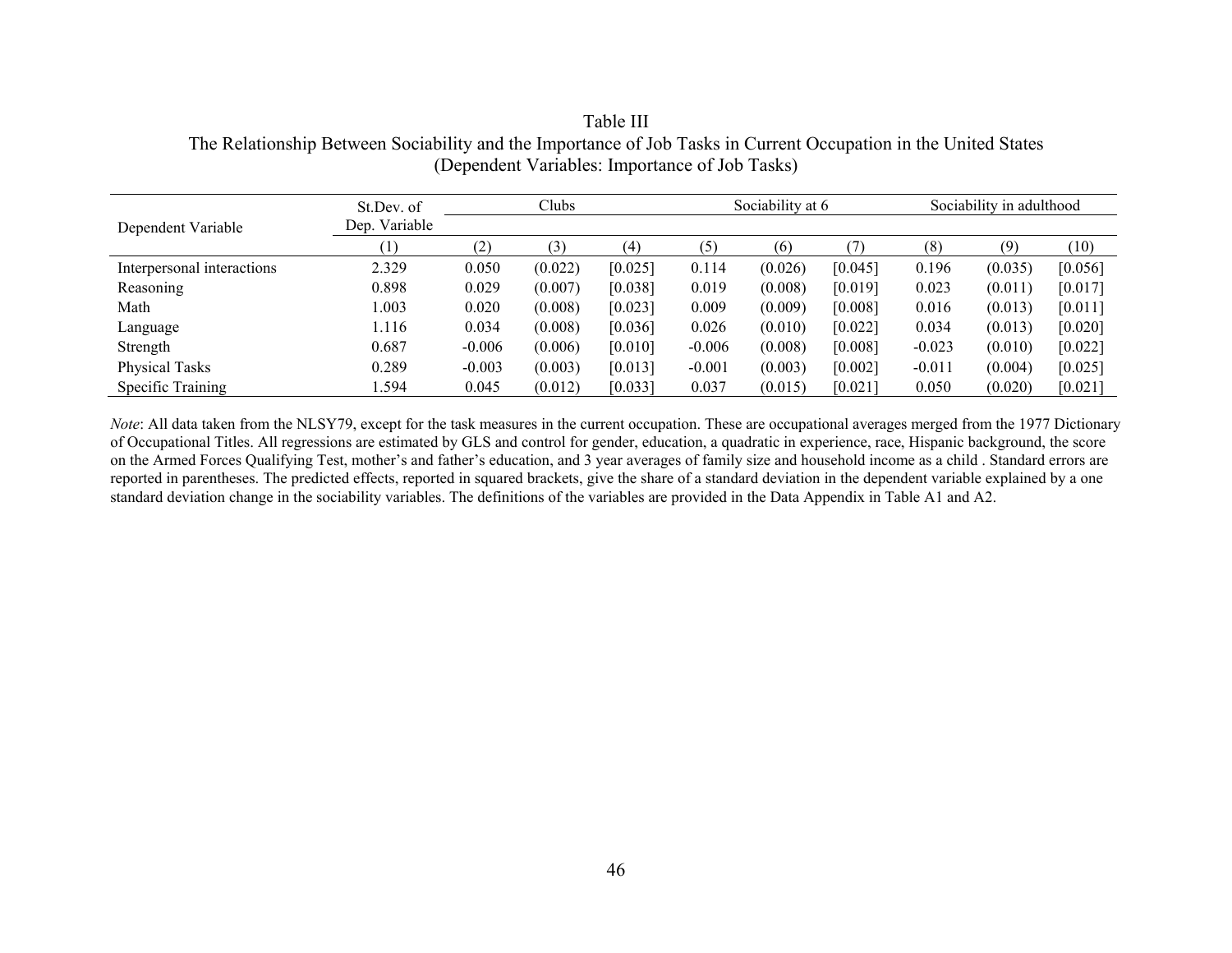|                      |                 |                    |                 | Behavioral indicators at age 16 |                   |                     |
|----------------------|-----------------|--------------------|-----------------|---------------------------------|-------------------|---------------------|
|                      | St.Dev. of Dep. | Social behavior    | Social behavior | Social behavior                 | Log of the number | Self description of |
| Importance of job    | Variable        | during school term | during holidays | during leisure time             | of friends        | character: outgoing |
| tasks in current job | (1)             | (2)                | (3)             | (4)                             | (5)               | (6)                 |
| Interpersonal        | 0.492           | 0.005(0.001)       | 0.005(0.001)    | 0.006(0.002)                    | 0.021(0.012)      | 0.017(0.004)        |
| interactions         |                 | [0.047]            | [0.003]         | [0.043]                         | [0.002]           | [0.422]             |
| Math                 | 0.596           | $-0.000(0.002)$    | 0.001(0.002)    | $-0.005(0.002)$                 | $-0.016(0.018)$   | 0.001(0.005)        |
|                      |                 | [0.001]            | [0.001]         | [0.030]                         | [0.001]           | [0.021]             |
| Reading              | 0.484           | $-0.001(0.001)$    | 0.001(0.001)    | 0.001(0.001)                    | $-0.014(0.011)$   | 0.002(0.003)        |
|                      |                 | [0.010]            | [0.001]         | [0.007]                         | [0.001]           | [0.025]             |
| Writing              | 0.590           | 0.001(0.001)       | 0.002(0.001)    | 0.003(0.002)                    | $-0.006(0.013)$   | 0.006(0.004)        |
|                      |                 | [0.008]            | [0.001]         | [0.018]                         | [0.001]           | [0.042]             |
| Physical strength    | 0.833           | 0.002(0.002)       | $-0.001(0.002)$ | 0.004(0.003)                    | 0.052(0.021)      | $-0.001(0.006)$     |
| and Stamina          |                 | [0.011]            | [0.001]         | [0.017]                         | [0.006]           | [0.088]             |
| Problem solving      | 0.502           | $-0.001(0.001)$    | 0.001(0.001)    | 0.000(0.002)                    | 0.005(0.012)      | $-0.003(0.003)$     |
|                      |                 | [0.009]            | [0.001]         | [0.000]                         | [0.000]           | [0.024]             |
| Noticing mistakes    | 0.311           | $-0.001(0.001)$    | $-0.000(0.001)$ | $-0.001(0.001)$                 | $-0.007(0.008)$   | $-0.003(0.002)$     |
|                      |                 | [0.015]            | [0.000]         | [0.011]                         | [0.000]           | [0.118]             |
| Planning of          | 0.484           | 0.003(0.001)       | 0.005(0.001)    | 0.005(0.002)                    | 0.024(0.012)      | 0.011(0.003)        |
| activities           |                 | [0.029]            | [0.003]         | [0.036]                         | [0.002]           | [0.076]             |
| Knowledge of the     | 0.412           | $-0.000(0.001)$    | 0.001(0.001)    | $-0.001(0.001)$                 | $-0.025(0.010)$   | $-0.001(0.003)$     |
| organization         |                 | [0.001]            | [0.000]         | [0.009]                         | [0.002]           | [0.327]             |
| Log hourly wage      | 0.711           | 0.000(0.001)       | $-0.001(0.002)$ | $-0.001(0.003)$                 | $-0.009(0.024)$   | 0.013(0.007)        |
|                      |                 | [0.001]            | [0.001]         | [0.005]                         | [0.001]           | [0.017]             |
| $\boldsymbol{n}$     |                 | 3,749              | 3,464           | 3,267                           | 3,915             | 3,566               |

Table IV The Relationship Between Sociability at Age 16 and the Importance of Job Tasks in Current Occupation at Age 30 in Britain (Dependent Variables: Importance of Job Tasks)

*Note*: All data taken from the British Cohort Study, except for the task measures in the current occupation. These are occupational averages merged from the British Skills Survey 2001. All regressions are OLS and control for gender, being married and level of education. The predicted values are below the coefficients and give the share of a standard deviation in the dependent variable explained by a one standard deviation change in the sociability variables. The definitions of the variables are provided in the Data Appendix in Table A1 and A2.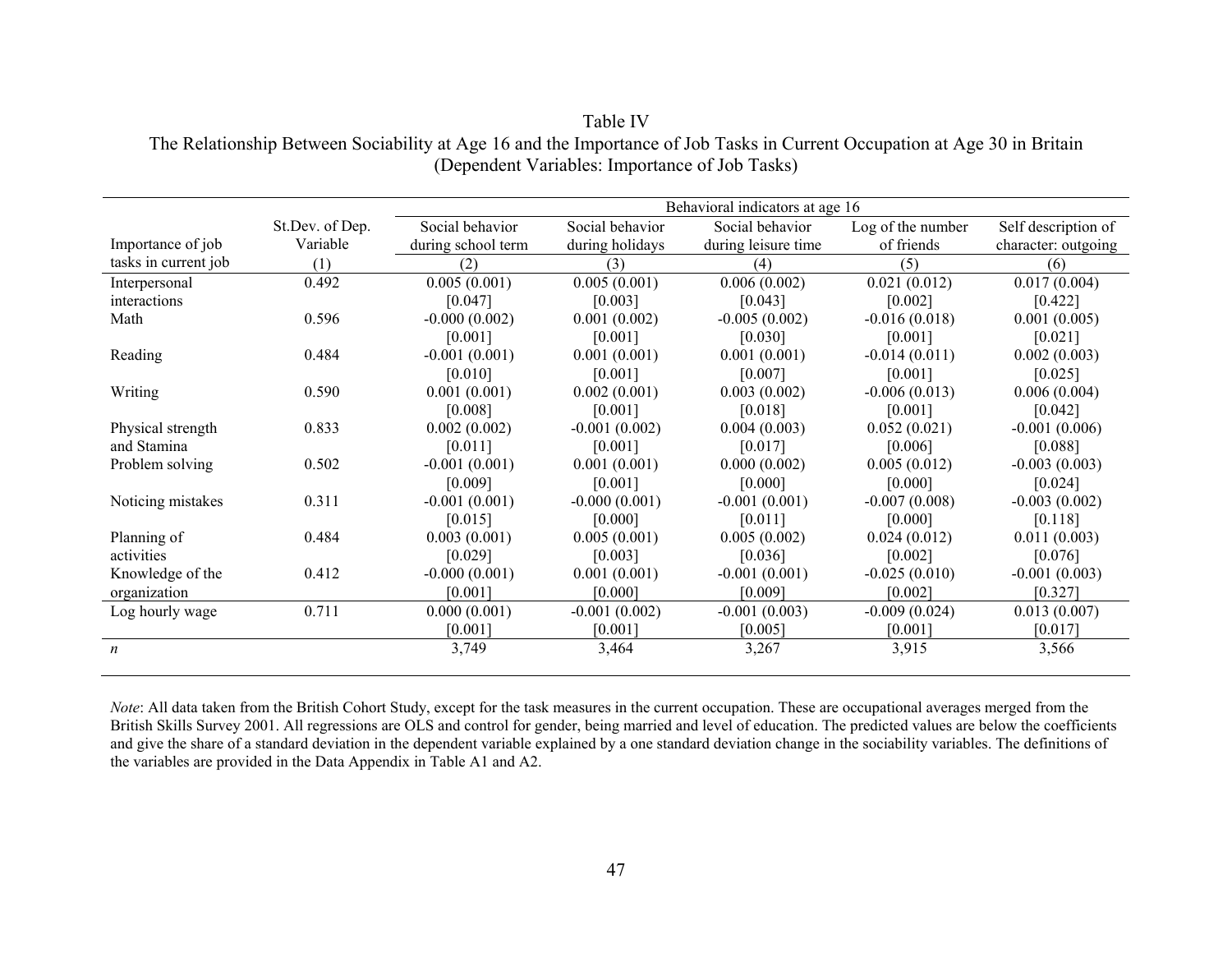# Table V The Relationship Between Sociability and Log Wages in the United States (Dependent Variable: Log Wages)

|                                          |           | Clubs in High School |                      | Sociability at 6 | Sociability in early Adulthood |          |  |
|------------------------------------------|-----------|----------------------|----------------------|------------------|--------------------------------|----------|--|
|                                          |           |                      |                      | Ί                |                                | (6       |  |
| Sociability                              | $-0.0176$ | .00226               | $-.021$ <sup>-</sup> | .0031            | $-0.0196$                      | .0050)   |  |
| Sociability * Interpersonal interactions | .00215    | 00091                | 00336                | .00120)          | .00216                         | 0.00164) |  |

*Note*: All data taken from the NLSY79, except for the task measures in the current occupation. These are occupational averages merged from the 1977 Dictionary of Occupational Titles. All regressions are estimated by include individual dummy variables, year dummy variables, education, a quadratic in experience and occupation random effects. Standard errors are reported in parentheses. The definitions of the variables are provided in the Data Appendix in Table A1 and A2.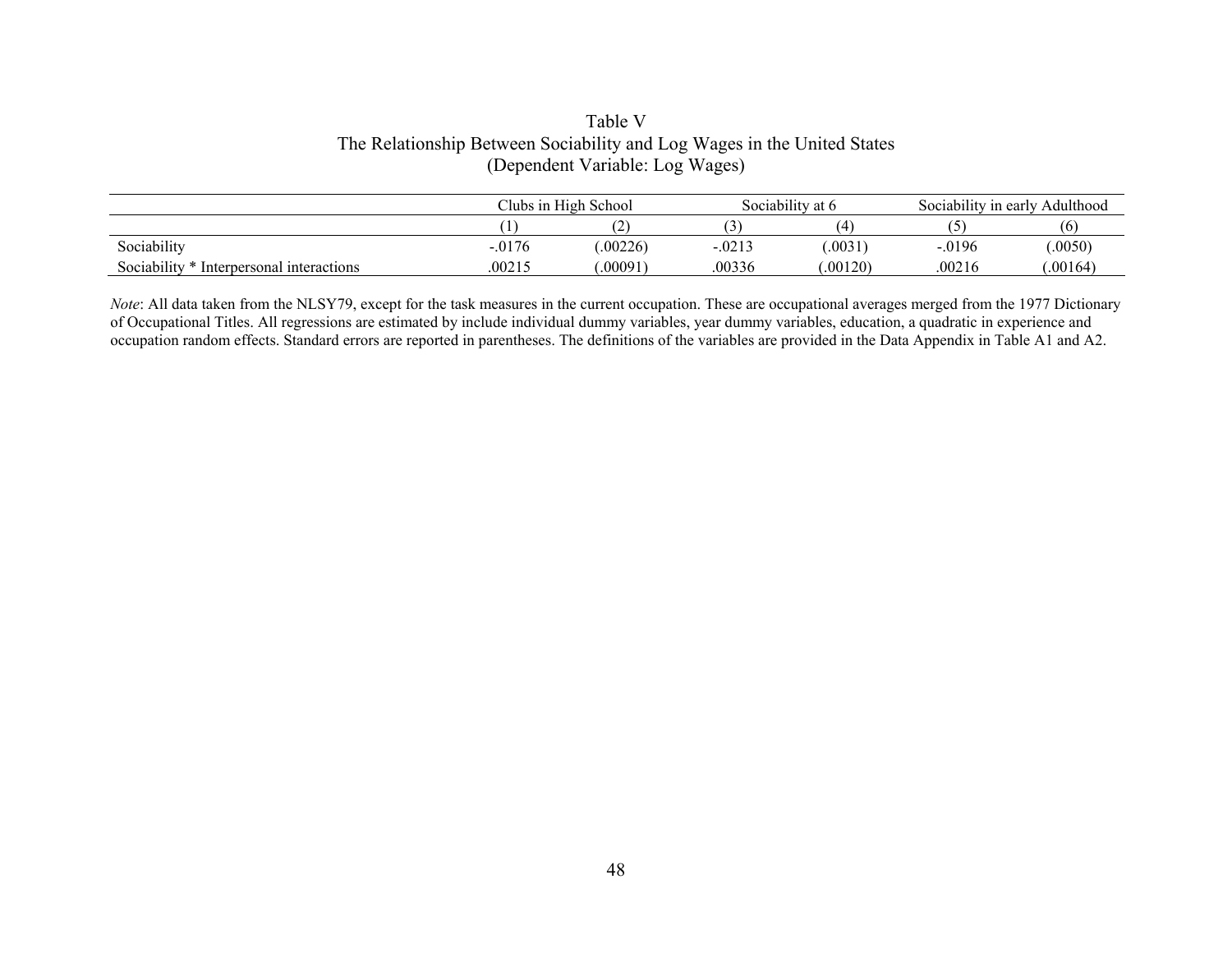|                       |         |         | Cross-section |          |         | Cross-section |         |         | Changes          |         |         |         |
|-----------------------|---------|---------|---------------|----------|---------|---------------|---------|---------|------------------|---------|---------|---------|
|                       | (1)     | (2)     | (3)           | (4)      | (5)     | (6)           | (7)     | (8)     | (9)              | (10)    | (11)    | (12)    |
| <b>Britain</b>        | 1997    |         |               |          | 2001    |               |         |         | Change 1997-2001 |         |         |         |
| Computer use          | 0.895   |         |               | 0.664    | 0.772   |               |         | 0.398   | 0.674            |         |         | 0.474   |
|                       | (0.111) |         |               | (0.113)  | (0.081) |               |         | (0.181) | (0.135)          |         |         | (0.131) |
| Team working          |         | 0.445   |               | 0.363    |         | 0.464         |         | 0.273   |                  | 0.311   |         | 0.264   |
|                       |         | (0.051) |               | (0.055)  |         | (0.047)       |         | (0.051) |                  | (0.042) |         | (0.044) |
| Organizational change |         |         | 0.476         | $-0.243$ |         |               | 1.215   | 0.694   |                  |         | 0.248   | 0.111   |
|                       |         |         | (0.171)       | (0.162)  |         |               | (0.129) | (0.136) |                  |         | (0.099) | (0.092) |
| $R^2$                 | 0.306   | 0.325   | 0.171         | 0.385    | 0.408   | 0.459         | 0.448   | 0.540   | 0.178            | 0.178   | 0.025   | 0.220   |
| $\boldsymbol{n}$      | 294     | 294     | 294           | 294      | 324     | 324           | 324     | 324     | 264              | 264     | 264     | 264     |
|                       |         |         |               |          |         |               |         |         |                  |         |         |         |
| <b>Germany</b>        | 1979    |         |               |          | 1998    |               |         |         | Change 1979-1998 |         |         |         |
| Computer use          | 0.528   |         |               |          | 0.501   |               |         |         | 0.119            |         |         |         |
|                       | (0.126) |         |               |          | (0.138) |               |         |         | (0.020)          |         |         |         |
| $R^2$                 | 0.085   |         |               |          | 0.185   |               |         |         | 0.932            |         |         |         |
| $\boldsymbol{n}$      | 87      |         |               |          | 84      |               |         |         | 338              |         |         |         |
|                       |         |         |               |          |         |               |         |         |                  |         |         |         |
| <b>United States</b>  | 1984    |         |               |          | 1993    |               |         |         | Change 1984-1993 |         |         |         |
| Computer use          | 0.429   |         |               |          | 0.600   |               |         |         | 0.150            |         |         |         |
|                       | (0.111) |         |               |          | (0.080) |               |         |         | (0.126)          |         |         |         |
| $R^2$                 | 0.089   |         |               |          | 0.238   |               |         |         | 0.008            |         |         |         |
| $\boldsymbol{n}$      | 431     |         |               |          | 421     |               |         |         | 391              |         |         |         |

Table VI Computerization, teamwork and organizational change correlated to (changes in) interpersonal interactions in Britain, Germany and the United States (Dependent variable: (change in) interpersonal interactions)

*Note*: All regressions are OLS and weighted by occupation size, except for the changes in Germany. These are estimated using a panel regression with time fixed effects and occupation fixed effects. All regressions include unreported covariates to control for education and gender. The inclusion of these covariates does not change the estimation results. The coefficients show the impact on the importance of interpersonal interactions. The regression results on the changes between 1997 and 2001 also use the changes in the independent variables. For Britain the data are taken from the 1997 and 2001 waves of the BSS. For Germany the Data come from the BIBB/IAB Database in 1979 and 1998. For the United States the interpersonal interactions data are taken from the 1977 and 1991 DOT and the information about computerization is taken from the 1984 and 1993 October Supplements to the Current Population Surveys. The data are merged using the same occupational classifications as constructed by Autor, Levy and Murnane [2003]. See the Data Appendix for the exact construction of the variables.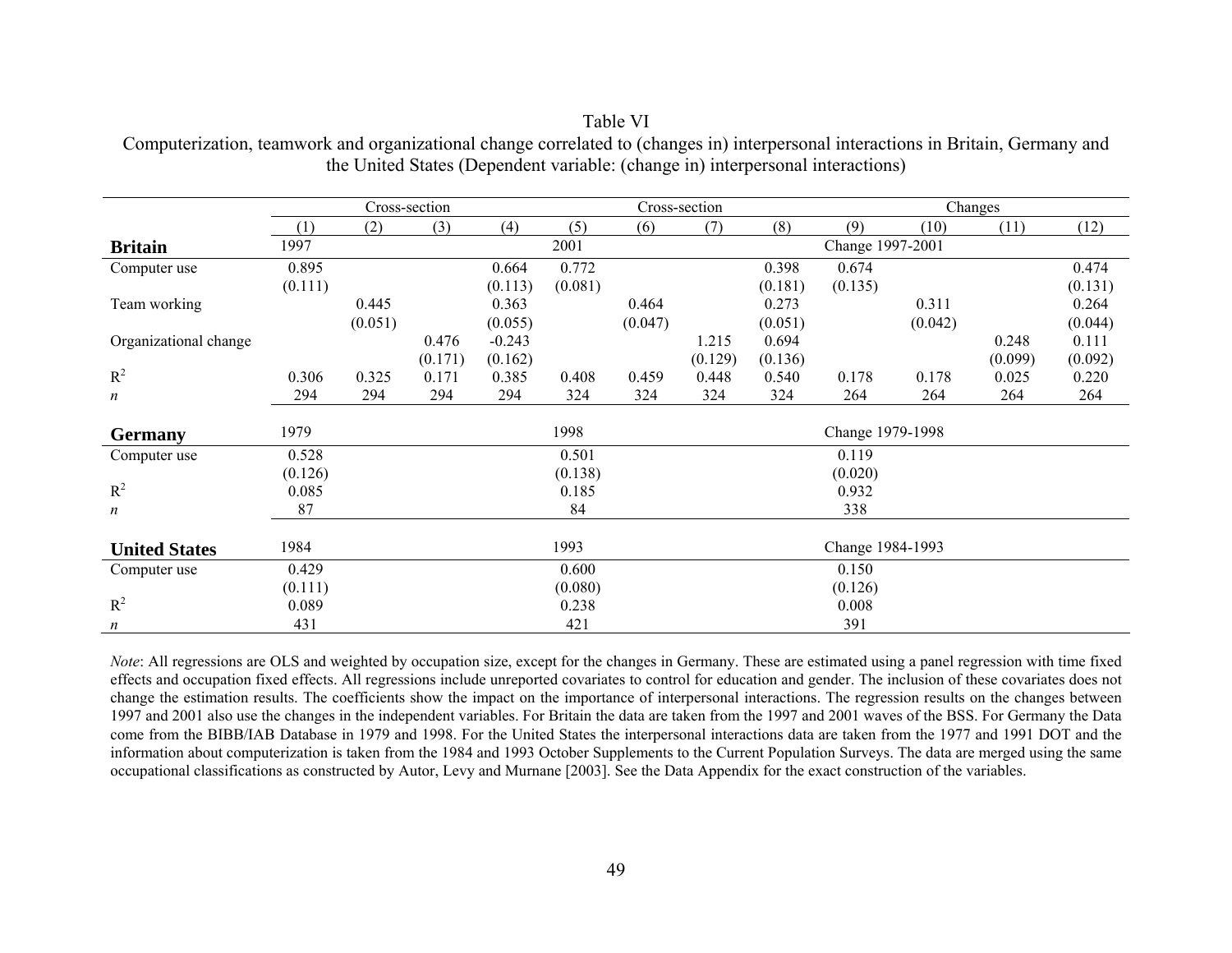|                            |                                                  |       | A. Means and Standard Deviations |                                                 |          |         |            |          | <b>B.</b> Regression Estimates |            |          |                  |            |
|----------------------------|--------------------------------------------------|-------|----------------------------------|-------------------------------------------------|----------|---------|------------|----------|--------------------------------|------------|----------|------------------|------------|
|                            |                                                  | 1997  |                                  | 2001                                            |          | 1997    |            |          | 2001                           |            |          | Change 1997-2001 |            |
|                            |                                                  | (1)   |                                  | (2)                                             | (3)      | (4)     | (5)        | (6)      | (7)                            | (8)        | (9)      | (10)             | (11)       |
| Interpersonal interactions | 3.468                                            | 0.933 | 3.545                            | 0.875                                           | 1.100    | (0.276) | [0.085]    | 1.232    | (0.247)                        | [0.095]    | 1.339    | (0.526)          | [0.103]    |
| Math                       | 2.753                                            | 1.291 | 3.130                            | 1.108                                           | $-0.177$ | (0.130) | $[-0.067]$ | 0.167    | (0.185)                        | [0.063]    | 0.170    | (0.198)          | [0.064]    |
| Reading                    | 3.688                                            | 1.019 | 3.752                            | 0.996                                           | 0.626    | (0.348) | [0.040]    | 0.575    | (0.529)                        | [0.037]    | $-0.070$ | (0.324)          | $[-0.004]$ |
| Writing                    | 3.304                                            | 1.064 | 3.374                            | 1.066                                           | 0.449    | (0.284) | [0.031]    | 0.079    | (0.471)                        | [0.006]    | 0.186    | (0.284)          | [0.013]    |
| Physical tasks             | 2.807                                            | 1.213 | 2.893                            | 1.197                                           | $-0.083$ | (0.120) | $[-0.007]$ | 0.072    | (0.146)                        | [0.006]    | 0.354    | (0.253)          | [0.030]    |
| Problem solving            | 3.578                                            | 1.133 | 3.683                            | 1.000                                           | $-0.577$ | (0.299) | $[-0.061]$ | 0.342    | (0.321)                        | [0.036]    | 0.349    | (0.311)          | [0.037]    |
| Noticing mistakes          | 4.211                                            | 0.822 | 4.260                            | 0.740                                           | $-0.382$ | (0.410) | $[-0.019]$ | $-0.897$ | (0.451)                        | $[-0.044]$ | $-0.464$ | (0.388)          | $[-0.023]$ |
| Planning                   | 3.587                                            | 1.004 | 3.701                            | 0.943                                           | $-1.116$ | (0.319) | $[-0.127]$ | $-1.016$ | (0.311)                        | $[-0.116]$ | $-0.598$ | (0.641)          | $[-0.068]$ |
| Knowledge of organization  | 3.506                                            | 0.872 | 3.673                            | 0.828                                           | 0.246    | (0.329) | [0.041]    | $-0.289$ | (0.348)                        | $[-0.048]$ | $-0.871$ | (0.623)          | $[-0.145]$ |
| $R^2$                      |                                                  |       |                                  |                                                 | 0.240    |         |            | 0.163    |                                |            | 0.089    |                  |            |
| $\boldsymbol{n}$           | 2,463                                            |       | 4,470                            |                                                 |          |         |            |          |                                |            |          |                  |            |
| Female workers             | 0.472                                            | 0.499 | 0.479                            | 0.500                                           |          |         |            |          |                                |            |          |                  |            |
|                            |                                                  |       |                                  | Change in the share of female workers           |          |         | 0.066      |          |                                |            |          |                  |            |
|                            | Log wage change                                  |       |                                  |                                                 |          |         | 0.026      |          |                                |            |          |                  |            |
|                            | Demand shift, elasticity of substitution=1       |       |                                  |                                                 |          |         | 0.092      |          |                                |            |          |                  |            |
|                            | Demand shift, elasticity of substitution $=1.75$ |       |                                  |                                                 |          |         | 0.112      |          |                                |            |          |                  |            |
|                            |                                                  |       |                                  | Demand shift, elasticity of substitution $=2.5$ |          |         | 0.131      |          |                                |            |          |                  |            |

Table VII Effect of Skills on Female Employment in Britain, 1997-2001

*Note*: Panel A reports means and standard deviations of skill variables. Panel B reports effects of skill variables on women's employment share. Observations are three-digit occupations. Numbers in brackets give the standard errors and the numbers in squared brackets the predicted effects of the change in the variable between 1997 and 2001. Regressions estimated by instrumental variables, with the importance of the job tasks instrumented by the importance of the job tasks among men.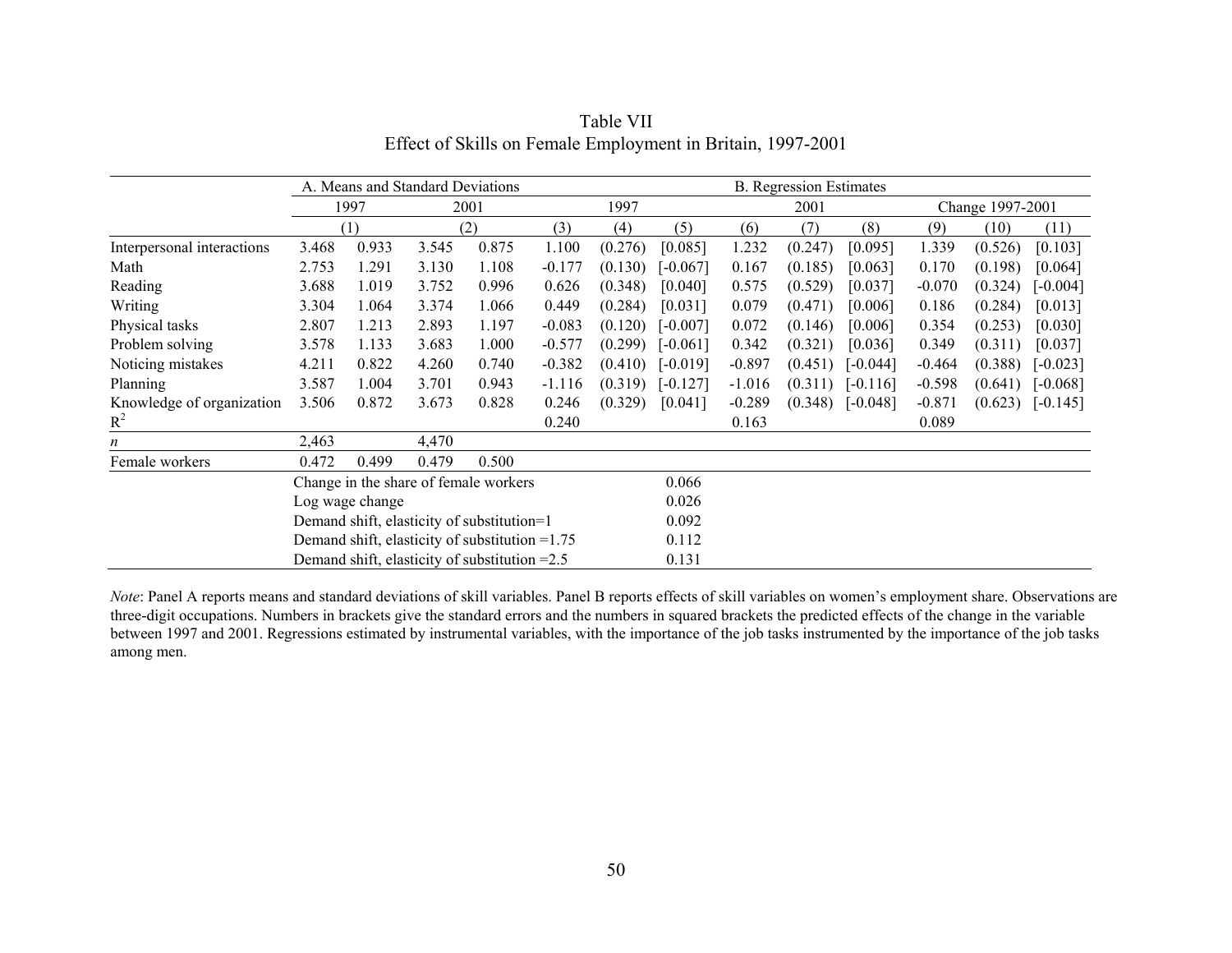|                            |          | A. Means, Standard Deviations |          |          |          |                      |            |          | <b>B.</b> Regression Estimates |            |                            |         |            |
|----------------------------|----------|-------------------------------|----------|----------|----------|----------------------|------------|----------|--------------------------------|------------|----------------------------|---------|------------|
|                            |          | 1979                          |          | 1998     |          | GLS - Random Effects |            |          | Within - Fixed Effects         |            | IV, Within - Fixed Effects |         |            |
|                            | (1)      |                               |          | (2)      | (3)      | (4)                  | (5)        | (6)      | (7)                            | (8)        | (9)                        | (10)    | (11)       |
| Interpersonal Interactions | 0.077    | $-0.058$                      | 0.465    | $-0.164$ | 1.126    | $-0.136$             | [0.437]    | 0.715    | $-0.412$                       | [0.278]    | 0.700                      | (0.488) | [0.272]    |
| Analytic Skills            | 0.043    | $-0.057$                      | 0.160    | $-0.112$ | $-0.089$ | $-0.137$             | $[-0.010]$ | 0.388    | $-0.431$                       | [0.046]    | 0.372                      | (0.515) | [0.044]    |
| Routine Cognitive          | 0.369    | $-0.253$                      | 0.209    | $-0.200$ | $-0.115$ | $-0.041$             | [0.018]    | $-0.079$ | $-0.120$                       | [0.013]    | $-0.082$                   | (0.132) | [0.013]    |
| Routine Manual             | 0.331    | $-0.237$                      | 0.138    | $-0.199$ | 0.056    | $-0.041$             | $[-0.011]$ | 0.058    | $-0.115$                       | $[-0.011]$ | 0.058                      | (0.118) | $[-0.011]$ |
| Non-Routine Manual         | 0.156    | $-0.181$                      | 0.156    | $-0.221$ | $-0.232$ | $-0.063$             | [0.000]    | 0.160    | $-0.208$                       | [0.000]    | 0.160                      | (0.219) | [0.000]    |
| N                          | 28,337   |                               | 25,739   |          | 306      |                      |            | 306      |                                |            |                            |         | 306        |
| Female Relative Emp.       | $-1.176$ | 2.203                         | $-0.584$ | 1.708    |          | Change in Share      | 0.592      |          |                                | 0.592      |                            |         | 0.592      |
| Women's Relative Wages     | $-0.175$ |                               | $-0.185$ |          |          |                      | $-0.010$   |          |                                | $-0.010$   |                            |         | $-0.010$   |
| Change in Demand $e=1$     |          |                               |          |          |          |                      | 0.582      |          |                                | 0.582      |                            |         | 0.582      |
| Change in Demand $e=1.75$  |          |                               |          |          |          |                      | 0.575      |          |                                | 0.575      |                            |         | 0.575      |
| Change in Demand $e=2.5$   |          |                               |          |          |          |                      | 0.567      |          |                                | 0.567      |                            |         | 0.567      |

Table VIII The Effects of Job Tasks on Female Relative Employment in Germany, 1979-1998

*Note*: Panel A reports means and standard deviations of skill variables. Panel B reports effects of skill variables on women's employment share. Observations are two-digit occupations. Numbers in brackets give the predicted effects of the change in the variable between 1979 and 1998. Instrumental variables regression estimated by instrumenting for the importance of the job tasks by the importance of the job tasks among men.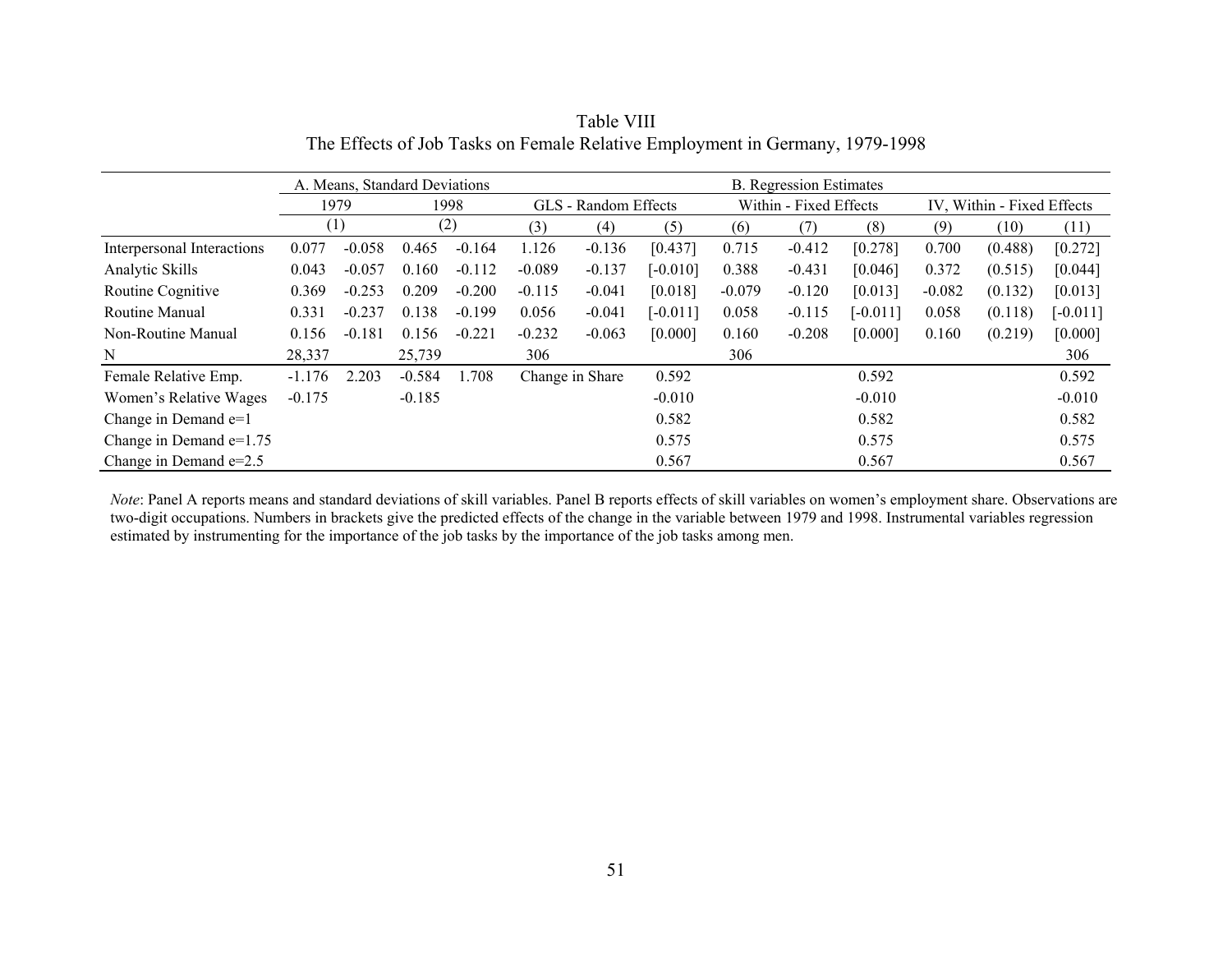|                     |                    | Women   |          |                     | <b>Blacks</b> |                    |                   |         |  |  |
|---------------------|--------------------|---------|----------|---------------------|---------------|--------------------|-------------------|---------|--|--|
|                     | 1980 Cross section |         |          | 1980 to 1990 Change |               | 1980 Cross-Section | Changes 1980-1990 |         |  |  |
|                     |                    | (2)     | (3)      | (4)                 | (5)           | (6)                | (7)               | (8)     |  |  |
| Interpersonal tasks | 0.219              | (0.046) | 0.116    | (0.062)             | $-0.058$      | (0.015)            | $-0.090$          | (0.040) |  |  |
| Reasoning           | $-0.864$           | (0.443) | $-0.137$ | (0.159)             | 0.266         | (0.150)            | $-0.092$          | (0.102) |  |  |
| Mathematics         | $-0.214$           | (0.205) | $-0.028$ | (0.093)             | $-0.549$      | (0.069)            | $-0.079$          | (0.059) |  |  |
| Language            | 2.13               | (0.272) | 0.269    | (0.095)             | 0.047         | (0.092)            | 0.172             | (0.061) |  |  |
| Strength            | $-0.586$           | (0.169) |          |                     | 0.029         | (0.057)            |                   |         |  |  |
| Physical tasks      | $-2.166$           | (0.411) |          |                     | 0.169         | (0.139)            |                   |         |  |  |
| Specific skills     | $-0.6$             | (0.121) |          |                     | $-0.204$      | (0.041)            |                   |         |  |  |
| $R^2$               | 0.499              |         | 0.144    |                     | 0.503         |                    | 0.119             |         |  |  |
| $\boldsymbol{n}$    | 484                |         | 483      |                     | 482           |                    | 478               |         |  |  |

Table IX The Effect of Job Tasks on Female and Black Employment in the United States, 1980-1990

Annual Demand Shift Implied By Change in Interpersonal Skills Based and Estimates (\*100)

|                            | In 1982 | In 1995  | In 1982 | In 1995  | In 1982  | In 1995 | In 1982  | In 1995 |
|----------------------------|---------|----------|---------|----------|----------|---------|----------|---------|
| <b>Between Occupations</b> | 0.238   | $-0.257$ | 0.126   | $-0.136$ | $-0.063$ | 0.068   | $-0.098$ | 0.105   |
| Total (Between is .5)      | 0.476   | $-0.514$ | 0.251   | $-0.271$ | $-0.127$ | 0.137   | $-0.195$ | 0.211   |
| Total (Between is .2)      | .189    | $-1.285$ | 0.628   | $-0.678$ | $-0.316$ | 0.342   | $-0.488$ | 0.527   |
| Total (Between is .1)      | 2.379   | $-2.57$  | .256    | $-1.356$ | $-0.633$ | 0.684   | $-0.976$ | .055    |
| Total (Between is .05)     | 4.758   | $-5.139$ | 2.511   | $-2.713$ | $-1.266$ | .368    | $-1.953$ | 2.109   |

*Note.* Lower panel gives the implied effect of breaks in the importance of interpersonal tasks, given by the estimated effect of interpersonal tasks on the employment of women or blacks multiplied by the change in trend increase in the importance of interpersonal tasks in 1982 or 1995. The total estimates multiple the breaks in the within trends under the assumption that the within trend breaks are the shown share of the total.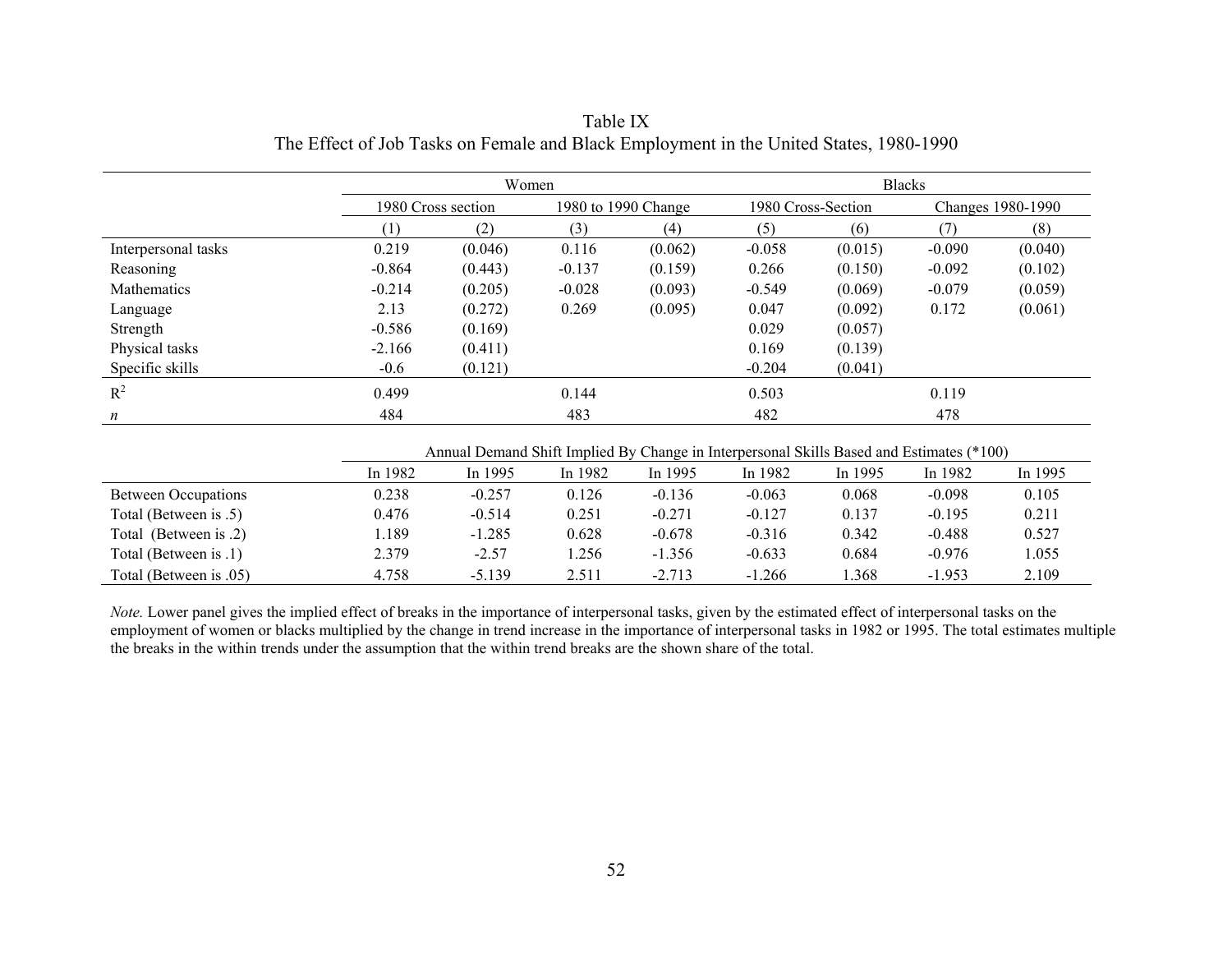|                     |          | <b>Blacks</b>    |            |          | Non-Whites, Non-Blacks   |            | Hispanics |              |            |
|---------------------|----------|------------------|------------|----------|--------------------------|------------|-----------|--------------|------------|
| Panel A: All        |          |                  |            |          |                          |            |           |              |            |
|                     | (1)      | (2)              | (3)        | (4)      | (5)                      | (6)        | (7)       | (8)          | (9)        |
| Interpersonal tasks | $-0.090$ | (0.040)          | $[-0.208]$ | $-0.044$ | (0.027)                  | $[-0.103]$ | 0.008     | (0.055)      | [0.018]    |
| Reasoning           | $-0.092$ | (0.102)          | $[-0.081]$ | $-0.186$ | (0.070)                  | $[-0.163]$ | 0.060     | (0.141)      | [0.053]    |
| <b>Mathematics</b>  | $-0.079$ | (0.059)          | $[-0.074]$ | 0.021    | (0.041)                  | [0.020]    | $-0.146$  | (0.082)      | $[-0.137]$ |
| Language            | 0.172    | (0.061)          | [0.185]    | 0.051    | (0.042)                  | [0.054]    | $-0.095$  | (0.085)      | $[-0.101]$ |
| $R^2$               | .119     |                  |            | .182     |                          |            | .153      |              |            |
| $\boldsymbol{n}$    | 478      |                  |            | 477      |                          |            | 463       |              |            |
| Panel B: Men        |          | <b>Black Men</b> |            |          | Non-White, Non-Black Men |            |           | Hispanic Men |            |
|                     |          |                  |            |          |                          |            |           |              |            |
| Interpersonal tasks | $-0.204$ | (0.053)          | $[-0.471]$ | $-0.263$ | (0.045)                  | $[-0.606]$ | $-0.203$  | (0.070)      | $[-0.470]$ |
| Reasoning           | 0.146    | (0.134)          | [0.128]    | $-0.186$ | (0.114)                  | $[-0.163]$ | 0.221     | (0.178)      | [0.193]    |
| Mathematics         | 0.048    | (0.078)          | [0.045]    | 0.061    | (0.067)                  | [0.057]    | $-0.054$  | (0.103)      | $[-0.050]$ |
| Language            | $-0.118$ | (0.080)          | $-0.126$   | 0.110    | (0.069)                  | [0.117]    | $-0.138$  | (0.106)      | $[-0.147]$ |
| $R^2$               | 0.048    |                  |            | 0.216    |                          |            | 0.051     |              |            |
| n                   | 467      |                  |            | 474      |                          |            | 450       |              |            |

Table X The Effects of Job Tasks on Employment by Race and Ethnicity in the United States, 1980-1990

*Note*: Estimates based on changes between 1980 and 1990. Standard errors in parentheses. Predicted effects of a 1 standard deviation change in the variable in brackets.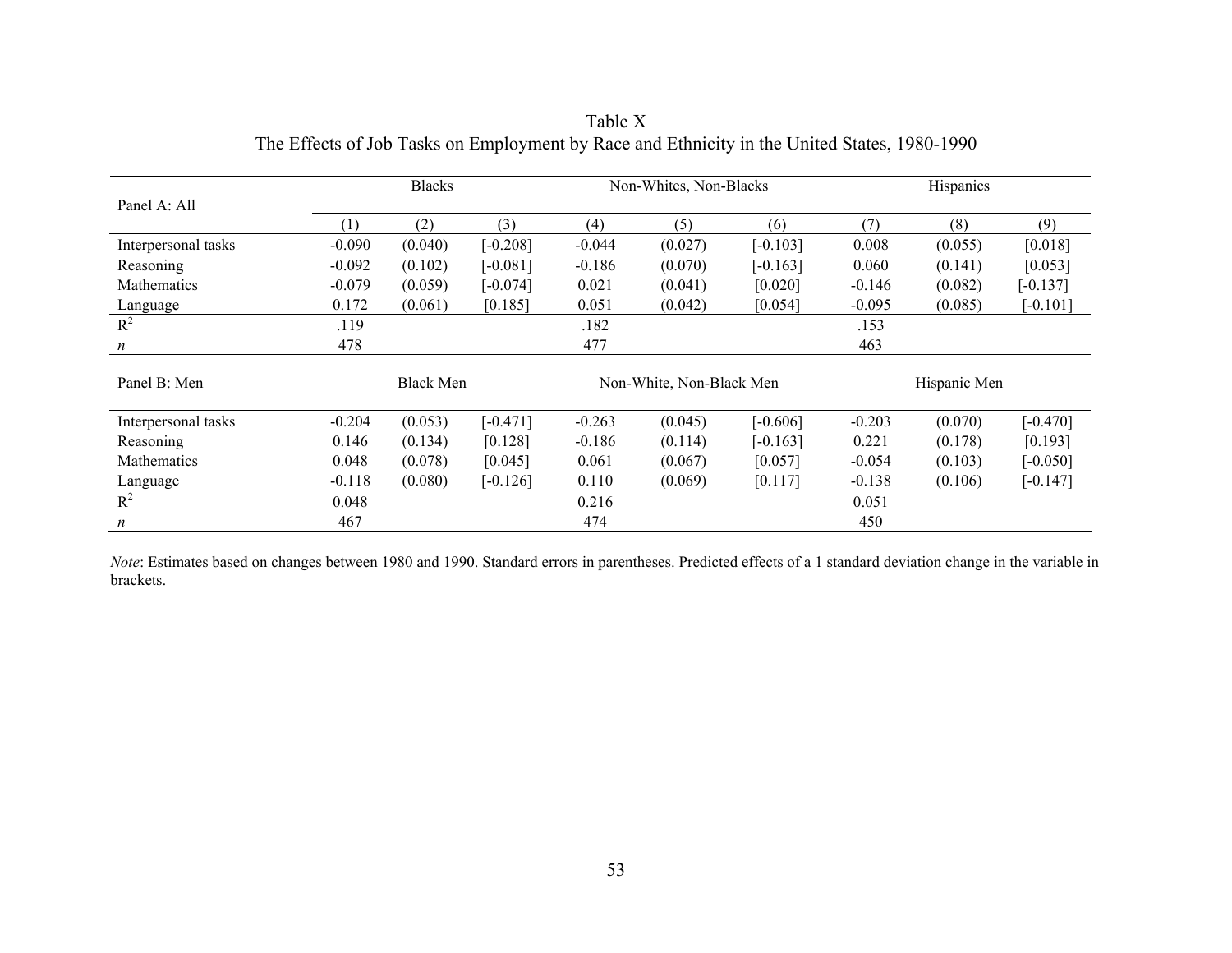|                     | Speaks English at Home |         | <b>English Best Category Given Speaks</b><br>Other Language at Home |          |         | Born Outside United States and Its<br><b>Territories</b> |          |         |            |
|---------------------|------------------------|---------|---------------------------------------------------------------------|----------|---------|----------------------------------------------------------|----------|---------|------------|
|                     | [ ]                    | (2)     | (3)                                                                 | (4)      | (5)     | (6)                                                      | 7)       | (8)     | (9)        |
| Interpersonal tasks | 0.049                  | (0.010) | [0.114]                                                             | 0.075    | (0.011) | [0.174]                                                  | $-0.037$ | (0.014) | $[-0.084]$ |
| Reasoning           | 0.189                  | (0.093) | [0.165]                                                             | 0.103    | (0.104) | [0.090]                                                  | $-0.295$ | (0.138) | $[-0.259]$ |
| <b>Mathematics</b>  | $-0.040$               | (0.043) | $[-0.037]$                                                          | 0.017    | (0.048) | [0.016]                                                  | 0.223    | (0.064) | [0.208]    |
| Language            | 0.039                  | (0.057) | [0.042]                                                             | 0.160    | (0.064) | [0.172]                                                  | $-0.147$ | (0.085) | $[-0.158]$ |
| Strength            | $-0.084$               | (0.035) | $[-0.059]$                                                          | $-0.164$ | (0.040) | $[-0.116]$                                               | 0.060    | (0.053) | [0.042]    |
| Physical tasks      | 0.307                  | (0.086) | [0.095]                                                             | 0.185    | (0.096) | [0.057]                                                  | $-0.506$ | (0.128) | $[-0.156]$ |
| Specific skills     | 0.003                  | (0.025) | [0.005]                                                             | $-0.030$ | (0.028) | [-0.048]                                                 | 0.030    | (0.038) | [0.047]    |
| $R^2$               | 0.316                  |         |                                                                     | 0.746    |         |                                                          | 0.166    |         |            |
| $\boldsymbol{n}$    | 485                    |         |                                                                     | 476      |         |                                                          | 485      |         |            |

Table XI The Effects of Job Tasks on English Ability and Immigrant Status in the United States, 1980

*Note*: Standard errors in parentheses. Predicted effects of a 1 standard deviation change in the variable in brackets.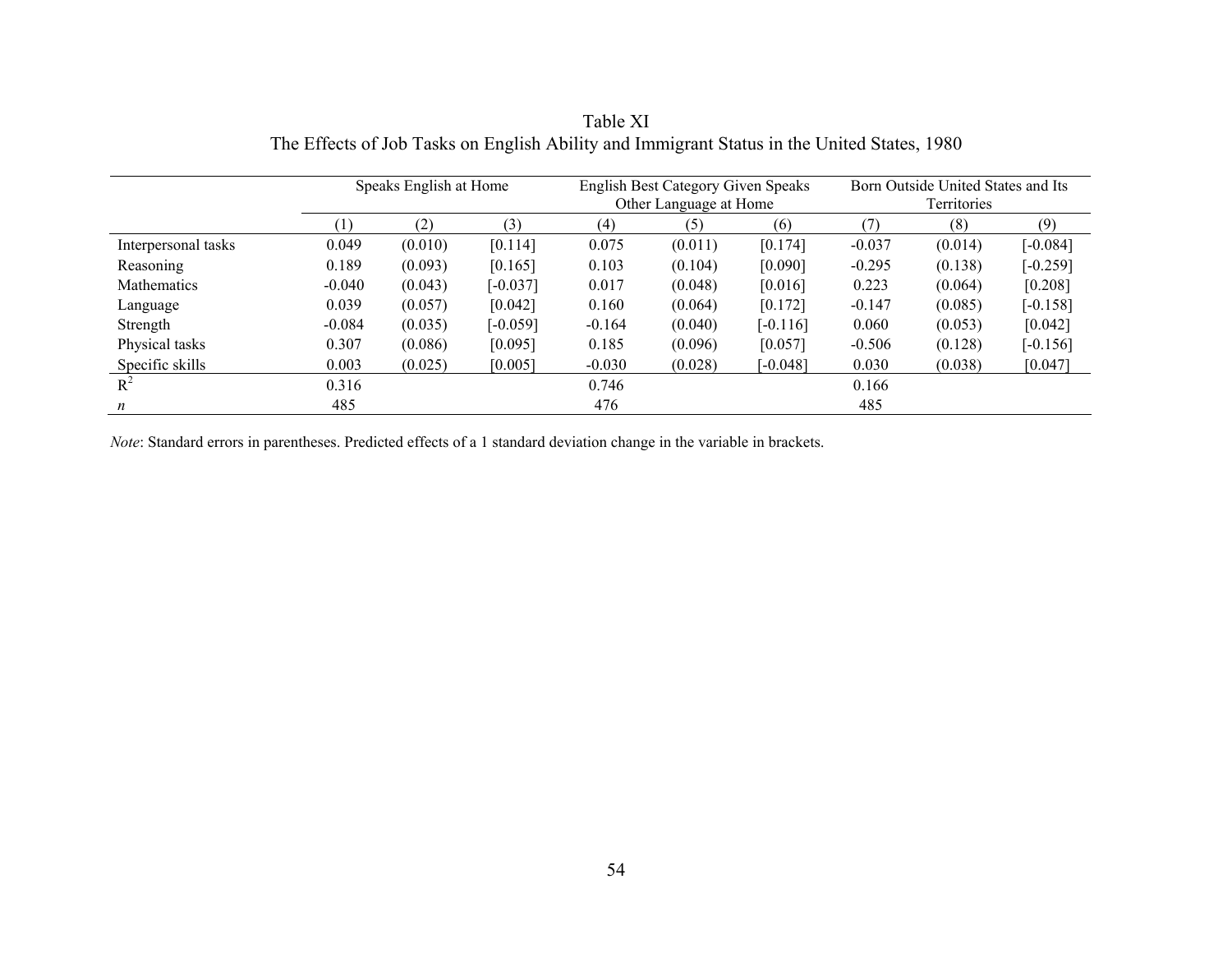| Country                 | Data Source                                                                                                                                                                  | Definition of Interpersonal Tasks                                                                                                                                                                                                                                                                                                                                                                                                                                                                                                                                                                                                                                                                                          | Variable Construction                                                                                                                                                                                                                                                                                     | Mean<br>(Standard Deviation)<br>[Year]                           |                                                                      |
|-------------------------|------------------------------------------------------------------------------------------------------------------------------------------------------------------------------|----------------------------------------------------------------------------------------------------------------------------------------------------------------------------------------------------------------------------------------------------------------------------------------------------------------------------------------------------------------------------------------------------------------------------------------------------------------------------------------------------------------------------------------------------------------------------------------------------------------------------------------------------------------------------------------------------------------------------|-----------------------------------------------------------------------------------------------------------------------------------------------------------------------------------------------------------------------------------------------------------------------------------------------------------|------------------------------------------------------------------|----------------------------------------------------------------------|
| United<br><b>States</b> | Dictionary of Occupational<br>Titles Fourth [1977] and<br>Revised Fourth Edition [1991]                                                                                      | We use three variables from the DOT<br>temperaments: (i) adaptability to situations<br>involving the interpretation of feelings, ideas or<br>facts in terms of personal viewpoint, (ii)<br>adaptability to influencing people in their<br>opinions, attitudes or judgments about ideas or<br>things, and (iii) adaptability to dealing with<br>people beyond giving and receiving instructions.<br>Two variables from DOT interest factors to<br>signify interests, tastes and preferences for<br>certain kinds of activities that are entailed in job<br>performance: (i) a preference for activities<br>involving business contact with people, and (ii) a<br>preference for working for the presumed good of<br>people. | The presence or absence of<br>a given temperament, rather<br>than the level or degree<br>required, is indicated.<br>Temperaments are coded 0<br>or 1. The interests equal -1,<br>$0$ , or 1. In constructing the<br>measures we took the mean<br>of the sum of the<br>occupation score on these<br>items. | .9274<br>[DOT $'77$ in<br>1977]<br>.9408<br>[DOT '91 in<br>1977] | 1.1499<br>[DOT $'77$ in<br>1991]<br>1.1788<br>[DOT $'91$ in<br>1991] |
| Germany                 | Bundesinstitut für<br>Berufsbildung (BIBB) and<br>Institut für Arbeitsmarkt- und<br>Berufsforschung der<br>Bundesanstalt für Arbeit<br>(IAB) [1979, 1985, 1991, and<br>19981 | We use variables for whether the job involves<br>negotiating, lobbying, coordinating and<br>organizing; teaching or training; selling, buying,<br>advising, or advertising; entertaining or<br>presenting; serving and accommodating; and<br>helping others                                                                                                                                                                                                                                                                                                                                                                                                                                                                | The variables are coded 0<br>or 1. We average across the<br>responses to the questions<br>and multiply by 100                                                                                                                                                                                             | 9.272<br>(15.516)<br>[1979]                                      | 21.624<br>(31.087)<br>[1998]                                         |
| <b>Britain</b>          | First [1997] and Second<br>[2001] British Skills Survey                                                                                                                      | We use variables for the importance of dealing<br>with people; working with a team of people;<br>instructing, training or teaching people; making<br>speeches or presentations; persuading or<br>influencing others; selling a product; counseling,<br>advising or caring for customers or clients; and<br>listening carefully to colleagues                                                                                                                                                                                                                                                                                                                                                                               | The variables range from 1<br>(not important) to 5<br>(essential). We average<br>across the responses to the<br>various questions                                                                                                                                                                         | 3.468<br>(0.933)<br>[1997]                                       | 3.554<br>(0.875)<br>[2001]                                           |

Table A1<br>Definitions of Interpersonal Interactions in the United States, Germany, and Britain